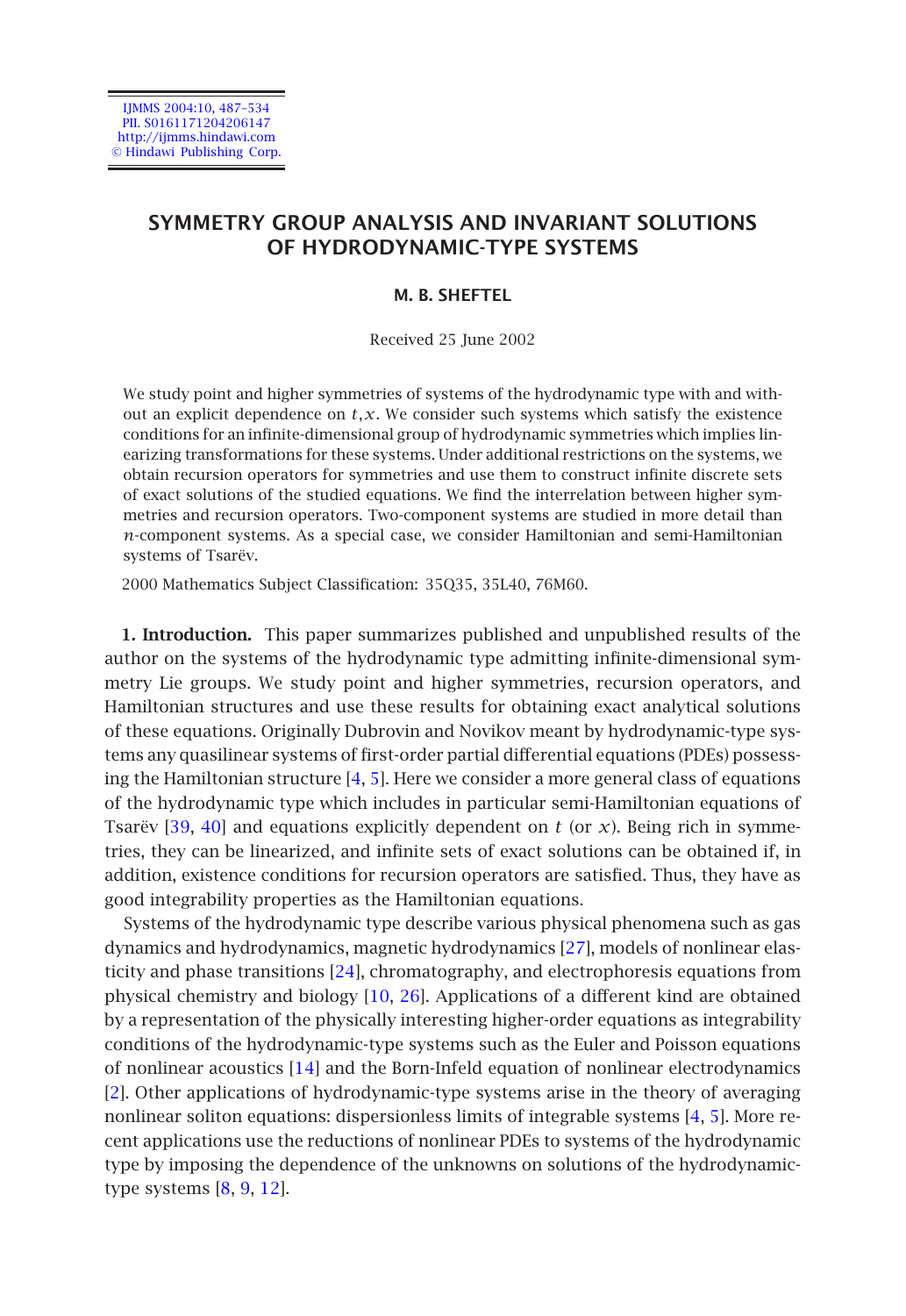Symmetry group analysis of systems of the hydrodynamic type leads in a natural and algorithmic way to the associated differential geometric structures: metric, connection, curvature, curvilinear orthogonal coordinate systems and their transformations. If, in addition, the Hamiltonian structure exists, then it turns out to be merely an aspect of this geometrical theory [4, 39, 40]. However, the differential geometric theory cannot solve the problem of integration for equations of the hydrodynamic type. We present here another approach to this problem based on a systematic study of higher symmetries and recursion operators [33, 34, 35, 36]. We find the class of such hydrodynamictype systems which admits a infinite set of hydrodynamic symmetries depending on arbitrary solutions of a linear system of PDEs. Formulas for the corresponding invariant solutions determine a linearizing transformation which reduces the problem of obtaining solutions of a nonlinear system of the hydrodynamic type to the problem of solving a linear system. If, in addition, there exist recursion operators mapping symmetries again into symmetries, then they give rise to recursions of hydrodynamic symmetries and, as a consequence, lead to recursions for solutions of the corresponding linear system. Thus, we obtain the recursion formulas which allow us to generate new solutions out of the known "seed" solutions of th[e or](#page-47-6)[igin](#page-47-7)[al n](#page-47-8)[onli](#page-47-3)near system. The action of recursion operators on the hydrodynamic symmetries explicitly dependent on *x,t* gives rise to infinite discrete sets of higher symmetries which make it possibl[e to](#page-47-9) [find](#page-47-10) explicitly the corresponding invariant solutions. Thus we obtain infinite discrete sets of exact solutions of the hydrodynamic-type system. They are analogous to the similarity solutions which are well known in the gas and flui[d d](#page-47-11)[yna](#page-47-4)[mics](#page-47-5), [an](#page-47-12)d therefore [they](#page-46-6) are expected to describe a physically interesting behavior of the system.

Symmetries, recursions, Hamiltonian structures, and exact solutions of two-component systems of the hydrodynamic type with one space-dimension were studied by the author mainly before Tsarëv's publications [29, 30, 31, 34]. Symmetries, linearizing transformations, and geometric theory of the multicomponent hydrodynamic-type systems explicitly dependent on *x,t* have been constructed by the author in 1989 [28, 32]. Higher symmetries, higher conservation laws, their interrelations, and the theory of recu[rsion oper](#page-2-0)ators for multicomponent hydrodynamic-type systems have been constructed by the author in 1993, 1994, and 1995 [33, 35, 36, 37]. Finally in [13], we further developed the theory of integrability of diagonal hydrodynamic-type systems with an explicit dependence on *t* or *x* and presented a nontrivial example of such an integrable system. There we also clarified and formulated precisely the concept of the hydrodynamic symmetries which are first-order symmetries though, generically, they are neither point nor contact symmetries. Therefore, there is no symmetry reduction for solutions invariant with respect to these nonclassical symmetries so that they depend again on two variables.

In Section 2, we study two-component diagonal systems of the hydrodynamic type with an explicit dependence on *t* or *x*. We find an infinite-dimensional group of their hydrodynamic symmetries and its existence conditions. By considering corresponding invariant solutions, we derive linearizing transformations for these systems. We obtain second-order symmetries and first- and second-order recursion operators with their existence conditions which give rise to infinite discrete sets of exact solutions.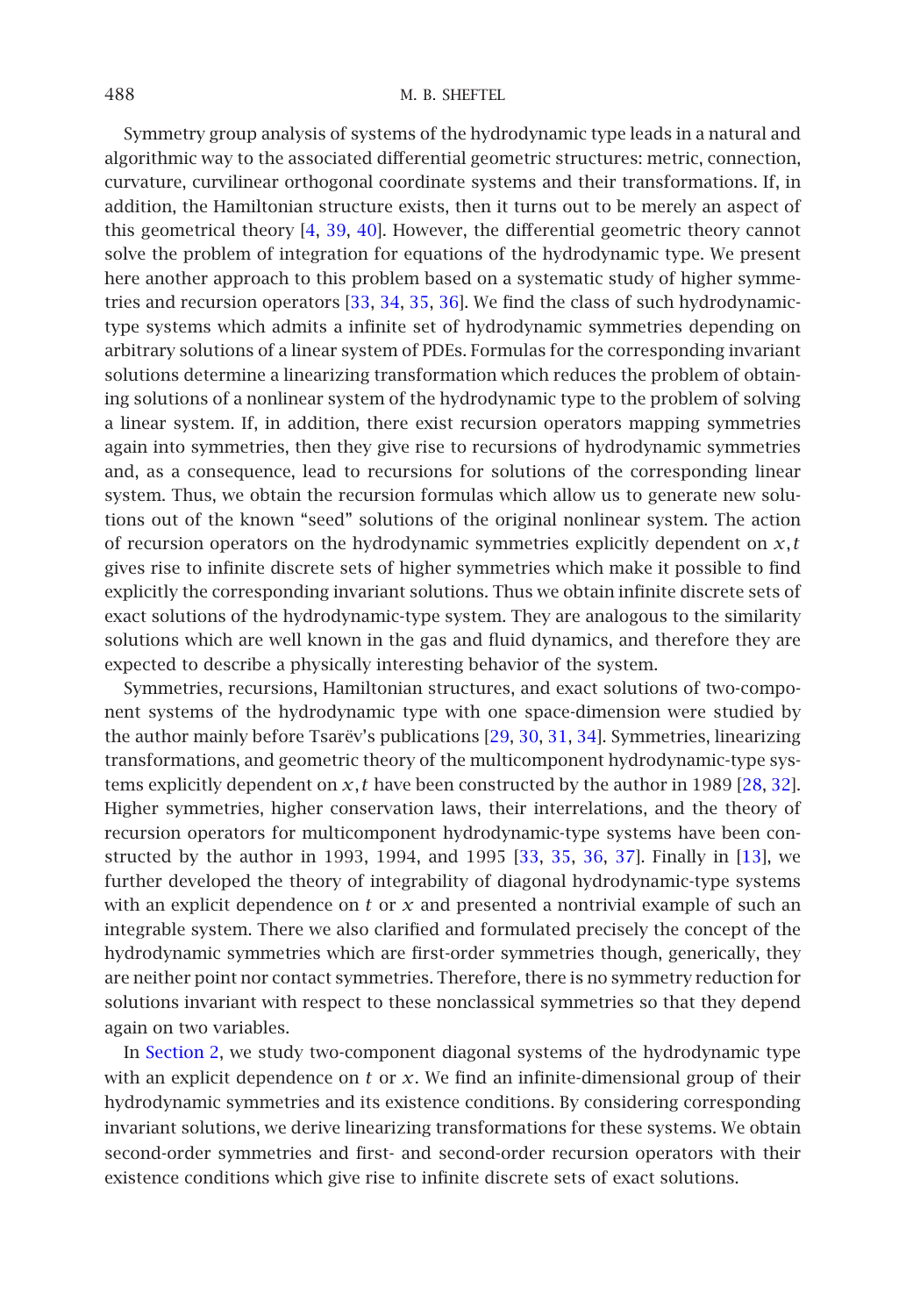In Section 3, we study the generalized gas dynamics equations which include, in particular, the equations of the one-dimensional isentropic gas dynamics. We obtain all t[heir hydro](#page-34-0)dynamic and higher symmetries up to the third order inclusively. We construct first-order recursion operators leading naturally to the Lax representation of these equations, which is used for obtaining explicitly infinite sets of invariant solutions.

In Section 4, we study a particular class of two-component systems which may explicitly depend on *t* which possesses the Hamiltonian structure, the so-called separable Hamiltonian systems. We obtain their hydrodynamic and higher symmetries, linearizing transfor[mation, sec](#page-43-0)ond-order recursion operator, Lax representation, and infinite sets of exact solutions.

<span id="page-2-0"></span>In Section 5, we consider *n*-component diagonal systems of the hydrodynamic type with no explicit dependence on *t* and *x* which admit an infinite-dimensional group of the hydrodynamic symmetries, the so-called semi-Hamiltonian systems. We obtain their hydrodynamic symmetries together with their existence conditions and the associated differential geometric structure. A linearizing transformation, first- and second-order recursion operators, higher symmetries, and infinite sets of exact solutions are constructed.

Finally, in Section 6, we study *n*-component diagonal hydrodynamic-type systems with an explicit dependence on *t* or *x*. We obtain their hydrodynamic symmetries and the corresponding linearizing transformations.

**2. Symmetries, recursions, and invariant solutions for two-component systems of the hydrodynamic type.** Here we study two-component diagonal sy[stem](#page-2-1)s of the hydrodynamic type, which may depend explicitly on the time variable *t*. T[hey](#page-46-7) [ar](#page-46-8)[e lin](#page-47-13)ear homogeneous in the derivatives of unknowns  $s(x, t)$ ,  $r(x, t)$ :

<span id="page-2-2"></span><span id="page-2-1"></span>
$$
s_t = \phi(s, r, t) s_x, \qquad r_t = \psi(s, r, t) r_x,
$$
\n
$$
(2.1)
$$

where  $\phi$  and  $\psi$  [are r](#page-2-1)eal-valued functions satisfying nondegeneracy conditions

<span id="page-2-3"></span>
$$
\phi \neq \psi, \qquad \phi_r(s, r, t)\psi_s(s, r, t) \neq 0,
$$
\n(2.2)

and the subscripts denote parti[al](#page-2-1) [de](#page-2-1)rivat[ives](#page-2-2) with respect to corresponding variables.

Generalized one-parameter symmetry Lie groups of order *N* of system (2.1) are generated in an evolutionary (canonical) representation by the Lie equations [1, 15, 23]

$$
s_{\tau} = f(x, t, s, r, s_x, r_x, \dots, s_x^{(N)}, r_x^{(N)}),
$$
  
\n
$$
r_{\tau} = g(x, t, s, r, s_x, r_x, \dots, s_x^{(N)}, r_x^{(N)}), \qquad x_{\tau} = t_{\tau} = 0,
$$
\n(2.3)

compatible with (2.1). Here  $s = s(x, t, \tau)$  and  $r = r(x, t, \tau)$ , where  $\tau$  is the parameter of a symmetry group whereas  $s_x^{(N)} = \partial^N s / \partial x^N$  and  $r_x^{(N)} = \partial^N r / \partial x^N$ .

Compatibility conditions for (2.1) and (2.3),  $s_{\tau t} = s_{t\tau}$  and  $r_{\tau t} = r_{t\tau}$ , take the form of the determining equations for the symmetry characteristics  $(f, g)$ :

$$
D_t[f] - \phi D_x[f] - s_x(\phi_s f + \phi_r g) = 0,
$$
  
\n
$$
D_t[g] - \psi D_x[g] - r_x(\psi_s f + \psi_r g) = 0,
$$
\n(2.4)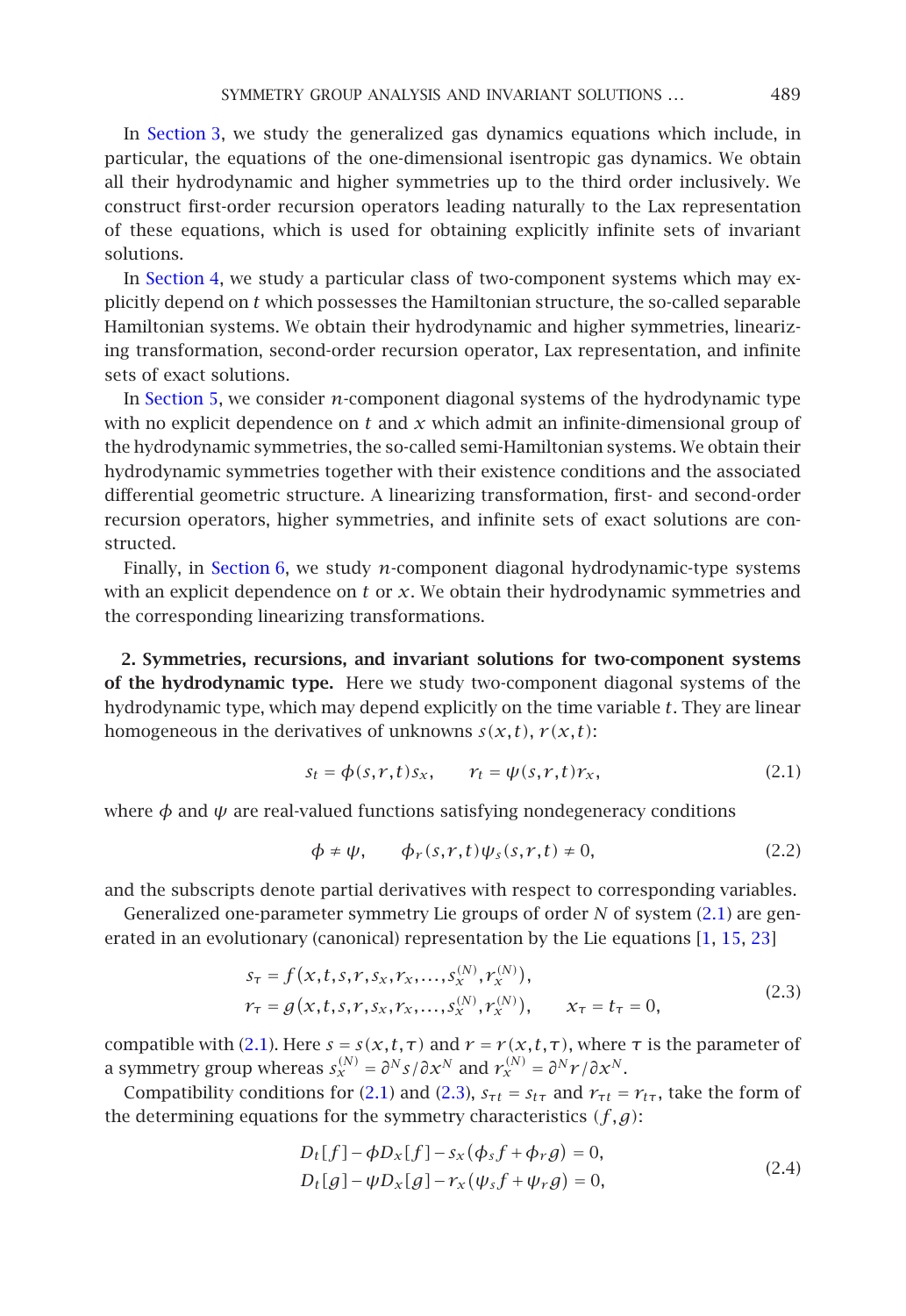where  $D_t$  a[nd](#page-2-3)  $D_x$  are the operators of total deriva[tives](#page-2-2) with [resp](#page-2-3)ect to  $t$  and  $x$ :

$$
D_x = \frac{\partial}{\partial x} + s_x \frac{\partial}{\partial s} + r_x \frac{\partial}{\partial r} + \sum_{k=1}^{\infty} \left( s_x^{(k+1)} \frac{\partial}{\partial s_x^{(k)}} + r_x^{(k+1)} \frac{\partial}{\partial r_x^{(k)}} \right),
$$
  
\n
$$
D_t = \frac{\partial}{\partial t} + \phi s_x \frac{\partial}{\partial s} + \psi r_x \frac{\partial}{\partial r} + \sum_{k=1}^{\infty} \left( D_x^k [\phi s_x] \frac{\partial}{\partial s_x^{(k)}} + D_x^k [\psi r_x] \frac{\partial}{\partial r_x^{(k)}} \right),
$$
\n(2.5)

and  $D_t$  is calculated with the use of system  $(2.1)$ .

**2.1. Hydrodynamic symmetries of diagonal systems with explicit time dependence.** For hydrodynamic symmetries,  $N = 1$  in (2.3) and (2.4). Solving (2.4), we obtain the following results. Introduce four functions of one variable  $b(s)$ ,  $d(r)$ ,  $\Phi_0(s)$ , and  $\Theta_0(r)$  and define the functions  $\Phi(s,r,t)$ ,  $\Theta(s,r,t)$ ,  $\hat{\Phi}(s,r,t)$ ,  $\hat{\Theta}(s,r,t)$ ,  $\hat{\phi}(s,r,t)$ , and  $\hat{\psi}(s, r, t)$  by the formulas

<span id="page-3-2"></span><span id="page-3-1"></span><span id="page-3-0"></span>
$$
\Phi_r(s, r, t) = \frac{\phi_r(s, r, t)}{(\phi - \psi)},
$$
  
\n
$$
\Theta_s(s, r, t) = \frac{\psi_r(s, r, t)}{(\psi - \phi)},
$$
\n(2.6)

$$
\hat{\Phi}(s,\gamma,t) = b(s)\Phi_s(s,\gamma,t) + d(\gamma)\Phi_r(s,\gamma,t) + \Phi_0(s),
$$
\n(2.7)

$$
\hat{\Theta}(s,\boldsymbol{r},t) = b(s)\Theta_s(s,\boldsymbol{r},t) + d(\boldsymbol{r})\Theta_{\boldsymbol{r}}(s,\boldsymbol{r},t) + \Theta_0(\boldsymbol{r}),
$$
\n(2.7)

$$
\hat{\phi}(s,r,t) = b(s)\phi_s(s,r,t) + d(r)\phi_r(s,r,t),
$$
\n
$$
\hat{\psi}(s,r,t) = b(s)\psi_s(s,r,t) + d(r)\psi_r(s,r,t).
$$
\n(2.8)

<span id="page-3-4"></span>**DEFINITION 2.1.** We call (2.1) a generic system (with respect to the hydrodynamic symmetries) if its coefficients  $\phi$ ,  $\psi$  [do](#page-2-1) not satisfy the following constraints:

$$
\phi_t = \beta(t)\phi^2 + \varepsilon(t)\phi + \lambda(t), \qquad \psi_t = \beta(t)\psi^2 + \varepsilon(t)\psi + \lambda(t), \tag{2.9}
$$

with arbitrary smooth functions  $β(t)$ ,  $ε(t)$ , and  $λ(t)$ .

Res[ults](#page-3-0) [o](#page-3-0)f the symmetry analysis are summarized in the following theorem [34].

**Theorem 2.2.** *A diagonal two-component generic system (2.1) of the hydrodynamic type, which may explicitly depend on t admits an infinite set of hydrodynamic symmetries with a functional arbitrariness if and only if the following two conditions are satisfied:*

(1) *coefficients φ, ψ of system (2.1) satisfy the equations*

<span id="page-3-5"></span><span id="page-3-3"></span>
$$
\Phi_{rt} = \beta \phi_r, \qquad \Theta_{st} = \beta \psi_s, \tag{2.10}
$$

*where β is an arbitrary real constant,* Φ*(s, r,t) and* Θ*(s, r,t) are determined by (2.6), and partial derivatives with respect to t are taken at constant values of s and r ;*

(2) *there exist four functions of one variable*  $b(s)$ *,*  $d(r)$ *,*  $\Phi_0(s)$ *, and*  $\Theta_0(r)$  *satisfying the equations*

$$
\hat{\Phi}_r = \Phi_r (\hat{\Phi} - \hat{\Theta}), \qquad \hat{\Theta}_s = \Theta_s (\hat{\Theta} - \hat{\Phi}), \qquad (2.11)
$$

*with*  $\hat{\Phi}(s, r, t)$  *and*  $\hat{\Theta}(s, r, t)$  *defined by (2.7).*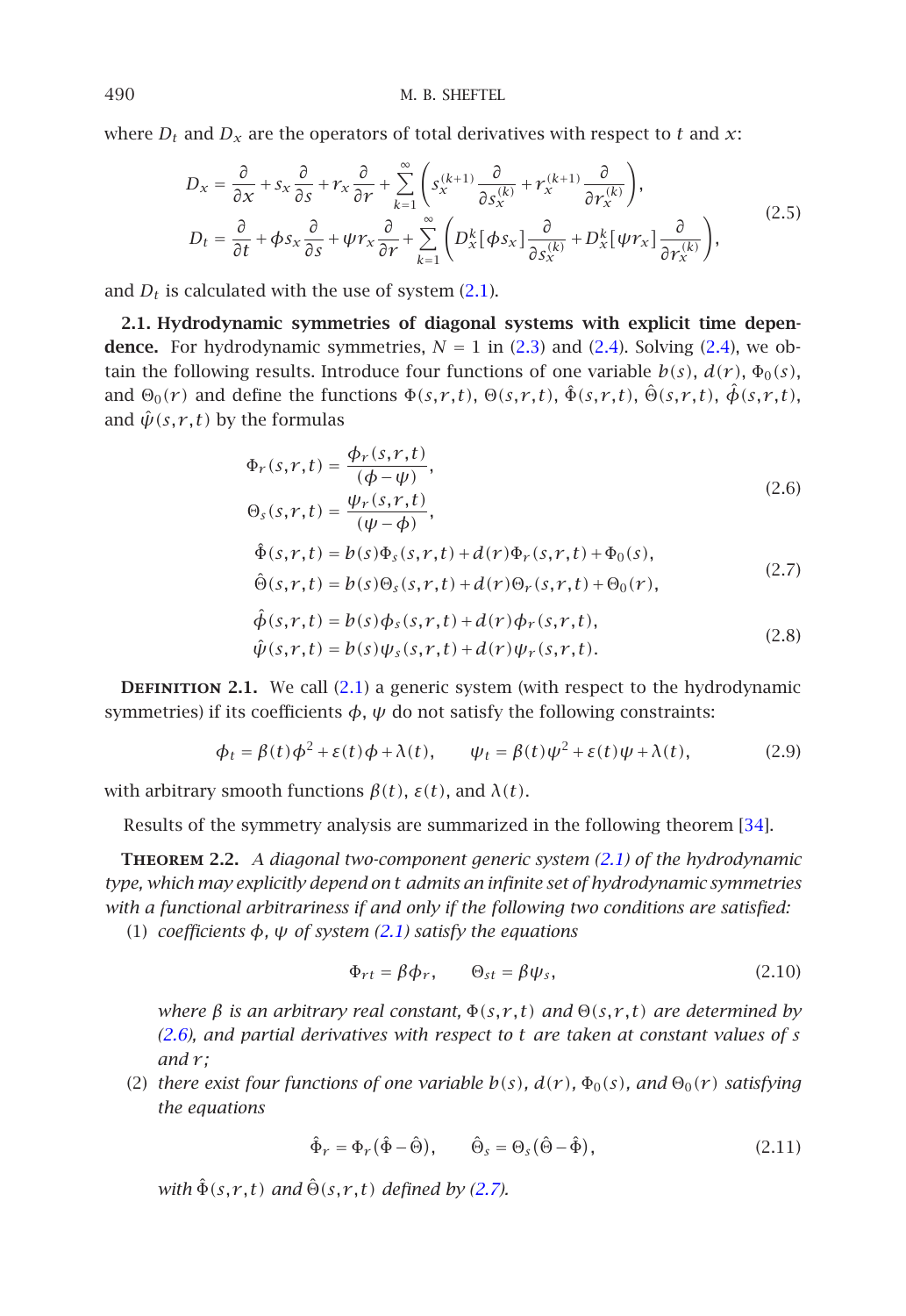The symmetries in this theorem are generated by the Lie equations

<span id="page-4-3"></span><span id="page-4-2"></span><span id="page-4-1"></span><span id="page-4-0"></span>
$$
s_{\tau} = f = \tilde{\phi}(x, t, s, r) s_x + b(s), \qquad r_{\tau} = g = \tilde{\psi}(x, t, s, r) r_x + d(r), \tag{2.12}
$$

$$
\tilde{\phi}(x,t,s,r) = a(s,r) \exp\left\{\beta \left[x + \int_0^t \phi(s,r,t)dt\right]\right\} + \frac{1}{\beta} \hat{\Phi}(s,r,t)
$$
 for  $\beta \neq 0$ , (2.13)

$$
\tilde{\psi}(x,t,s,r) = c(s,r) \exp\left\{\beta \left[x + \int_0^t \psi(s,r,t)dt\right]\right\} + \frac{1}{\beta} \hat{\Theta}(s,r,t)
$$
\n
$$
\tilde{\phi}(x,t,s,r) = a(s,r) + \int_0^t \hat{\phi}(s,r,t)dt - \hat{\Phi}(s,r) \left[x + \int_0^t \phi(s,r,t)dt\right]
$$
\nfor  $\beta = 0$ . (2.14)\n
$$
\tilde{\psi}(x,t,s,r) = c(s,r) + \int_0^t \hat{\psi}(s,r,t)dt - \hat{\Theta}(s,r) \left[x + \int_0^t \psi(s,r,t)dt\right]
$$

Here the integrals with respect to *t* are taken at constant values of *s* and *r* and the functi[ons](#page-4-0)  $\hat{\phi}$ ,  $\hat{\psi}$  are defined by formulas (2.8). The functions  $a(s,r)$  and  $c(s,r)$  form an arbitrary smooth solution of the linear system

<span id="page-4-6"></span>
$$
a_r(s,r) = \Phi_r(s,r,0)(a-c), \qquad c_s(s,r) = \Theta_s(s,r,0)(c-a). \tag{2.15}
$$

**REMARK 2.3.** [We](#page-3-4) [can](#page-3-4) [use](#page-3-4) [the](#page-3-4) freedom in definition (2.6) of the functions  $\Phi$ ,  $\Theta$  to transform (2.10) to a more simple form

<span id="page-4-7"></span>
$$
\Phi_t(s, r, t) = \beta \phi(s, r, t), \qquad \Theta_t(s, r, t) = \beta \psi(s, r, t). \tag{2.16}
$$

**[Re](#page-2-1)mark 2.4.** Solution manifold of the linear system (2.15) is locally parameterized by two arbitrary functions of one variable  $c_1(s)$  and  $c_2(r)$ . They determine a functional arbitrariness in the hydrodynamic symmetries (2.12), (2.13), and (2.14) of system (2.1).

System (2.15) has the trivial solution  $a(s,r) = c(s,r) = c_0$  = const.

Condition (2) of Theorem 2.2 always has the trivial solution

$$
b(s) = d(r) = 0, \qquad \Phi_0(s) = \Theta_0(r) = c_0 = \text{const}, \qquad \hat{\Phi} = \hat{\Theta} = c_0, \qquad \hat{\phi} = \hat{\psi} = 0. \tag{2.17}
$$

**Corollary 2.5.** *Condition (1) of Theorem 2.2 is necessary and sufficient for system (2.1) to admit an infinite set of hydrodynamic symmetries generated by the Lie equations*

<span id="page-4-5"></span><span id="page-4-4"></span>
$$
s_{\tau} = \tilde{\phi}(x, t, s, r) s_x, \qquad r_{\tau} = \tilde{\psi}(x, t, s, r) r_x \tag{2.18}
$$

*which are linear homogeneous in the derivatives with the coefficients*  $\tilde{\phi}$ *,*  $\tilde{\psi}$  *defined as* 

$$
\tilde{\phi}(x,t,s,r) = a(s,r) \exp \left\{ \beta \left[ x + \int_0^t \phi(s,r,t)dt \right] \right\} + c_0 \quad \text{for } \beta \neq 0, \tag{2.19}
$$
\n
$$
\tilde{\psi}(x,t,s,r) = c(s,r) \exp \left\{ \beta \left[ x + \int_0^t \psi(s,r,t)dt \right] \right\} + c_0 \quad \text{for } \beta \neq 0, \tag{2.19}
$$
\n
$$
\tilde{\phi}(x,t,s,r) = a(s,r) + c_0 \left[ x + \int_0^t \phi(s,r,t)dt \right] \quad \text{for } \beta = 0. \tag{2.20}
$$
\n
$$
\tilde{\psi}(x,t,s,r) = c(s,r) + c_0 \left[ x + \int_0^t \psi(s,r,t)dt \right]
$$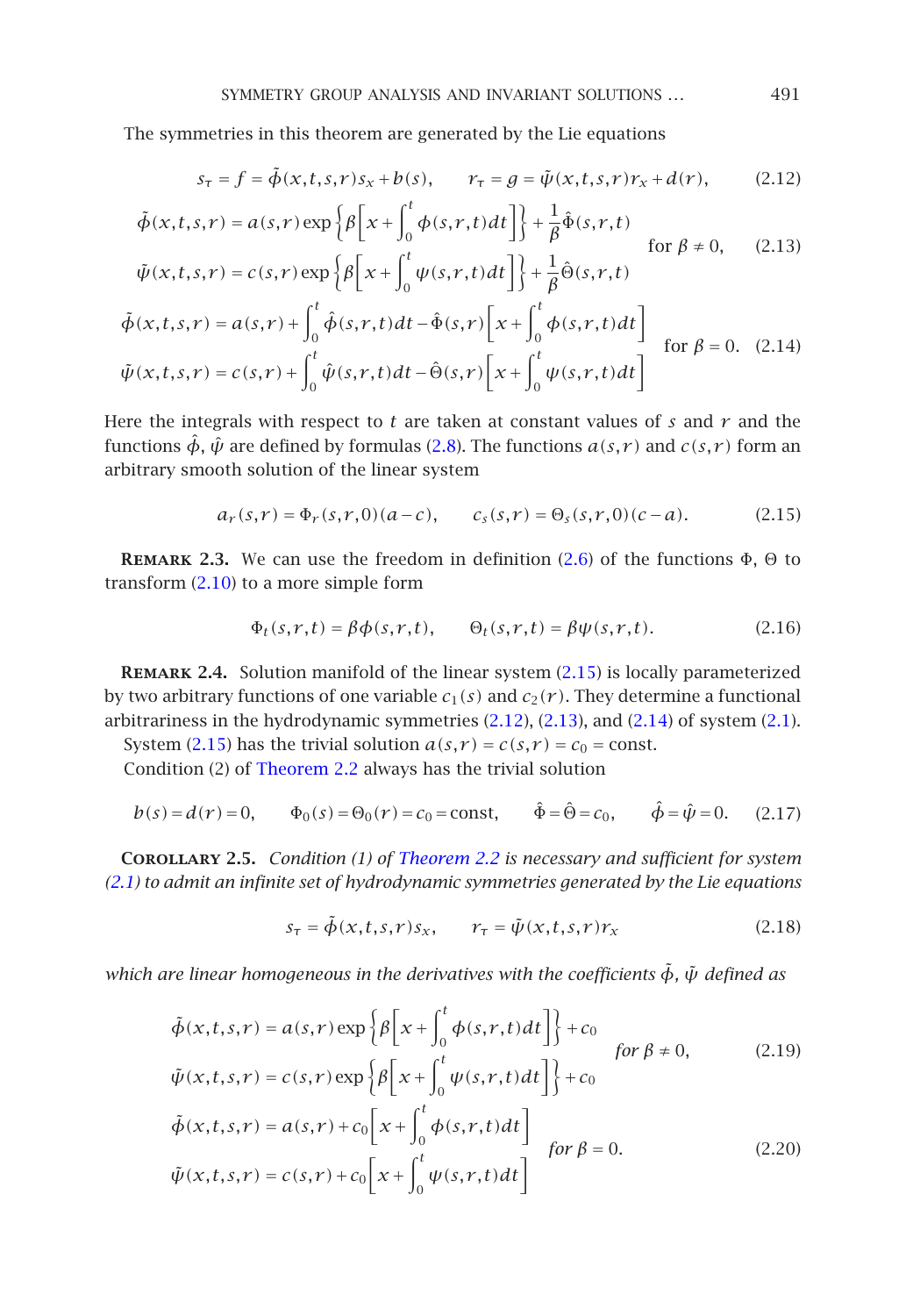**REMARK 2.6.** Condition (1) of Theorem 2.2 with  $\beta = 0$  [is](#page-4-1) [sat](#page-4-1)isfied in particular for system (2.1) with the coefficients  $\phi(s,r)$  and  $\psi(s,r)$  with no explicit dependence on *t*. Such a system always has an infinite set of hydrodynamic symmetries with a functional arbitrariness. In this case, th[e coe](#page-2-1)fficients (2.20) of the Lie equations become

<span id="page-5-2"></span><span id="page-5-0"></span>
$$
\tilde{\phi}(x, t, s, r) = a(s, r) + c_0 [x + t \phi(s, r)], \n\tilde{\psi}(x, t, s, r) = c(s, r) + c_0 [x + t \psi(s, r)].
$$
\n(2.21)

**Remark 2.7.** Condition (2) of Theorem 2.2 is an additional constraint which provides the existence of symmetries, with the Lie equatio[ns \(2.1](#page-4-2)2) l[inear](#page-4-3) inhomogeneous in derivatives. Every nontrivial solution of (2.11) generates such symmetries.

**2.2. Infinite-dimensional Lie algebra of hydrodynamic symmetries and recursions of symmetries.** Let system (2.1) possess two one-parameter symmetry groups generated by the Lie equations (2.12) and by the Lie equations of the same form with another parameter  $\bar{\tau}$ :

$$
s_{\bar{\tau}} = \bar{f} = \bar{\phi}(x, t, s, r) s_x + \bar{b}(s), \qquad r_{\bar{\tau}} = \bar{g} = \bar{\psi}(x, t, s, r) r_x + \bar{d}(r). \tag{2.22}
$$

Here the coefficients  $\bar{\phi}$ ,  $\bar{\psi}$  are determined by formulas (2.13) or (2.[14\) for](#page-3-5)  $\beta \neq 0$  or for  $\beta = 0$ [, respectively,](#page-3-4) with the following change of notation:

<span id="page-5-1"></span>
$$
(a(s,r),c(s,r)) \rightarrow (\bar{a}(s,r),\bar{c}(s,r)),
$$
  
\n
$$
(\hat{\Phi}(s,r,t),\hat{\Theta}(s,r,t)) \rightarrow (\hat{\Phi}(s,r,t),\hat{\Theta}(s,r,t)),
$$
  
\n
$$
(\phi(s,r,t),\psi(s,r,t)) \rightarrow (\hat{\phi}(s,r,t),\hat{\psi}(s,r,t)),
$$
\n(2.23)

where the functions  $_{1}^{\hat{\Phi}},$   $_{1}^{\hat{\Theta}}$  are defined by formulas (2.7) and the functions  $_{1}^{\hat{\phi}},$   $_{\hat{\psi}}^{\hat{\psi}}$  are defined by formulas (2.8) with the change of  $b(s)$ ,  $d(r)$ ,  $\Phi_0(s)$ , and  $\Theta_0(r)$  to  $\bar{b}(s)$ ,  $\bar{d}(r)$ ,  $\tilde{\Phi}_0(s)$ , and  $\tilde{\Theta}_0(r)$ , respectively. Here the functions  $\hat{\tilde{\Phi}}, \hat{\tilde{\Theta}}$  must satisfy (2.11) in condition (2) of Theorem 2.2 and the functions  $\bar{a}(s,r)$ ,  $\bar{c}(s,r)$  form an arbitrary smooth solution of the l[inea](#page-2-1)r system (2.15).

Let  $\sigma = (f, g)$  and  $\bar{\sigma} = (\bar{f}, \bar{g})$  be characteristics of the symmetries (2.12) and (2.22). A higher symmetry generator with the characteristic  $\sigma$  is defined as follows [23]:

$$
\hat{X}_{\sigma} = f \frac{\partial}{\partial s} + g \frac{\partial}{\partial r} + (D_t[f]) \frac{\partial}{\partial s_t} \n+ (D_t[g]) \frac{\partial}{\partial r_t} + \sum_{N=1}^{\infty} \left\{ (D_x^N[f]) \frac{\partial}{\partial s_N^{(N)}} + (D_x^N[g]) \frac{\partial}{\partial r_x^{(N)}} \right\},
$$
\n(2.24)

where the operator  $D_t$  of the total derivative with respect to  $t$  is calculated with the use of (2.1). The formula for  $\hat{X}_{\sigma}$  is obtained by the substitution of  $(\tilde{f}, \tilde{g})$  for  $(f, g)$  in formula (2.24).

The usual Lie commutator  $[\hat{X}_{\tilde{\sigma}}, \hat{X}_{\sigma}] = \hat{X}_{[[\sigma, \tilde{\sigma}]]} \equiv \hat{X}_{\tilde{\sigma}}$  generates the commutator of symmetry characteristics

$$
\tilde{\sigma} = [[\sigma, \bar{\sigma}]] = \sigma'[\bar{\sigma}] - \bar{\sigma}'[\sigma]
$$
\n(2.25)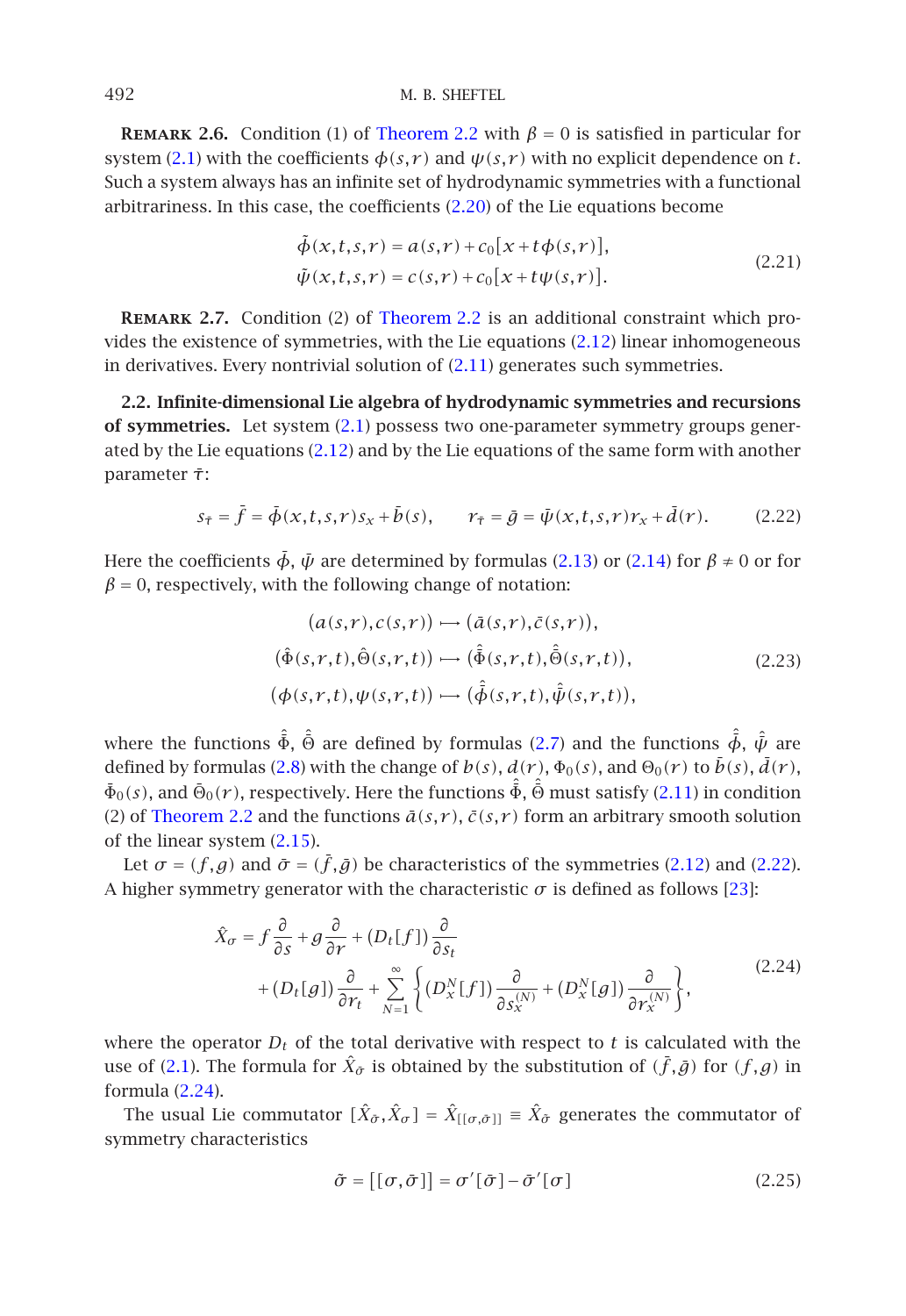with  $\sigma'$  denoting the operator of the Frechét derivative [11]:

$$
(\sigma')_{\alpha\beta} = \sum_{j=0}^{\infty} \frac{\partial \sigma_{\alpha}}{\partial u_{x}^{\beta(j)}} D_{x}^{j}, \quad \alpha, \beta = 1, 2,
$$
 (2.26)

<span id="page-6-0"></span>[where](#page-4-1)  $\sigma_1 = f$  $\sigma_1 = f$  $\sigma_1 = f$ ,  $\sigma_2 = g$ ,  $u^1 = s$ , and  $u^2 = r$ . The commutator (2.25) of symmet[ry](#page-5-0) [cha](#page-5-0)rac[terist](#page-5-2)ics for system (2.1) is again a characteristic  $\tilde{\sigma} = (\tilde{f}, \tilde{g})$  of some symmetry for this system generated by the Lie equations with the parameter  $\tilde{\tau}$ :  $s_{\tilde{\tau}}=\tilde{f}$ ,  $r_{\tilde{\tau}}=\tilde{g}$ , where

$$
\tilde{f} = [[\sigma, \bar{\sigma}]]_1 = \bar{f}\frac{\partial f}{\partial s} - f\frac{\partial \bar{f}}{\partial s} + \bar{g}\frac{\partial f}{\partial r} - g\frac{\partial \bar{f}}{\partial r} + D_x[\bar{f}]\frac{\partial f}{\partial s_x} - D_x[f]\frac{\partial \bar{f}}{\partial s_x},
$$
\n
$$
\tilde{g} = [[\sigma, \bar{\sigma}]]_2 = \bar{f}\frac{\partial g}{\partial s} - f\frac{\partial \bar{g}}{\partial s} + \bar{g}\frac{\partial g}{\partial r} - g\frac{\partial \bar{g}}{\partial r} + D_x[\bar{g}]\frac{\partial g}{\partial r_x} - D_x[g]\frac{\partial \bar{g}}{\partial r_x}.
$$
\n(2.27)

**Theorem 2.8** (see [34])**.** *The commutator of the hydrodynamic symmetries (2.22) and (2.12) with the characteristics σ*¯ *and σ is again a hydrodynamic symmetry of system (2.21)* with the characteristic  $\tilde{\sigma} = [[\sigma, \bar{\sigma}]] = (\tilde{f}, \tilde{g})$  generated by the Lie equations

$$
s_{\tilde{\tau}} = \tilde{f} = \tilde{\phi}(x, t, s, r) s_x + \tilde{\tilde{b}}(s), \qquad r_{\tilde{\tau}} = \tilde{g} = \tilde{\psi}(x, t, s, r) r_x + \tilde{\tilde{d}}(r), \tag{2.28}
$$

*with the coefficients*  $\tilde{\bar{\phi}}$ *,*  $\tilde{\bar{\psi}}$  determined by (2.13) or (2.14) for  $\beta \neq 0$  or for  $\beta = 0$ , respec*tivel[y, and the cha](#page-6-0)nge of notation for any value of β:*

$$
(a(s,r),c(s,r)) \rightarrow (\tilde{a}(s,r),\tilde{c}(s,r)),
$$
  
\n
$$
(\hat{\Phi}(s,r,t),\hat{\Theta}(s,r,t)) \rightarrow (\hat{\Phi}(s,r,t),\hat{\Theta}(s,r,t)),
$$
  
\n
$$
(\phi(s,r,t),\psi(s,r,t)) \rightarrow (\hat{\phi}(s,r,t),\tilde{\psi}(s,r,t)),
$$
  
\n
$$
\tilde{b}(s) = \begin{vmatrix} \bar{b}(s) & b(s) \\ \bar{b}'(s) & b'(s) \end{vmatrix}, \qquad \tilde{\tilde{d}}(r) = \begin{vmatrix} \bar{d}(r) & d(r) \\ \bar{d}'(r) & d'(r) \end{vmatrix}.
$$
\n(2.29)

In Theorem 2.8 the following notation is used:

$$
\hat{\phi}(s,r,t) = \tilde{b}(s)\phi_s(s,r,t) + \tilde{d}(r)\phi_r(s,r,t),
$$
\n
$$
\hat{\psi}(s,r,t) = \tilde{b}(s)\psi_s(s,r,t) + \tilde{d}(r)\psi_r(s,r,t),
$$
\n
$$
\hat{\phi}(s,r,t) = \tilde{b}(s)\hat{\Phi}_s + \tilde{d}(r)\hat{\Phi}_r - b(s)\hat{\Phi}_s - d(r)\hat{\Phi}_r,
$$
\n
$$
\hat{\theta}(s,r,t) = \tilde{b}(s)\hat{\Theta}_s + \tilde{d}(r)\hat{\Theta}_r - b(s)\hat{\Theta}_s - d(r)\hat{\Phi}_r,
$$
\n
$$
\tilde{a}(s,r) = \tilde{b}(s)[a_s(s,r) - \Phi_s a(s,r)] - b(s)[\tilde{a}_s(s,r) - \Phi_s \tilde{a}(s,r)]
$$
\n
$$
+ \Phi_r[d(r)\bar{c}(s,r) - \tilde{d}(r)c(s,r)] + \Phi_0(s)\tilde{a}(s,r) - \tilde{\Phi}_0(s)a(s,r),
$$
\n
$$
\tilde{c}(s,r) = \tilde{d}(r)[c_r(s,r) - \Theta_r c(s,r)] - d(r)[\tilde{c}_r(s,r) - \Theta_r \tilde{c}(s,r)]
$$
\n
$$
+ \Theta_s[b(s)\tilde{a}(s,r) - \tilde{b}(s)a(s,r)] + \Theta_0(r)\tilde{c}(s,r) - \tilde{\Theta}_0(r)c(s,r),
$$
\n(2.30)

with  $\Phi = \Phi(s, r, 0)$  and  $\Theta = \Theta(s, r, 0)$  if  $\beta \neq 0$ , whereas  $\Phi = \Phi(s, r)$  and  $\Theta = \Theta(s, r)$  if  $\beta = 0$ .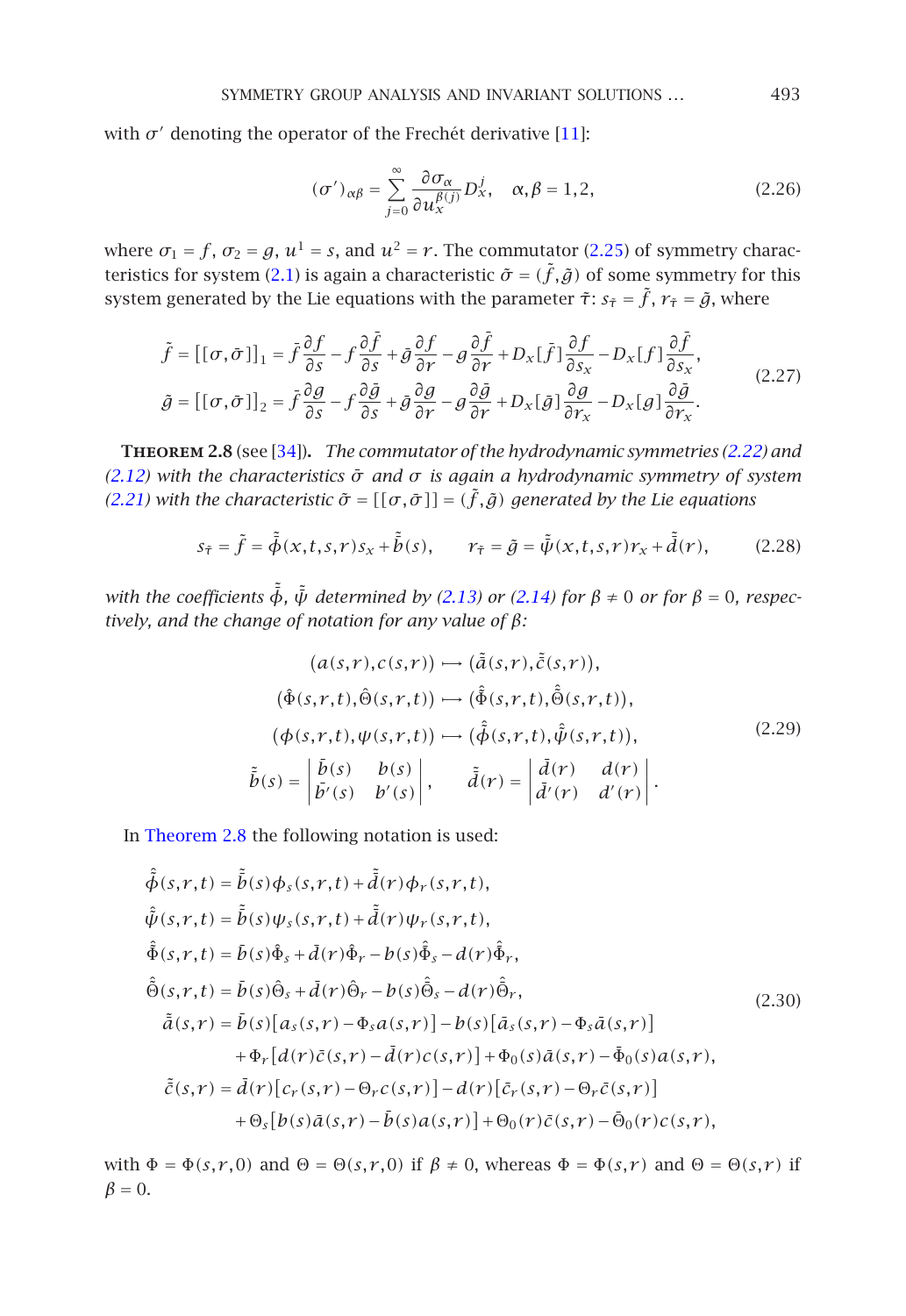**Corollary 2.9.** *Formulas (2.30) determine recursions of solutions for the linear systems (2.11) and (2.15), respectively. They map any pair of solutions of the corresponding system again into its solution.*

*Consider a special case*  $b(s) = d(r) = 0$ *,*  $\hat{\Phi} = \hat{\Theta} = c_0 = 0$ ,  $(\bar{b}(s), \bar{d}(r)) \neq (0, 0)$ *.* 

**Corollary 2.10.** *Let condition (1) of Theorem 2.2 be satisfied for system (2.1) and let the hydrodynamic symmetry inhomogeneous in derivatives of the form (2.22) exist. Then the Lie commutator of symmetry (2.22) and the hydrodynamic symmetry homogeneous in derivatives of the form (2.18), (2.19), and (2.20) with*  $c_0 = 0$  *is again a homogeneous symmetry of the same form:*

<span id="page-7-3"></span><span id="page-7-1"></span><span id="page-7-0"></span>
$$
s_{\tilde{\tau}} = \tilde{f} = \tilde{\tilde{\phi}}(x, t, s, r) s_x, \qquad r_{\tilde{\tau}} = \tilde{g} = \tilde{\tilde{\psi}}(x, t, s, r) r_x,
$$
\n(2.31)

*where for any real value of β,*

$$
\tilde{\phi}(x,t,s,r) = \tilde{a}(s,r) \exp \left\{ \beta \left[ x + \int_0^t \phi(s,r,t)dt \right] \right\},\
$$
\n
$$
\tilde{\psi}(x,t,s,r) = \tilde{c}(s,r) \exp \left\{ \beta \left[ x + \int_0^t \psi(s,r,t)dt \right] \right\},\
$$
\n
$$
\tilde{a}(s,r) = \tilde{b}(s)a_s(s,r) - [\tilde{b}(s)\Phi_s(s,r,0) + \tilde{\Phi}_0(s)]a(s,r) - \bar{d}(r)\Phi_r(s,r,0)c(s,r),\
$$
\n
$$
\tilde{c}(s,r) = \bar{d}(r)c_r(s,r) - [\bar{d}(r)\Theta_r(s,r,0) + \tilde{\Theta}_0(r)]c(s,r)\
$$
\n
$$
-\tilde{b}(s)\Theta_s(s,r,0)a(s,r).
$$
\n(2.33)

Thus, according to Corollary 2.10, the Lie commutator with the inhomogeneous-inderivatives symmetry ([2.22\)](#page-7-0) is a l[inear](#page-7-1) operator acting on the space of homogeneous hydrodynamic [s](#page-2-1)ymmetries with  $c_0 = 0$ . It generates recursion (2.33) [of](#page-2-1) solutions for the linear system (2.15).

**Remark 2.11.** The hydrodynamic symmetry inhomogeneous in derivatives generates by the Lie commutator a recursion operator for homogeneous hydrodynamic symmetries.

**Corollary 2.12.** *If system (2.1) satisfies condition (1) of Theorem 2.2, then it admits an infinite set of mutually commuting hydrodynamic symmetries homogeneous in derivatives of the form (2.31) and (2.32) with*  $c_0 = 0$  *depending on arbitrary functions.* 

In particular, if for *β* = 0, the coefficients  $\phi(s,r)$  and  $\psi(s,r)$  of (2.1) do not depend explicitly upon *t*, then we reproduce Tsarëv's result [39] about the commutativity of flows of the hydrodynamic type with no explicit dependence on *t,x*.

**2.3. Hydrodynamic symmetries of diagonal systems with an explicit space dependence.** Consider a diagonal system of the hydrodynamic type with an explicit dependence on *x*:

<span id="page-7-2"></span>
$$
s_t = \phi^*(s, r, x) s_x, \qquad r_t = \psi^*(s, r, x) r_x. \tag{2.34}
$$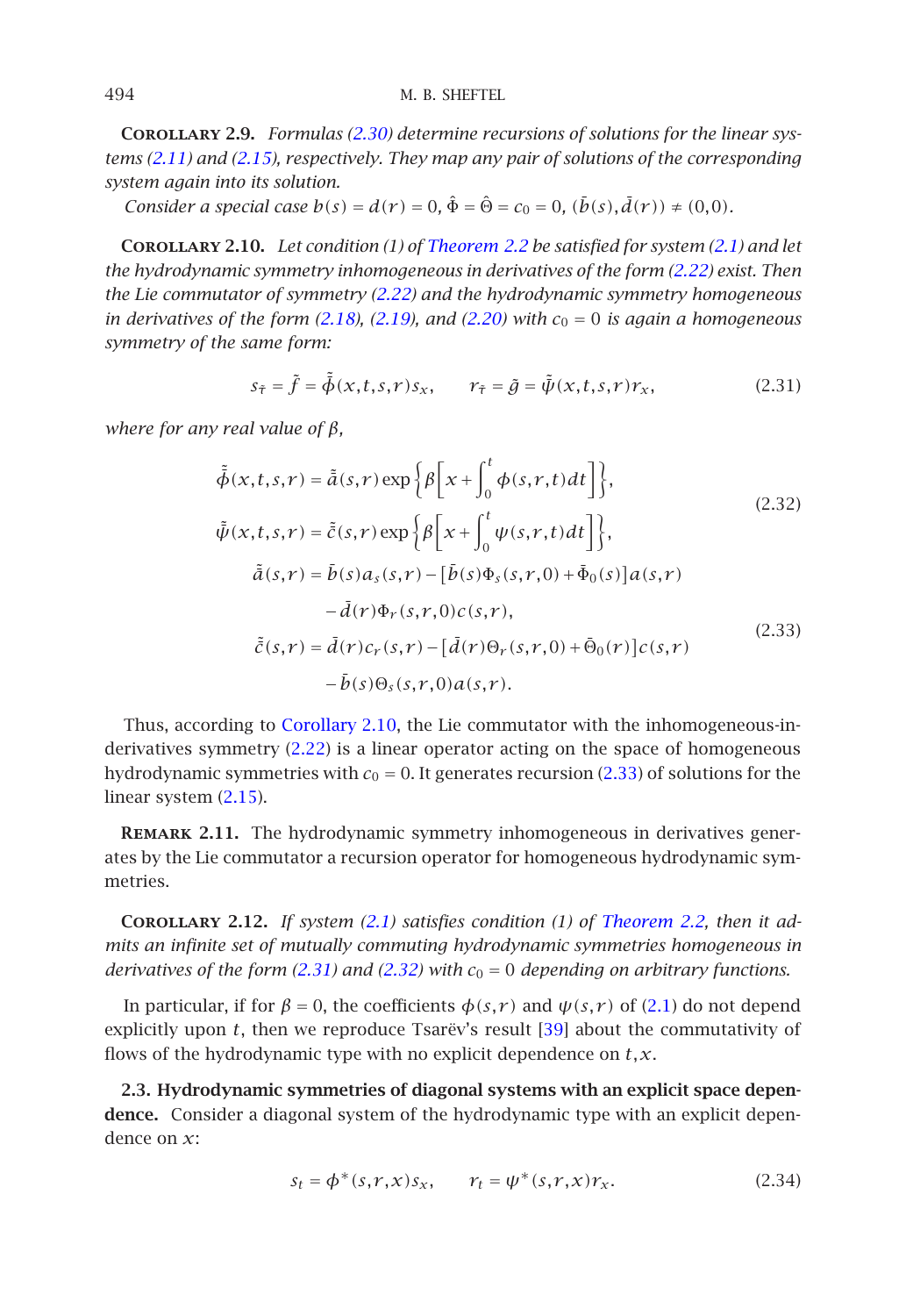<span id="page-8-2"></span>Define the functions  $\Phi(s, r, x)$  and  $\Theta(s, r, x)$  by the following equations:

<span id="page-8-3"></span><span id="page-8-1"></span><span id="page-8-0"></span>
$$
\Phi_r(s,r,x) = \frac{[\phi^{*-1}(s,r,x)]_r}{[\phi^{*-1}(s,r,x) - \psi^{*-1}(s,r,x)]},
$$
\n
$$
\Theta_s(s,r,x) = \frac{[\psi^{*-1}(s,r,x)]_s}{[\psi^{*-1}(s,r,x) - \phi^{*-1}(s,r,x)]}.
$$
\n(2.35)

**Theorem 2.13.** *A diagonal generic system of the hydrodynamic type (2.34) which may explicitly depend on a space variable x admits an infinite set of hydrodynamic symm[etries](#page-3-5) with a functional arbitrariness locally parameterized by the tw[o](#page-3-1) [ar](#page-3-1)bitrary functions of one variable*  $c_1(s)$  *and*  $c_2(r)$  *if and only if the following two conditions are satisfied:*

(1) *coefficients φ*∗*, ψ*<sup>∗</sup> *of system (2.34) satisfy the equations*

$$
\Phi_{rx}(s,r,x) = \beta (\phi^{*-1}(s,r,x))_r, \qquad \Theta_{sx}(s,r,x) = \beta (\psi^{*-1}(s,r,x))_s, \tag{2.36}
$$

*with an arbitrary real constant β;*

(2) *there exist four functions of one variable*  $b(s)$ *,*  $d(r)$ *,*  $\Phi_0(s)$ *, and*  $\Theta_0(r)$  *satisfying*  $(2.11)$ , where the functions  $\hat{\Phi}(s, r, x)$  *and*  $\hat{\Theta}(s, r, x)$  *are defined by (2.7) with t changed to x. These symmetries are generated by the Lie equations*

$$
s_{\tau} = \tilde{\phi}^*(x, t, s, r) s_x + b(s), \qquad r_{\tau} = \tilde{\psi}^*(x, t, s, r) r_x + d(r). \tag{2.37}
$$

The functions  $\tilde{\phi}^*$ ,  $\tilde{\psi}^*$  are defined for  $\beta \neq 0$  and  $\beta = 0$ , respectively, as

$$
\tilde{\phi}^*(x,t,s,r) = \phi^*(s,r,x) \Big\{ a(s,r) \exp \Big[ \beta \Big( t + \int_0^x \phi^{*-1}(s,r,x) dx \Big) \Big] + \frac{1}{\beta} \hat{\phi}(s,r,x) \Big\}, \n\tilde{\psi}^*(x,t,s,r) = \psi^*(s,r,x) \Big\{ c(s,r) \exp \Big[ \beta \Big( t + \int_0^x \psi^{*-1}(s,r,x) dx \Big) \Big] + \frac{1}{\beta} \hat{\Theta}(s,r,x) \Big\}, \n\tilde{\phi}^*(x,t,s,r) = \phi^* \cdot \Big\{ a(s,r) + \int_0^x \hat{\phi}(s,r,x) dx - \hat{\Phi}(s,r) \Big[ t + \int_0^x \phi^{*-1}(s,r,x) dx \Big] \Big\}, \n\tilde{\psi}^*(x,t,s,r) = \psi^* \cdot \Big\{ c(s,r) + \int_0^x \hat{\psi}(s,r,x) dx - \hat{\Theta}(s,r) \Big[ t + \int_0^x \psi^{*-1}(s,r,x) dx \Big] \Big\}.
$$
\n(2.38)

Here the functions  $\hat{\phi}$ ,  $\hat{\psi}$  are defined as follows:

$$
\hat{\phi}(s,r,x) = b(s) [\phi^{*-1}(s,r,x)]_s + d(r) [\phi^{*-1}(s,r,x)]_r,\n\hat{\psi}(s,r,x) = b(s) [\psi^{*-1}(s,r,x)]_s + d(r) [\psi^{*-1}(s,r,x)]_r.
$$
\n(2.39)

The functions  $a(s,r)$  and  $c(s,r)$  form an arbitrary solution of the linear system (2.15) with the coefficients  $\Phi_r(s,r,0)$  and  $\Theta_s(s,r,0)$  obtained from (2.35) at  $x=0$ .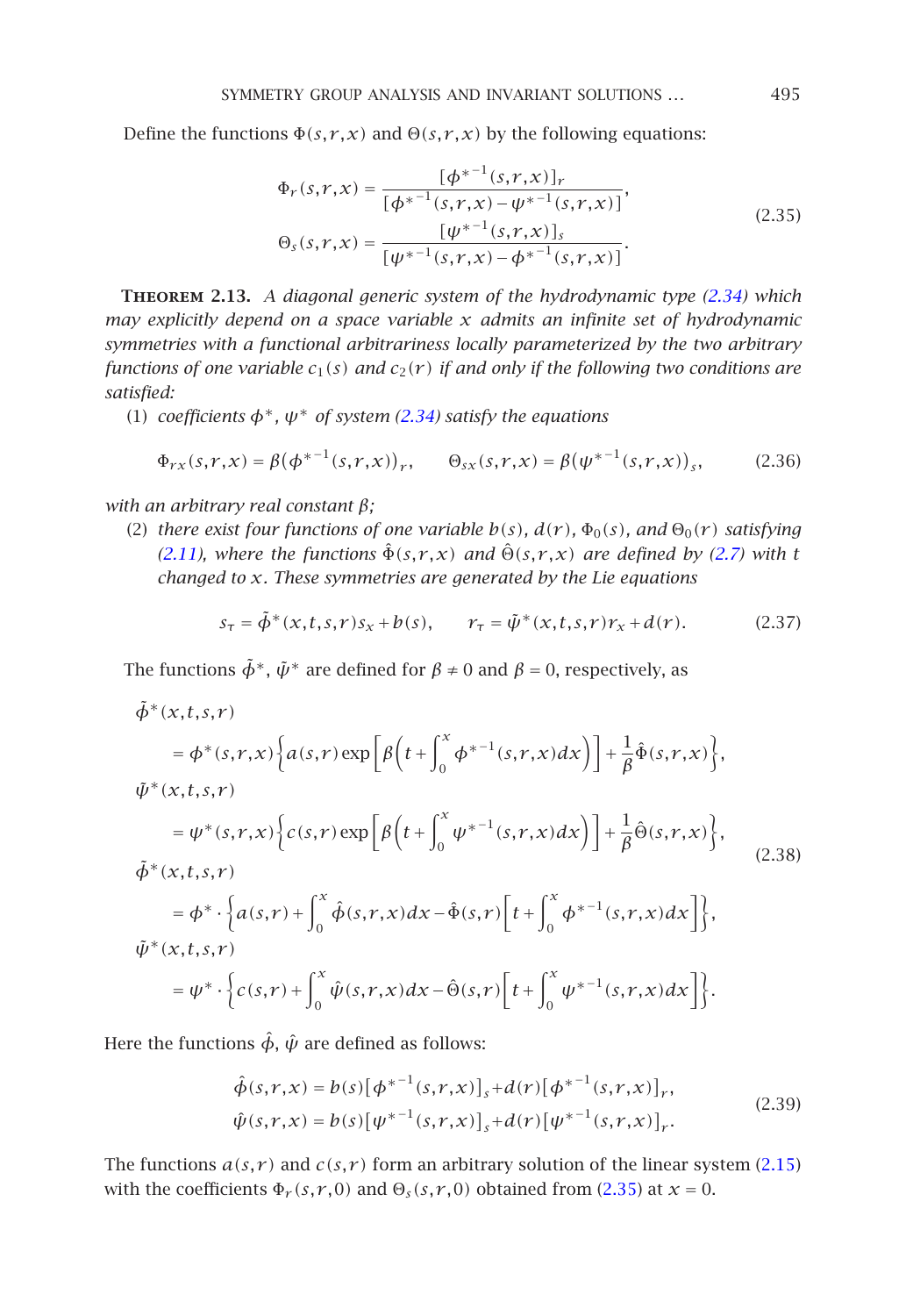**2.4. Invariant solutions and linearizing transformations for the systems with an explicit dependence on** *t* **or** *x***.** Let system (2.1) which may explicitly depend on *t* satisfy condition (1) of Theorem 2.2 and hence admit an infinite set of hydrodynamic symmetries homogeneous in derivatives (2.18). For the corresponding invariant solutions, we have  $s_{\tau} = r_{\tau} = 0$  which implies that  $\tilde{\phi}(x, t, s, r) = 0$  and  $\tilde{\psi}(x, t, s, r) = 0$  due to the condition  $s_x r_x \neq 0$ . Using here formulas (2.19) and (2.20) for  $\phi$ ,  $\tilde{\psi}$  with  $c_0 = 1$ , we obtain the following conditions determining the invariant solutions for  $\beta \neq 0$  and  $\beta = 0$ , respectively:

<span id="page-9-2"></span><span id="page-9-1"></span><span id="page-9-0"></span>
$$
a(s,r) + \exp\left\{-\beta \left[x + \int_0^t \phi(s,r,t)dt\right]\right\} = 0,
$$
  

$$
c(s,r) + \exp\left\{-\beta \left[x + \int_0^t \psi(s,r,t)dt\right]\right\} = 0,
$$
 (2.40)

$$
a(s,r) + x + \int_0^t \phi(s,r,t)dt = 0, \qquad c(s,r) + x + \int_0^t \psi(s,r,t)dt = 0.
$$
 (2.41)

**THEOREM** 2.14 (see [34]). Let the coefficients  $\phi$ ,  $\psi$  [of](#page-9-0) *[di](#page-9-0)agonal system (2.1) satisfy condition (1) of Theorem 2.2. Then any solution of system (2.40) for*  $\beta \neq 0$  *or of system (2.41) for β* = 0 *is also a solution of system (2.1) if the following c[ondi](#page-9-1)tions are satisfied for*  $\beta \neq 0$  *and*  $\beta = 0$ *, respectively:* 

$$
\left\{ \left[ \ln |a(s,r)| + \beta \int_0^t \phi(s,r,t)dt \right]_s \right\}
$$

$$
\cdot \left[ \ln |c(s,r)| + \beta \int_0^t \psi(s,r,t)dt \right]_r \right\} \Big|_{(2.40)} \neq 0,
$$

$$
\left\{ \left[ a(s,r) + \int_0^t \phi(s,r,t)dt \right]_s \cdot \left[ c(s,r) + \int_0^t \psi(s,r,t)dt \right]_r \right\} \Big|_{(2.41)} \neq 0.
$$
 (2.42)

*Vi[c](#page-2-1)e versa, any smooth solution*  $s(x,t)$ *,*  $r(x,t)$  *of system* ([2.1\)](#page-2-1) *can be obtained [from](#page-9-1) systems (2.40) or (2.41) if condition (2.42) is satisfied in t[he v](#page-47-0)icinity of any point*  $(x_0, t_0)$ *, where*  $s_x(x_0, t_0) \cdot r_x(x_0, t_0) \neq 0$ *.* 

**REMARK 2.15** (see [34]). [Equ](#page-7-2)ations (2.40) for  $\beta \neq 0$  and (2.41) for  $\beta = 0$  determine an [implic](#page-8-1)it [form of the line](#page-8-2)arizing point transformation for the nonlinear system (2.1) with [an exp](#page-8-3)licit *t*-dependence satisfying condition (1) of Theorem 2.2. Indeed, the search for solutions  $s(x,t)$ ,  $r(x,t)$  of the nonlinear system (2.1) is now reduced to the search for solutions  $a(s,r)$ ,  $c(s,r)$  of the linear system (2.15) with variable coefficients. In particular, if the coefficients  $\phi(s,r)$  and  $\psi(s,r)$  of system (2.1) have no explicit dependence on *t*, then condition (1) of Theorem 2.2 is satisfied with  $β = 0$  and (2.41) coincide with the classical hodograph transformation [27]:  $a(s,r) + x + t\phi(s,r) = 0$ and  $c(s, r) + x + t\psi(s, r) = 0$ .

Consider now system (2.34) with an explicit *x*-dependence. Let it satisfy condition (2.36) of Theorem 2.13 in order to admit an infinite set of the hydrodynamic symmetries (2.37) with  $b(s) = d(r) = 0$ . Then for invariant solutions determined by the equations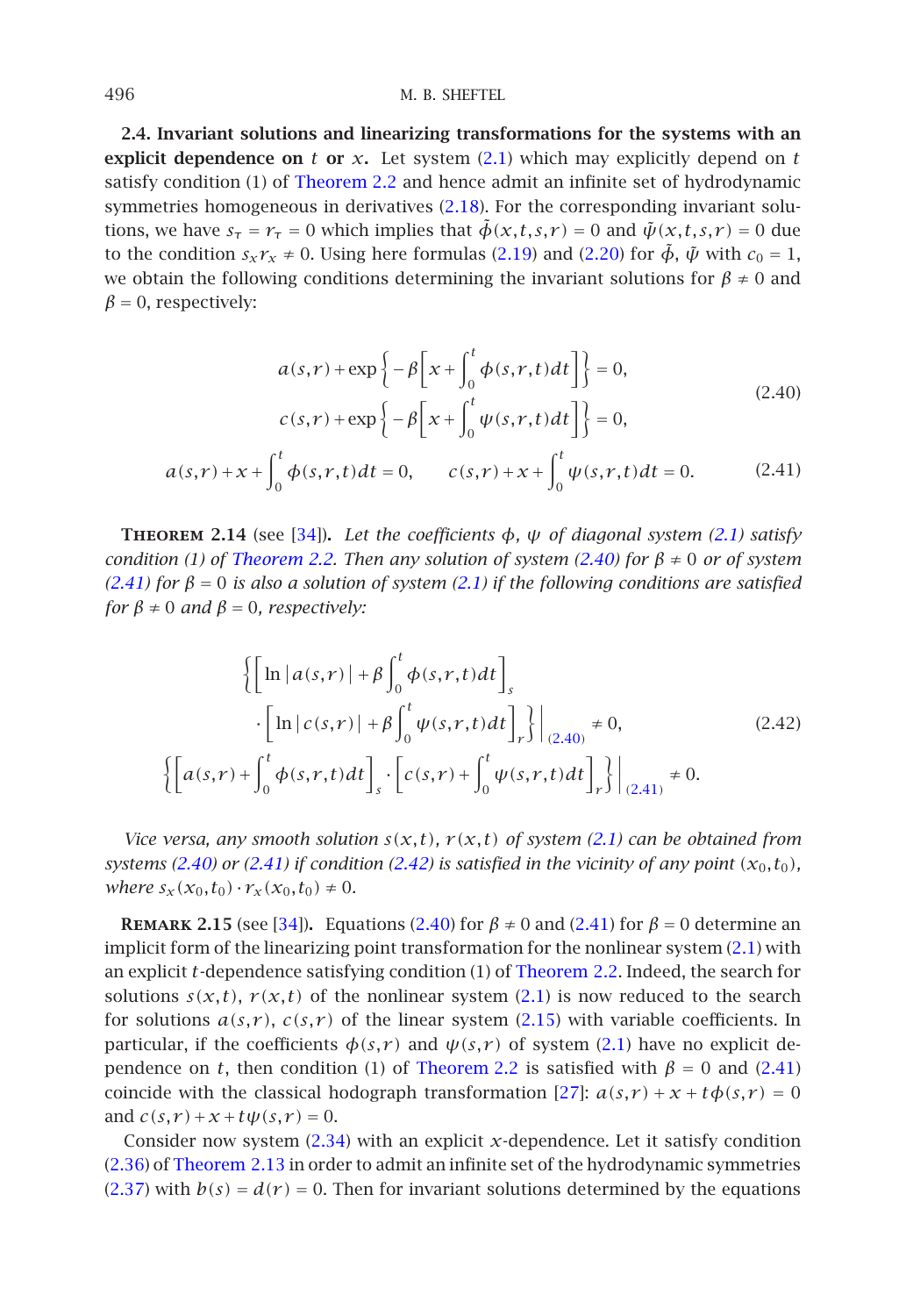<span id="page-10-0"></span> $s_{\tau} = r_{\tau} = 0$  with the condition  $s_{x}r_{x} \neq 0$ , we obtain  $\tilde{\phi}^{*}(x,t,s,r) = 0$  and  $\tilde{\psi}^{*}(x,t,s,r) = 0$ 0. Here the functions  $\tilde{\phi}^*$ ,  $\tilde{\psi}^*$  are d[efine](#page-2-1)d by (2.38) for *β* ≠ 0 and *β* = 0 with  $\hat{\Phi} = \Phi_0(s)$ ,  $\hat{\Theta} = \Theta_0(r)$ , and  $\hat{\phi} = \hat{\psi} = 0$ . T[hes](#page-2-1)e equations determine a linearizing transformation for system  $(2.34)$  with an explicit dependence on  $x$  if the existence conditions for the implicit vector function similar to (2.42) are satisfied.

**2.5. Higher symmetries of diagonal two-component systems.** Higher symmetries of the second order are generated by the Lie equations  $(2.3)$  with  $N = 2$ :

$$
s_{\tau} = f(x, t, s, r, s_x, r_x, s_{xx}, r_{xx}), \qquad r_{\tau} = g(x, t, s, r, s_x, r_x, s_{xx}, r_{xx})
$$
(2.43)

which are compatible [with s](#page-10-0)ystem  $(2.1)$ .

**DEFINITION 2.16.** System (2.1) is called generic with respect to the second-order symmetries if its c[oeffi](#page-2-1)cients  $φ$ ,  $ψ$  do not satisfy the [constraints](#page-3-4)

$$
\Phi(s,r,t) = \ln \left| \frac{\phi_s}{C(s,t)\phi + D(s,t)} \right|, \qquad \Theta(s,r,t) = \ln \left| \frac{\psi_r}{G(r,t)\psi + H(r,t)} \right|, \n\Phi_t(s,r,t) = A(s,t)\phi + B(s,t), \qquad \Theta_t(s,r,t) = E(r,t)\psi + F(r,t),
$$
\n(2.44)

with arbitrary functions *A*, *B*, *C*, *D*, *E*, *F*, *G*, *H* and  $Φ$ ,  $Θ$  defined by (2.6).

<span id="page-10-1"></span>For the symmetries (2.43) of the generic system (2.1), the following results hold.

**Theorem 2.17.** *The necessary existence condition for the second-order symmetries of the generic system (2.1) coincides with condition (1) of Theorem 2.2, necessary and sufficient for system (2.1) to admit an infinite set of hydrodynamic symmetries homogeneous in derivatives.*

Define the functions  $\Lambda$ ,  $\hat{\Phi}$ , and  $\hat{\Theta}$  by the following equations:

$$
\Lambda_{sr}(s,r) = -\Phi_r(s,r,t)\Theta_s(s,r,t),
$$
  
\n
$$
\hat{\Phi}(s,r,t) = A(s)(\Phi_s^2 - \Phi_{ss} + 2\Lambda_{ss}) + A'(s)\Lambda_s + C(r)(2\Phi_r\Theta_r + \Phi_{rr} - \Phi_r^2)
$$
  
\n
$$
+ C'(r)\Phi_r + b(s)\Phi_s + d(r)\Phi_r + \Phi_0(s),
$$
  
\n
$$
\hat{\Theta}(s,r,t) = A'(s)\Theta_s + A(s)(2\Theta_s\Phi_s + \Theta_{ss} - \Theta_s^2) + C(r)(\Theta_r^2 - \Theta_{rr} + 2\Lambda_{rr})
$$
  
\n
$$
+ C'(r)\Lambda_r(s,r) + b(s)\Theta_s + d(r)\Theta_r + \Theta_0(r),
$$
\n(2.45)

<span id="page-10-2"></span>where  $A(s)$ ,  $C(r)$ ,  $b(s)$ ,  $d(r)$ ,  $\Phi_0(s)$ , and  $\Theta_0(r)$  are arbitrary smooth functions of one variable and the function  $\Lambda(s,r)$  has no explicit dependence on *t* as a consequence of the first equation of (2.45) and (2.6), (2.10). If  $\beta = 0$  in (2.10), then in virtue of condition (2.16) the functions  $\Phi(s, r)$ ,  $\Theta(s, r)$  do not depend explicitly on *t*. Then define the functions *φ*ˆ, *ψ*ˆ:

$$
\hat{\phi}(s,r,t) = A(s) (2\Phi_s \phi_s - \phi_{ss}) + C(r) [2\Theta_r \phi_r + \phi_{rr} - 2\Phi_r (\phi_r - \psi_r)] \n+ C'(r) \phi_r + b(s) \phi_s + d(r) \phi_r, \n\hat{\psi}(s,r,t) = A(s) [2\Phi_s \psi_s + \psi_{ss} - 2\Theta_s (\psi_s - \phi_s)] + A'(s) \psi_s \n+ C(r) (2\Theta_r \psi_r - \psi_{rr}) + b(s) \psi_s + d(r) \psi_r.
$$
\n(2.46)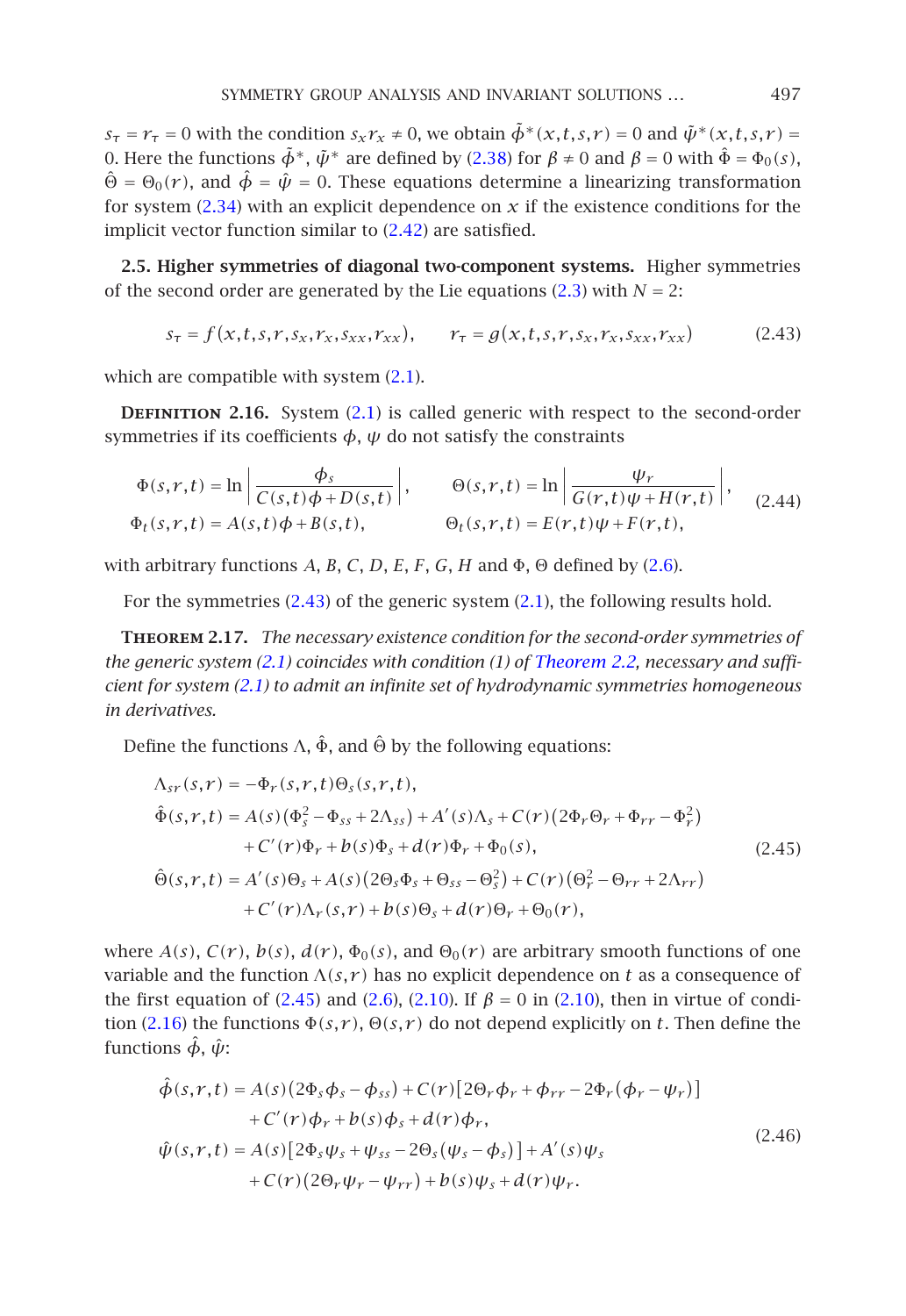**Theorem 2.18** (see [36])**.** *The diagonal two-component generic hydrodynamic-type system (2.1) which m[ay](#page-10-2) [explicitly](#page-10-2) [dep](#page-10-2)end on t admits an infinite set of second-order symmetries with a functional arbitrariness which is locally parameterized by two arbitrary functions of one variable*  $c_1(s)$  *and*  $c_2(r)$  *if and only if the following two conditions are satisfied:*

- <span id="page-11-0"></span>(1) *the coefficients φ, ψ of system (2.1) satisfy (2.10) with an arbitrary real constant β, where the functions* Φ*,* Θ *are defined by (2.6);*
- (2) *th[e](#page-4-2)re exist six functions*  $A(s)$ *,*  $C(r)$ *,*  $b(s)$ *,*  $d(r)$ *,*  $\Phi_0(s)$ *, and*  $\Theta_0(r)$  *of one [var](#page-4-2)iable satisfying (2.11)* with  $\hat{\Phi}(s, r, t)$  *and*  $\hat{\Theta}(s, r, t)$  *defined by (2.45).*

The symmetries in Theorem 2.18 a[re gen](#page-4-0)erated by the Lie equations

$$
s_{\tau} = f = A(s) \frac{s_{xx}}{s_x^2} + \Phi_r \left[ A(s) \frac{r_x}{s_x} + C(r) \frac{s_x}{r_x} \right] + \beta \frac{A(s)}{s_x} + s_x v + 2A(s) \Phi_s + b(s),
$$
  

$$
r_{\tau} = g = C(r) \frac{r_{xx}}{r_x^2} + \Theta_s \left[ A(s) \frac{r_x}{s_x} + C(r) \frac{s_x}{r_x} \right] + \beta \frac{C(r)}{r_x} + r_x \rho + 2C(r) \Theta_r + d(r),
$$
  
(2.47)

where the coefficients  $v(x,t,s,r)$  and  $\rho(x,t,s,r)$  are defined by formulas (2.13) and (2.14) for  $\beta \neq 0$  and  $\beta = 0$ , respectively, with the change of  $\tilde{\phi}$  to  $\nu$  and  $\tilde{\psi}$  to  $\rho$ , where  $\hat{\phi}$ ,  $\hat{\psi}$  are defined by formulas (2.46). The functions  $a(s,r)$  and  $c(s,r)$  form an arbitrary smooth solution of the linear system (2.15).

**REMARK 2.19.** For  $A(s) = C(r) = 0$ , the higher symmetries (2.47) [reduce to](#page-34-0) the hydrodynamic symmetries (2.12), and the coefficients *ν*, *ρ* coincide with  $\tilde{\phi}$ ,  $\tilde{\psi}$ .

**2.6. First-order recursion operators.** An effective description of an infinite set of [symm](#page-11-1)etries of any order is obtained by means of recursion operators which, by their definition, map any symmetry again into a symmetry. Here we consider recursion operators from the class of matrix differential operators:

<span id="page-11-3"></span><span id="page-11-2"></span><span id="page-11-1"></span>
$$
R = A_N D_X^N + A_{N-1} D_X^{N-1} + \dots + A_1 D_X + A_0.
$$
 (2.48)

For *n*-component systems,  $A_i$  are  $n \times n$  matrices. We set  $n = 2$  until Section 5.  $A_i$  may depend on *s*, *r* and th[eir d](#page-47-5)erivatives of [finite](#page-2-1) orders with respect to *[x](#page-3-4)*.

**DEFINITION** 2.20. If  $A_N \neq 0$ , then *N* is c[alled](#page-2-1) the *order* of the recursion operator (2.48). Consider the case  $N = 1$ . Define the functions

$$
S(s,r) = \hat{\Phi}(s,r,0) = A(s)\Phi_s(s,r,0) + C(r)\Phi_r(s,r,0) + \Phi_0(s),
$$
  
\n
$$
T(s,r) = \hat{\Theta}(s,r,0) = A(s)\Theta_s(s,r,0) + C(r)\Theta_r(s,r,0) + \Theta_0(r),
$$
\n(2.49)

where  $A(s)$ ,  $C(r)$ ,  $\Phi_0(s)$ , and  $\Theta_0(r)$  are arbitrary smooth functions of one variable.

**Theorem 2.21** (see [36])**.** *Let system (2.1) satisfy condition (1) of Theorem 2.2. Then a first-order recursion operator for system (2.1) exists if and only if there exist such functions A(s) and C(r ) which satisfy the conditions*

$$
S_r(s,r) = \Phi_r(s,r,0)(S-T), \qquad T_s(s,r) = \Theta_s(s,r,0)(T-S), \tag{2.50}
$$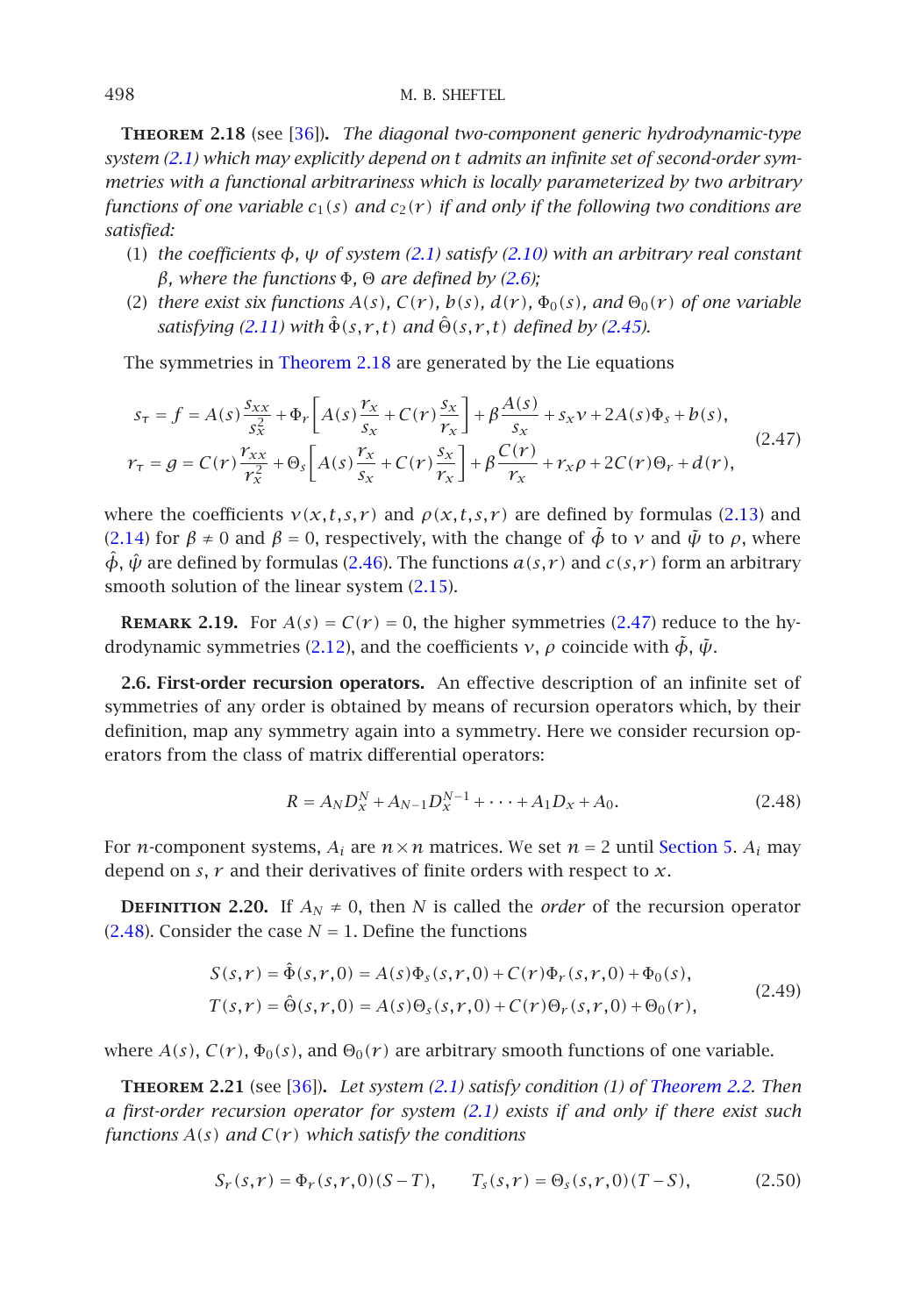*with*  $S(s,r)$  *and*  $T(s,r)$  *defined by (2.49), where*  $\Phi_0(s) = \Theta_0(r) = 0$  *(this is equivalent to a redefinition of* Φ*<sup>s</sup> (s, r,*0*) and* Θ*<sup>r</sup> (s, r,*0*)). This recursion operator has the form*

$$
R = \left\{ \left( \begin{pmatrix} A(s) & 0 \\ 0 & C(r) \end{pmatrix} \right) \cdot (D_x - \beta) - \left( \begin{pmatrix} A(s)D_x[\Phi(s,r,t)] & -\Phi_r(s,r,t)[A(s)r_x - C(r)s_x] \\ \Theta_s(s,r,t)[A(s)r_x - C(r)s_x] & C(r)D_x[\Theta(s,r,t)] \end{pmatrix} \right) \right\}
$$
  
 
$$
\times \left( \begin{pmatrix} \frac{1}{s_x} & 0 \\ 0 & \frac{1}{r_x} \end{pmatrix} \right).
$$
 (2.51)

The first example of first-order recursion operators for a class of two-component systems of the hydrodynamic type was given in [30]. Later, Teshukov [38] generalized it for  $n \times n$  systems with no explicit dependence on  $t$ .

**Theorem 2.22.** *System (2.1) satisfying condition (1) of Theorem 2.2 admits firstorder recursion operator R if and only if there exists a recursion operator R*ˆ *which acts on a subspace of hydrodynamic symmetries homogeneous in derivatives, of the form (2.18), (2.19), and (2.20) with*  $C_0 = 0$ *.* 

The action of  $\hat{R}$  is defined by the appropriate restriction of  $R$ 

$$
R\begin{pmatrix} a(s,r) \exp\bigg\{\beta\bigg[x + \int_0^t \phi(s,r,t)dt\bigg]\bigg\} s_x \\ c(s,r) \exp\bigg\{\beta\bigg[x + \int_0^t \psi(s,r,t)dt\bigg]\bigg\} r_x \end{pmatrix} = \begin{pmatrix} \hat{a}(s,r) \exp\bigg\{\beta\bigg[x + \int_0^t \phi(s,r,t)dt\bigg]\bigg\} s_x \\ \hat{c}(s,r) \exp\bigg\{\beta\bigg[x + \int_0^t \psi(s,r,t)dt\bigg]\bigg\} r_x \end{pmatrix}
$$
\n(2.52)

<span id="page-12-2"></span>with the functions  $\hat{a}(s,r)$  and  $\hat{c}(s,r)$  defined by the form[ulas](#page-12-0)

<span id="page-12-0"></span>
$$
\hat{a}(s,r) = A(s)[a_s(s,r) - \Phi_s(s,r,0)a(s,r)] - \Phi_0(s)a(s,r)
$$
  
\n
$$
-C(r)\Phi_r(s,r,0)c(s,r),
$$
  
\n
$$
\hat{c}(s,r) = C(r)[c_r(s,r) - \Theta_r(s,r,0)c(s,r)] - \Theta_0(r)c(s,r)
$$
  
\n
$$
-A(s)\Theta_s(s,r,0)a(s,r).
$$
\n(2.53)

**COROLLARY** 2.23. *For a[ny](#page-12-0) [sm](#page-12-0)ooth solution*  $a(s,r)$ *,*  $c(s,r)$  *of the linear [syst](#page-2-1)em (2.15),*  $the$  *[fu](#page-4-0)nctions*  $\hat{a}(s,r)$  and  $\hat{c}(s,r)$  defined by (2.53) also form a solution of this system if and *only if condition (2.50) is satisfied. Therefore, the formulas (2.53) determine a recursion of solutions of system (2.15).*

**Remark 2.24.** In virtue of the linearizing transformations (2.40) or (2.41), a search for any "nonsingular" solutions of the nonlinear system (2.1) reduces to a search for solutions  $a(s, r)$ ,  $c(s, r)$  of the linear system (2.15) with variable coefficients. However, the integration of (2.15) may also be a problem. The existence of a recursion operator and hence of the recursion (2.53) which generates new solutions of the linear equations (2.15) out of known "seed" solutions is the important property of system (2.1). It allows

<span id="page-12-1"></span>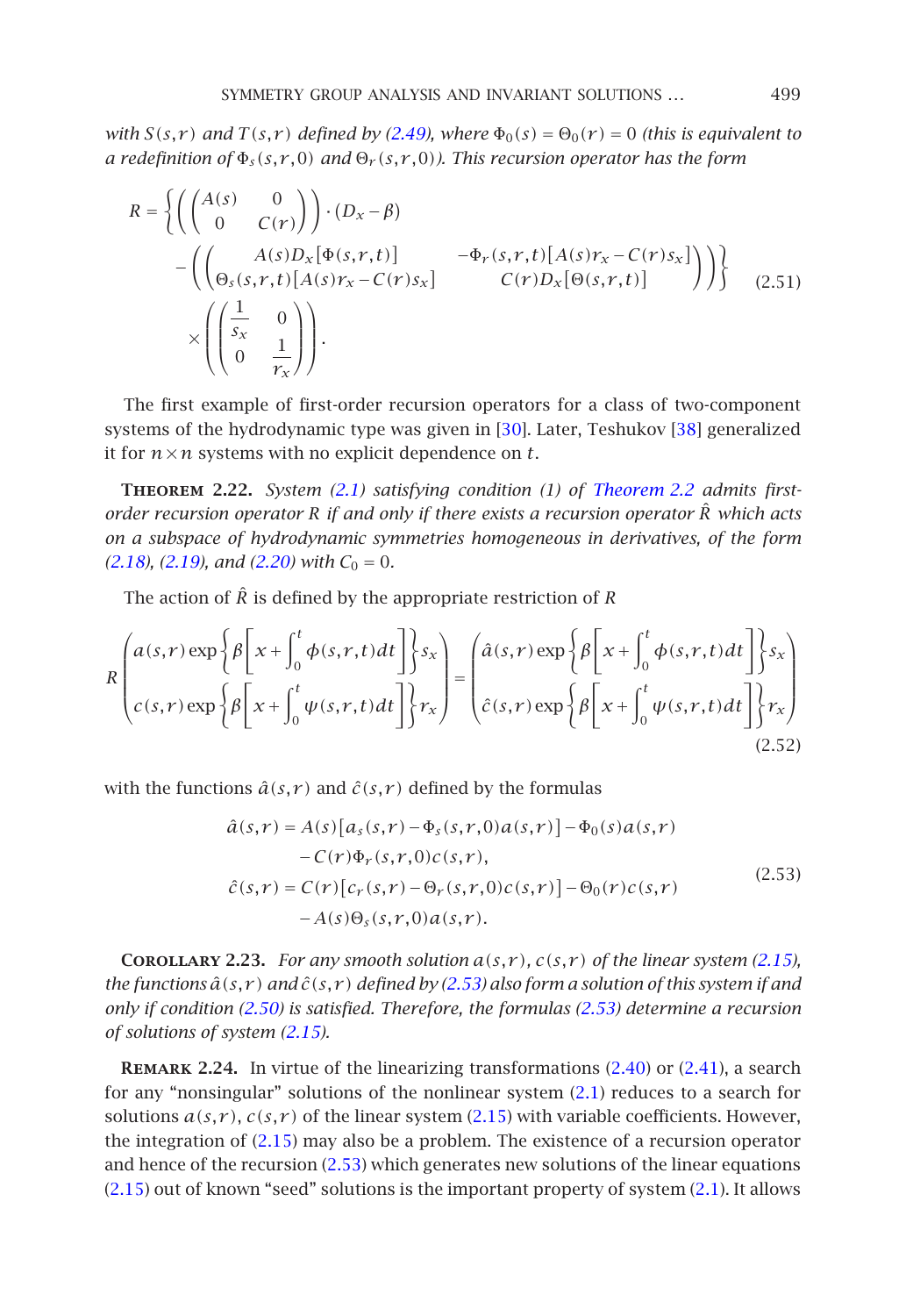<span id="page-13-2"></span>us to pass fr[om a](#page-2-1) linearization o[f](#page-9-0) [syst](#page-9-0)em (2[.1\)](#page-9-1) [to](#page-9-1) its integration if the coefficients  $φ$ ,  $ψ$ satisfy condition (1) of Theorem 2.2 and conditions (2.50).

**REMARK** 2.25**.** Linear system (2.15[\)](#page-12-0) [has](#page-12-0) two trivial solutions  $(a, c) = (-1, -1)$  and  $(a(s,r), c(s,r)) = (\phi(s,r,0), \psi(s,r,0))$  (see (2.6)). Recursion formulas (2.53) map them to nontrivial solutions  $\hat{a}(s,r)$ ,  $\hat{c}(s,r)$  of (2.15).

In particular, the first solutio[n is m](#page-7-3)apped to the solution (2.49):  $\hat{a} = S(s,r)$  $\hat{a} = S(s,r)$  $\hat{a} = S(s,r)$  and  $\hat{c} =$  $T(s,r)$ . Substituting these new solutions for *a*, *c* to (2.53), we obtain new nontrivial solutions of system (2.15[\). Thu](#page-12-0)s, we construct two infinite series of its solutions[. Then](#page-12-1) the linearizing transformations (2.40) and (2.41) generate two infinite series of exact solutions of  $(2.1)$  in an explicit form.

**COROLLARY** 2[.26](#page-5-0). *Transformation* (2.53) maps any smooth solution  $(a, c)$  of system  $(2.15)$  again into a solution  $(\hat{a}, \hat{c})$  of this system if and only if it maps the trivial solution  $a = 1$ ,  $c = 1$  *into some solution of (2.[15\).](#page-12-1)* 

**[Co](#page-2-2)rollary 2.27.** *Recursion (2.33) for solutions of the linear system (2.[15\) ge](#page-4-7)n[erated](#page-4-4) by t[he Lie](#page-4-5) commutator with the hydrodynamic symmetry inhomogeneous in derivatives coincides with recursio[n \(2.5](#page-4-7)3) ge[nerat](#page-4-5)ed by the first-order recursion operator (2.51). The existence conditions for the recursion operator and for the hydrodynamic symmetry inhomogeneous in derivatives of system (2.1) coincide. If there exist several such symmetries of the form (2.22), then there exist several corresponding recursion operators of the form* (2.51) with  $A(s) = \bar{b}(s)$  [and](#page-2-1)  $C(r) = \bar{d}(r)$ .

Recursion operator *R* of the form (2.51) generates an infinite set of higher symmetries (2.3) of any order *N*. Second-order symmetries are generated by a two-fold action of the operator *R* on hydrodynamic symmetries homogeneous in derivatives (2.18), (2.19), and (2.20) with  $c_0 \neq 0$ , where we set  $c_0 = 1$  and  $a(s, r) = c(s, r) = 0$ . In the case  $\beta = 0$ according to formulas (2.18) and (2.20), this seed symmetry has the form  $s<sub>\tau</sub> = s<sub>x</sub>[x +$  $\int_0^t \phi(s, r, t) dt$ ],  $r_\tau = r_x [x + \int_0^t \psi(s, r, t) dt]$ .

## <span id="page-13-0"></span>**2.7. Second-order recursion operators and higher symmetries**

**DEFINITION 2.28.** System (2.1) is called generic with respect to second-order recursion operators if its coefficients do not satisfy any of the constraints  $\Phi_{rs}/\Phi_r + \Theta_s =$  $c_1(s)e^{\Phi}$  or  $\Theta_{sr}/\Theta_s + \Phi_r = c_2(r)e^{\Theta}$  with arbitrary functions  $c_1(s)$  an[d](#page-3-0)  $c_2(r)$ .

Define the functions

$$
S(s,r) = A(s) (\Phi_s^2 - \Phi_{ss} + 2\Lambda_{ss}) + A'(s)\Lambda_s + C(r) (2\Phi_r \Theta_r + \Phi_{rr} - \Phi_r^2)
$$
  
+ 
$$
C'(r)\Phi_r + b(s)\Phi_s + d(r)\Phi_r + \Phi_0(s),
$$
  

$$
T(s,r) = A'(s)\Theta_s + A(s) (2\Theta_s \Phi_s + \Theta_{ss} - \Theta_s^2) + C(r) (\Theta_r^2 - \Theta_{rr} + 2\Lambda_{rr})
$$
  
+ 
$$
C'(r)\Lambda_r + b(s)\Theta_s + d(r)\Theta_r + \Theta_0(r),
$$
 (2.54)

where  $A(s)$ ,  $C(r)$ ,  $b(s)$ ,  $d(r)$ ,  $\Phi_0(s)$ , and  $\Theta_0(r)$  are arbitrary smooth functions and the functions  $\Phi(s, r, t)$ ,  $\Theta(s, r, t)$ , and  $\Lambda(s, r)$  are defined by formulas (2.6) and (2.45).

**Theorem 2.29** (see [36])**.** *Let the generic system (2.1) satisfy condition (1) of Theorem 2.2. Then second-order recursion operator of the form (2.48) with N* = 2 *exists for system*

<span id="page-13-1"></span>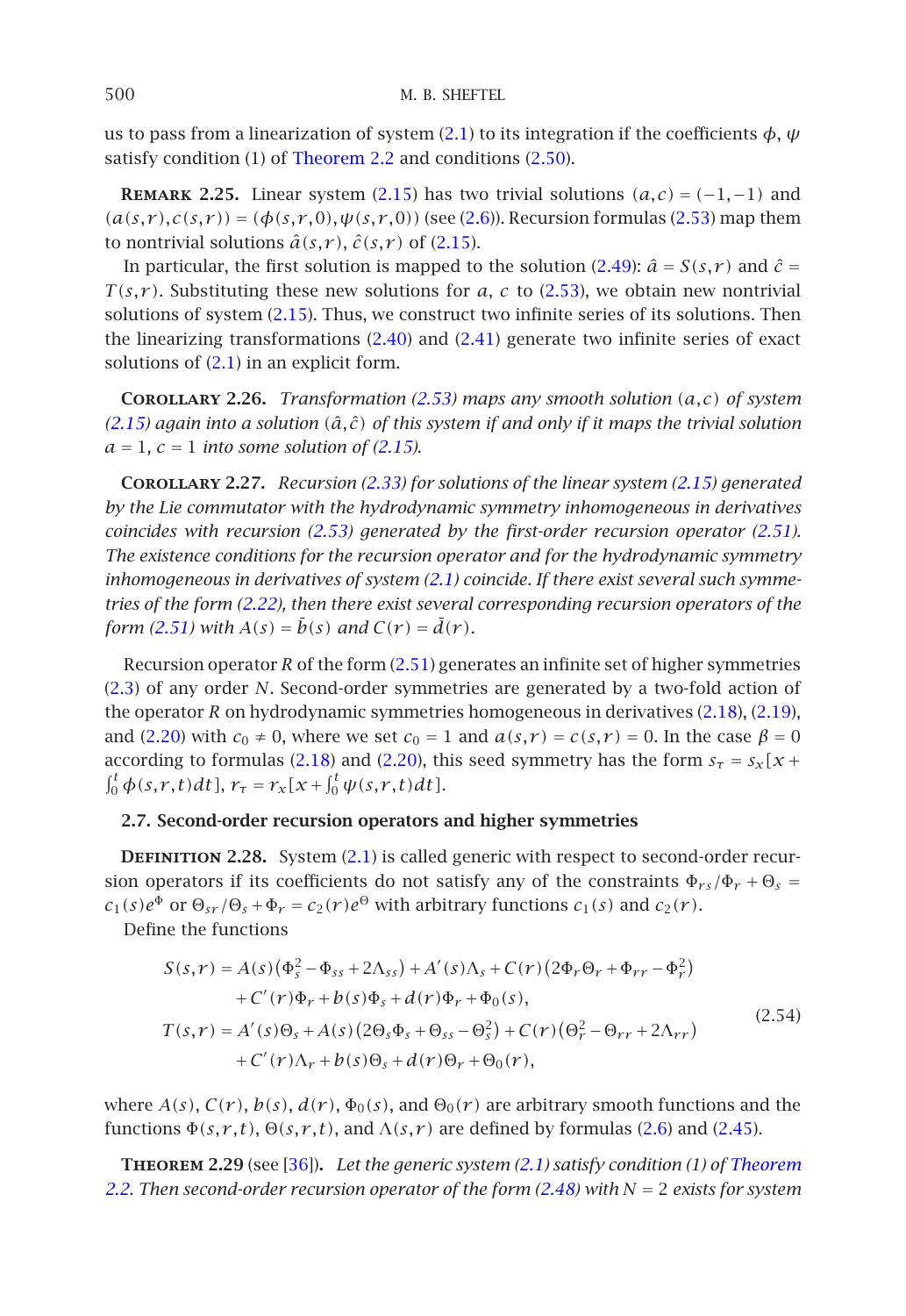*(2.1) if and only if there exist six functions*  $A(s)$ *,*  $C(r)$ *,*  $b(s)$ *,*  $d(r)$ *,*  $\Phi_0(s)$ *, and*  $\Theta_0(r)$  *of one variable which satisfy conditions (2.50) with S and T defined by (2.54).*

The recursion operator in Theorem 2.29 is determined by the formula

<span id="page-14-0"></span>
$$
R = (AD_x^2 + BD_x + F) \begin{pmatrix} \frac{1}{s_x} & 0\\ 0 & \frac{1}{r_x} \end{pmatrix}
$$
 (2.55)

with  $2\times 2$  matrices  $A, B$  defined as follows:

$$
A = \begin{pmatrix} \frac{A(s)}{s_x} & 0\\ 0 & \frac{C(r)}{r_x} \end{pmatrix},
$$
  
\n
$$
B = \left(-\left[A(s)\frac{s_{xx}}{s_x^2} + 2A(s)\left(\Phi_s + \Phi_r \frac{r_x}{s_x} + \frac{\beta}{s_x}\right) + b(s)\right],
$$
  
\n
$$
- \Theta_s(s, r, t)\left[A(s)\frac{r_x}{s_x} - C(r)\frac{s_x}{r_x}\right], \Phi_r(s, r, t)\left[A(s)\frac{r_x}{s_x} - C(r)\frac{s_x}{r_x}\right]
$$
  
\n
$$
-\left[C(r)\frac{r_{xx}}{r_x^2} + 2C(r)\left(\Theta_s \frac{s_x}{r_x} + \Theta_r + \frac{\beta}{r_x}\right) + d(r)\right]\right),
$$
\n(2.56)

and the elements  $f_{ij}$  of the matrix  ${\cal F}$  are defined by the equations

$$
f_{12} = A(s) \left[ -\Phi_r \frac{r_X}{s_X} \left( \frac{s_{XX}}{s_X} - \frac{r_{XX}}{r_X} \right) + (\Phi_{rr} - \Phi_r^2) \frac{r_X^2}{s_X} \right] - C(r) \Lambda_{sr} \frac{s_X^2}{r_X} + \{A(s) \left[ 2(\Phi_{rs} - \Phi_r \Phi_s) - \Lambda_{sr} \right] - b(s) \Phi_r \} r_X + \{C(r) \left( 2\Phi_r \Theta_r + \Phi_{rr} - \Phi_r^2 \right) + \left[ C'(r) + d(r) \right] \Phi_r \} s_X - \beta \Phi_r \left[ A(s) \frac{r_X}{s_X} - C(r) \frac{s_X}{r_X} \right], f_{21} = C(r) \left[ \Theta_s \frac{s_X}{r_X} \left( \frac{s_{XX}}{s_X} - \frac{r_{XX}}{r_X} \right) + (\Theta_{ss} - \Theta_s^2) \frac{s_X^2}{r_X} \right] - A(s) \Lambda_{sr} \frac{r_X^2}{s_X} + \{C(r) \left[ 2(\Theta_{sr} - \Theta_s \Theta_r) - \Lambda_{sr} \right] - d(r) \Theta_s \} s_X + \{A(s) \left( 2\Theta_s \Phi_s + \Theta_{ss} - \Theta_s^2 \right) + [A'(s) + b(s)] \Theta_s \} r_X \qquad (2.57) + \beta \Theta_s \left[ A(s) \frac{r_X}{s_X} - C(r) \frac{s_X}{r_X} \right], f_{11} + f_{12} = \hat{\Phi}(s, r, t) s_X + \beta \left\{ A(s) \left[ \frac{s_{XX}}{s_X^2} + 2\Phi_s(s, r, t) + \frac{\beta}{s_X} \right] + \Phi_r(s, r, t) \left[ A(s) \frac{r_X}{s_X} + C(r) \frac{s_X}{r_X} \right] + b(s) \right\}, f_{21} + f_{22} = \hat{\Theta}(s, r, t) r_X + \beta \left\{ C(r) \left[ \frac{r_{XX}}{r_X^2} + 2\Theta_r(s, r, t) + \frac{\beta}{r_X} \right] + b(s) \right\}, f_{21} + f_{22} = \hat{\Theta}(s, r, t) r_X + \beta \left\{ C(r) \left[ \frac{r_{XX}}{r_X} + 2\Theta_r(s, r, t) + \frac{\beta
$$

Here  $\Phi = \Phi(s, r, t)$  and  $\Theta = \Theta(s, r, t)$ , and  $\hat{\Phi}(s, r, t)$  and  $\hat{\Theta}(s, r, t)$  are defined by (2.45).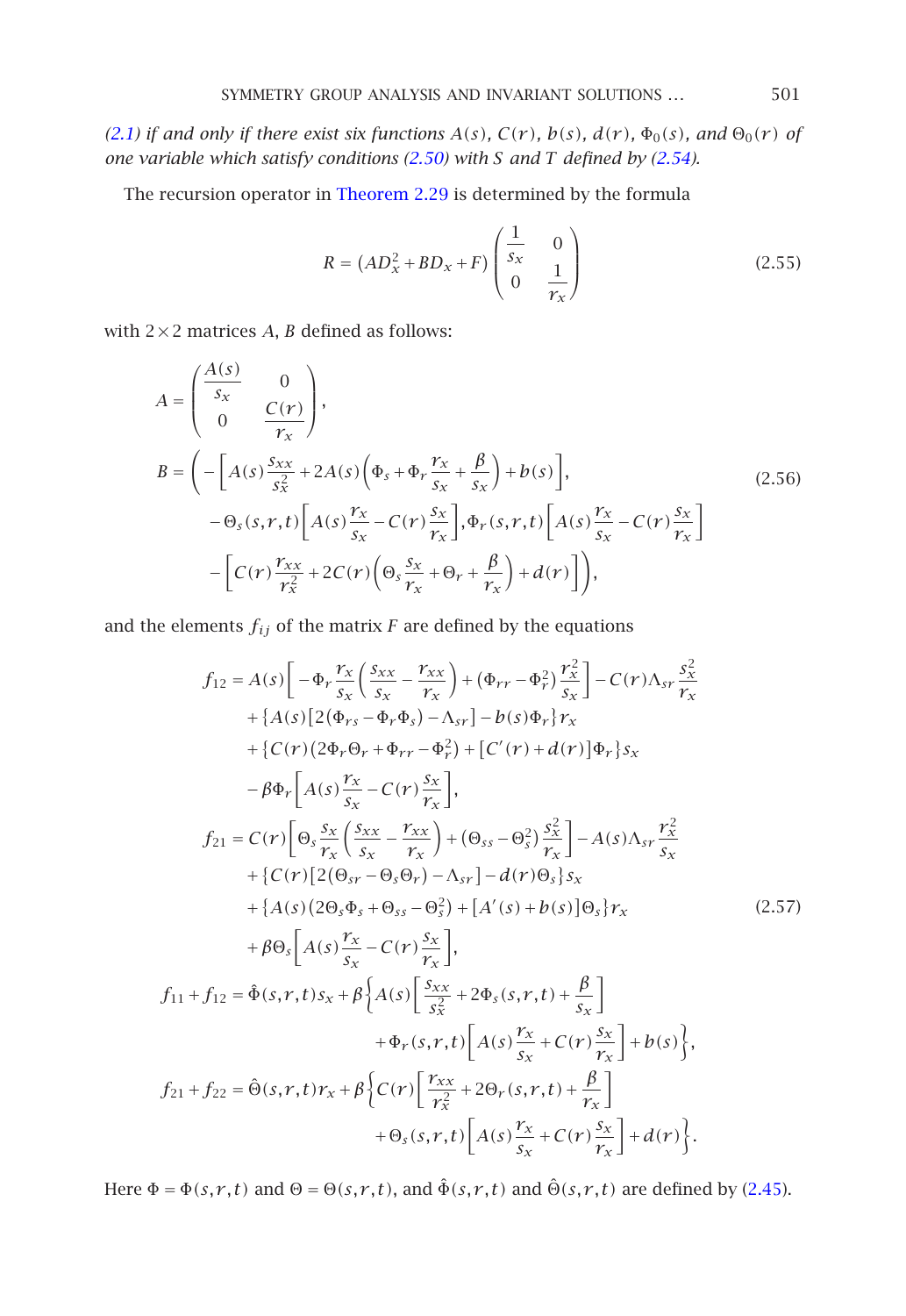**Theorem 2.30.** *For system (2.1) satisfying condition (1) of Theorem 2.2, there exists a second-order recursion operator R of the form (2.55) if and only if there exists the recursion operator R*ˆ *acting on the subspace of hydrodynamic symmetries homogeneous in derivatives of the form (2.18), (2.19), and (2.20) with*  $c_0 = 0$ *.* 

In Theorem 2.30, the action of  $\hat{R}$  is defined as an appropriate restriction of *R* by (2.52) with  $\hat{a}(s,r)$  and  $\hat{c}(s,r)$  defined as

<span id="page-15-0"></span>
$$
\hat{a} = A(s)a_{ss} - [2A(s)\Phi_s + b(s)]a_s - C(r)\Phi_r c_r \n+ [A'(s)\Lambda_s + A(s)(\Phi_s^2 - \Phi_{ss} + 2\Lambda_{ss}) + b(s)\Phi_s + \Phi_0(s)]a \n+ [C'(r)\Phi_r + C(r)(2\Phi_r \Theta_r + \Phi_{rr} - \Phi_r^2) + d(r)\Phi_r]c,
$$
\n  
\n
$$
\hat{c} = C(r)c_{rr} - [2C(r)\Theta_r + d(r)]c_r - A(s)\Theta_s a_s \n+ [C'(r)\Lambda_r + C(r)(\Theta_r^2 - \Theta_{rr} + 2\Lambda_{rr}) + d(r)\Theta_r + \Theta_0(r)]c \n+ [A'(s)\Theta_s + A(s)(2\Theta_s \Phi_s + \Theta_{ss} - \Theta_s^2) + b(s)\Theta_s]a.
$$
\n(2.58)

**COROLLARY 2.31.** For any smooth [solutio](#page-4-0)n  $a(s,r)$ ,  $c(s,r)$  of the linear system (2.15), *the f[unctio](#page-11-2)ns*  $\hat{a}(s,r)$  *and*  $\hat{c}(s,r)$  *defined by formulas* (2.58) for[m also](#page-12-0) a solution of this *system if and only if condition ([2.50\)](#page-2-1) for the functions (2.54) is satisfied. Formulas (2.58) deter[mine](#page-14-0) a recursion of solutions for system (2.15).*

R[emark](#page-4-5)s 2.24 and 2.25 and Corollary 2.26 are still valid for recursion (2.58). Thus, we can again construct [tw](#page-47-5)o infinite series of solutions of syst[em \(2](#page-11-0).1) startin[g fro](#page-2-1)m a trivial solution of system (2.15).

**Theorem [2.32](#page-4-7).** *[Existe](#page-4-4)nce c[onditio](#page-4-5)ns (2.50) with the not[ation](#page-14-0) (2.54) for the secondorder recursion of solutions of system (2.15) are less restrictive than the existence conditions (2.50) with the notation (2.49) for the first-order recursion (2.53).*

<span id="page-15-1"></span>*Higher symmetries of system (2.1) are generated by the action of the recursion operator (2.55) on the hydrodynamic symmetries homogeneous in derivatives (2.18), (2.19), and* (2.20) with  $c_0 \neq 0$ .

**Theorem 2.33** (see [36])**.** *All the second-order symmetries (2.47) of system (2.1) obtained a[s a](#page-47-4) general solution of determining equations coincide with the symmetries obtained by the action of the second-order recursion operator (2.55) on th[e hydrodynamic](#page-15-1) symmetries (2.18), (2.19), and (2.20) with*  $c_0 \neq 0$ *. Existence conditions for the secondorder symmetries and for the second-order recursion operator also coincide.*

**Corollary 2.34.** *All the second-order symmetries are obtained by an action of the second-order recursion operator on the hydrodynamic symmetries homogeneous in derivatives.*

**Remark 2.35.** The method of calculation of higher-order recursion operators developed in [35] is much more simple than a straightforward calculation of higher symmetries from determining equations. Thus, with the suitable extension of Corollary 2.34, we see that this easier way of calculation of symmetries by means of the *N*th-order recursion operators will give all higher symmetries of the same order. Multiple application of the recursion operator of the order less than *N* will not give the general form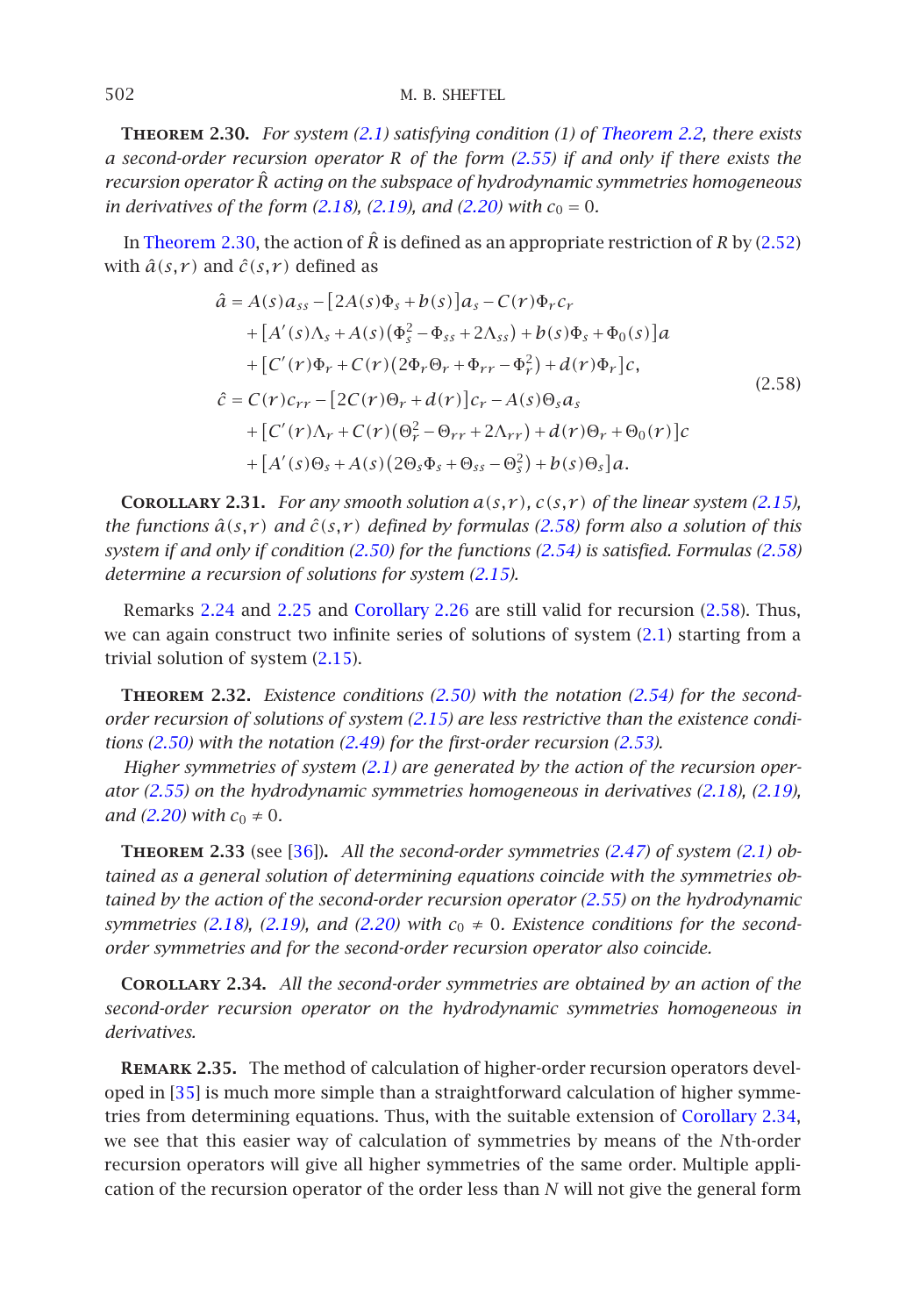of the *N*th-order symmetry. In particular, squared first-order recursion operator does not give a general form of the second-order symmetry.

### **3. Generalized gas dynamics equations**

**3.1. Symmetries of [one](#page-47-0)-dimensi[onal](#page-16-0) isentropic gas dynamics equations.** [Con](#page-2-1)sider the one-dimensional gas dynamics equations for the isentropic plane-parallel gas flow:

<span id="page-16-1"></span><span id="page-16-0"></span>
$$
u_t + uu_x + \alpha^2(\rho)\rho\rho_x = 0, \qquad \rho_t + \rho u_x + u\rho_x = 0.
$$
 (3.1)

Here  $u(x,t)$  and  $\rho(x,t)$  are gas velocity and density at the point x at the time t,  $c =$ *ρα(ρ)* is the speed of sound, and  $α(ρ)$  is an arbitrary smooth function. In practice,  $\alpha(\rho)$  is determined by the gas state equation  $p = P(\rho)$ , where p is a gas pressure:  $\alpha(\rho) = (1/\rho)\sqrt{P'(\rho)}.$ 

**Theorem 3.1** (see [27])**.** *System (3.1) can be brought [to t](#page-16-1)he diagonal form (2.1),*

$$
s_t = -\left[\frac{s+r}{2} - \rho \alpha(\rho)\right]s_x, \qquad r_t = -\left[\frac{s+r}{2} + \rho \alpha(\rho)\right]r_x, \tag{3.2}
$$

*by the transformation from u,*  $\rho$  *to the Riemann invariants*  $s = u - \int_{\rho_0}^{\rho} \alpha(\rho) d\rho$  and *r* = *u* [+](#page-16-1)  $\int_{\rho_0}^{\rho} \alpha(\rho) d\rho$ ,  $(u = (r + s)/2, \int_{\rho_0}^{\rho} \alpha(\rho) d\rho = (r - s)/2$ , where  $\rho_0$  *is an arbitrary constant and the last equation determines*  $\rho$  *as an implicit function*  $\rho = \rho(r - s)$  *for any fixed choice of the function α(ρ).*

The determining equation for symmetries of system (3.2) has the form

<span id="page-16-4"></span><span id="page-16-3"></span><span id="page-16-2"></span>
$$
(IDt + A)(f, g)T = (0, 0)T,
$$
\n(3.3)

where  $I = \binom{1 \ 0}{0 \ 1}$ ,  $T$  denotes a transposed matrix, [the](#page-16-2) total derivative operat[or](#page-47-6)  $D_t$  $D_t$  is calculated with the use of (3.2), and the operator *A* is given by

$$
A = \begin{pmatrix} \frac{s+\gamma}{2} - \rho \alpha(\rho) & 0 \\ 0 & \frac{s+\gamma}{2} + \rho \alpha(\rho) \end{pmatrix} D_x + \begin{pmatrix} s_x & 0 \\ 0 & r_x \end{pmatrix} \left( I + \frac{\rho \alpha'(\rho)}{2\alpha(\rho)} \begin{pmatrix} 1 & -1 \\ -1 & 1 \end{pmatrix} \right).
$$
(3.4)

Characteristics of the *N*th-order symmetries (2.3) with no explicit dependence on *x,t* were obtained for  $N = 1, 2, 3$  as general solutions of (3.3) for a generic  $α(ρ)$  (see [29, 30]).

**CASE**  $N = 1$ **.** 

*s* +*r*

$$
f_1 = a(s,r)s_x, \qquad g_1 = c(s,r)r_x,\tag{3.5}
$$

where  $a(s,r)$ ,  $c(s,r)$  is an arbitrary smooth solution of the linear system

$$
a_r(s,r) = \frac{\alpha'(\rho)}{4\alpha^2}(a-c), \qquad c_s(s,r) = \frac{\alpha'(\rho)}{4\alpha^2}(a-c).
$$
 (3.6)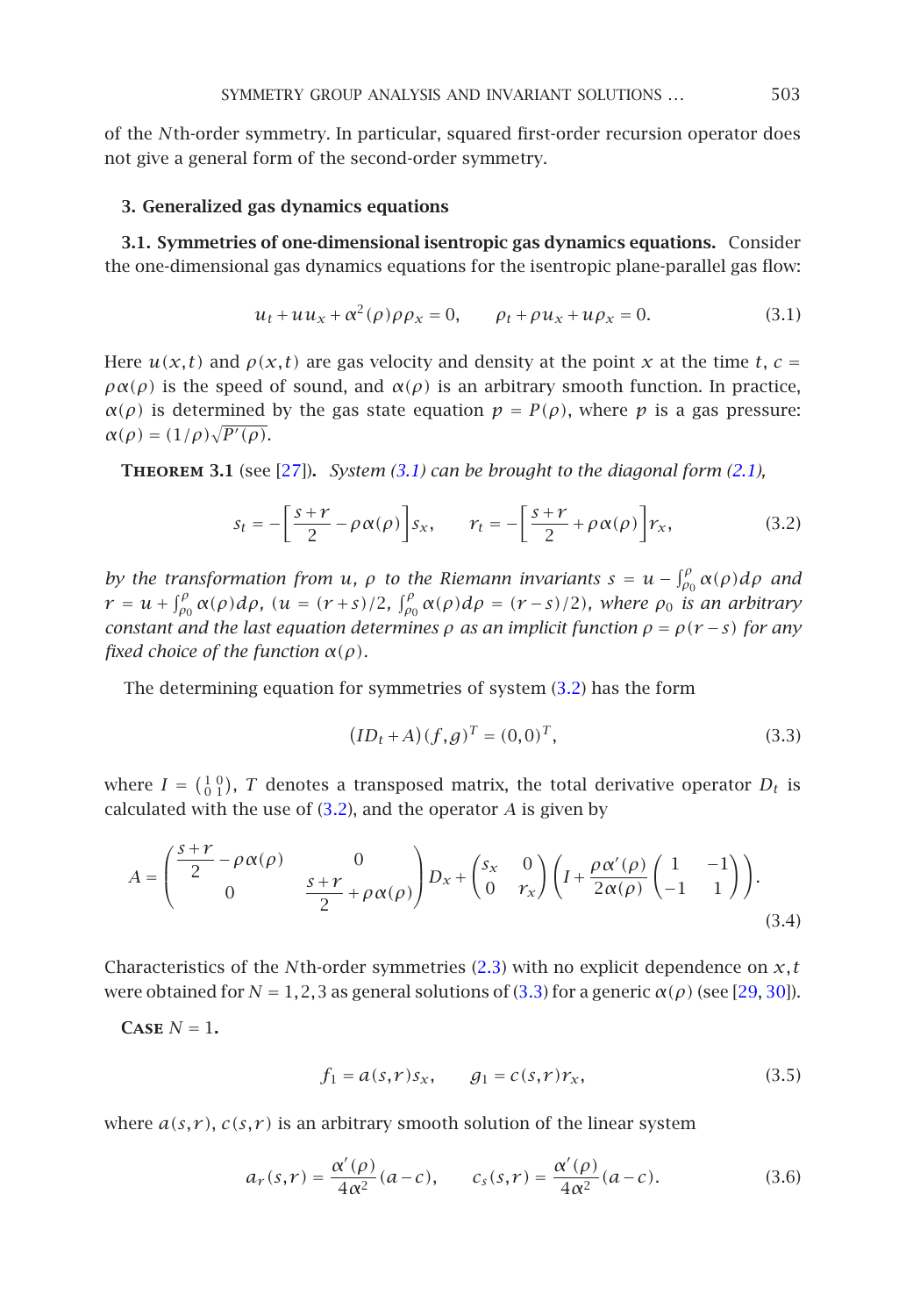**CASE**  $N = 2$ **.** 

<span id="page-17-1"></span><span id="page-17-0"></span>
$$
f_2 = -\frac{s_{xx}}{s_x^2} - \frac{\alpha'(\rho)}{4\alpha^2} \frac{(s_x - r_x)^2}{s_x r_x}, \qquad g_2 = -\frac{r_{xx}}{r_x^2} + \frac{\alpha'(\rho)}{4\alpha^2} \frac{(s_x - r_x)^2}{s_x r_x}.
$$
 (3.7)

**CASE**  $N = 3$ .

$$
f_3 = -\left(\frac{s_{xxx}}{s_x^3} - \frac{3s_{xx}^2}{s_x^4}\right) - \frac{\alpha'(\rho)}{4\alpha^2} \left(\frac{1}{s_x^3} - \frac{1}{r_x^3}\right) s_x r_{xx}
$$
  

$$
- \frac{3\alpha'(\rho)}{4\alpha^2} \frac{s_{xx}}{s_x^3} (s_x - r_x) - \left[\frac{1}{2} \left(\frac{\alpha'}{\alpha^2}\right)^2 \left(\frac{1}{s_x} + \frac{1}{r_x}\right) - \left(\frac{\alpha'}{\alpha^2}\right)' \frac{1}{\alpha s_x} \right] \frac{(s_x - r_x)^3}{8s_x r_x},
$$

$$
g_3 = -\left(\frac{r_{xxx}}{r_x^3} - \frac{3r_{xx}^2}{r_x^4}\right) - \frac{\alpha'(\rho)}{4\alpha^2} \left(\frac{1}{s_x^3} - \frac{1}{r_x^3}\right) r_x s_{xx}
$$

$$
- \frac{3\alpha'(\rho)}{4\alpha^2} \frac{r_{xx}}{r_x^3} (s_x - r_x) + \left[\frac{1}{2} \left(\frac{\alpha'}{\alpha^2}\right)^2 \left(\frac{1}{s_x} + \frac{1}{r_x}\right) - \left(\frac{\alpha'}{\alpha^2}\right)' \frac{1}{\alpha r_x} \right] \frac{(s_x - r_x)^3}{8s_x r_x}.
$$
(3.8)

*N*th-order symmetries are defined up to the addition of lower-order symmetries, in particular (3.5), so they have functional arbitrariness determined by the linear system (3.6).

The following special choices of  $\alpha(\rho)$  lead to new second-order symmetries.

(1) The function  $\alpha(\rho)$  satisfies the differential equation

$$
\left[\frac{(c\rho+b)\alpha^2(\rho)}{\alpha'(\rho)}\right]_{\rho}^{\prime} = -\frac{A}{2}\alpha(\rho)
$$
\n(3.9)

with arbitrary constants *A*, *b*, *c*. The second-order symmetries have the form

$$
f_2 = (As + \bar{A})\frac{s_{xx}}{s_x^2} + \frac{\alpha'(\rho)}{4\alpha^2} \left[ (As + \bar{A})\left(\frac{r_x}{s_x} - 2\right) + (Ar + \bar{C})\frac{s_x}{r_x} \right] + b + a(s, r)s_x,
$$
  
\n
$$
g_2 = (Ar + \bar{C})\frac{r_{xx}}{r_x^2} - \frac{\alpha'(\rho)}{4\alpha^2} \left[ (Ar + \bar{C})\left(\frac{s_x}{r_x} - 2\right) + (As + \bar{A})\frac{r_x}{s_x} \right] + b + c(s, r)r_x,
$$
\n(3.10)

with arbitrary constants  $A$ ,  $\overline{A}$ ,  $\overline{C}$ ,  $b$  and  $a(s,r)$ ,  $c(s,r)$  satisfying (3.6).

In particular, if  $c = 0$ , (3.9) is satisfied for the physically interesting state equation of a polytropic gas with the para[met](#page-16-1)ers *a* and *γ*:

$$
P(\rho) = a^2 \rho^{\gamma}, \qquad \alpha(\rho) = a \sqrt{\gamma} \rho^{(\gamma - 3)/2}.
$$
 (3.11)

(2) The function  $α(ρ)$  satisfies the condition  $α'(ρ) = 0$ . This is the polytropic gas with  $\gamma = 3$ . Then the second-order symmetries depend on arbitrary smooth functions *ψ*1, *ψ*2:

$$
f_2 = s_x \psi_1 \left( \frac{s_{xx}}{s_x^3}, s \right), \qquad g_2 = r_x \psi_2 \left( \frac{r_{xx}}{r_x^3}, r \right). \tag{3.12}
$$

The gas dynamics equations (3.2) have the form  $s_t = -ss_x$ ,  $r_t = -r r_x$ . Their general solution  $x - st = F(s)$ ,  $x - rt = G(r)$  depends on two arbitrary smooth functions *F* and *G*. Hence  $s_{\tau} = r_{\tau} = 0$  and the solution manifold consists solely of invariant solutions.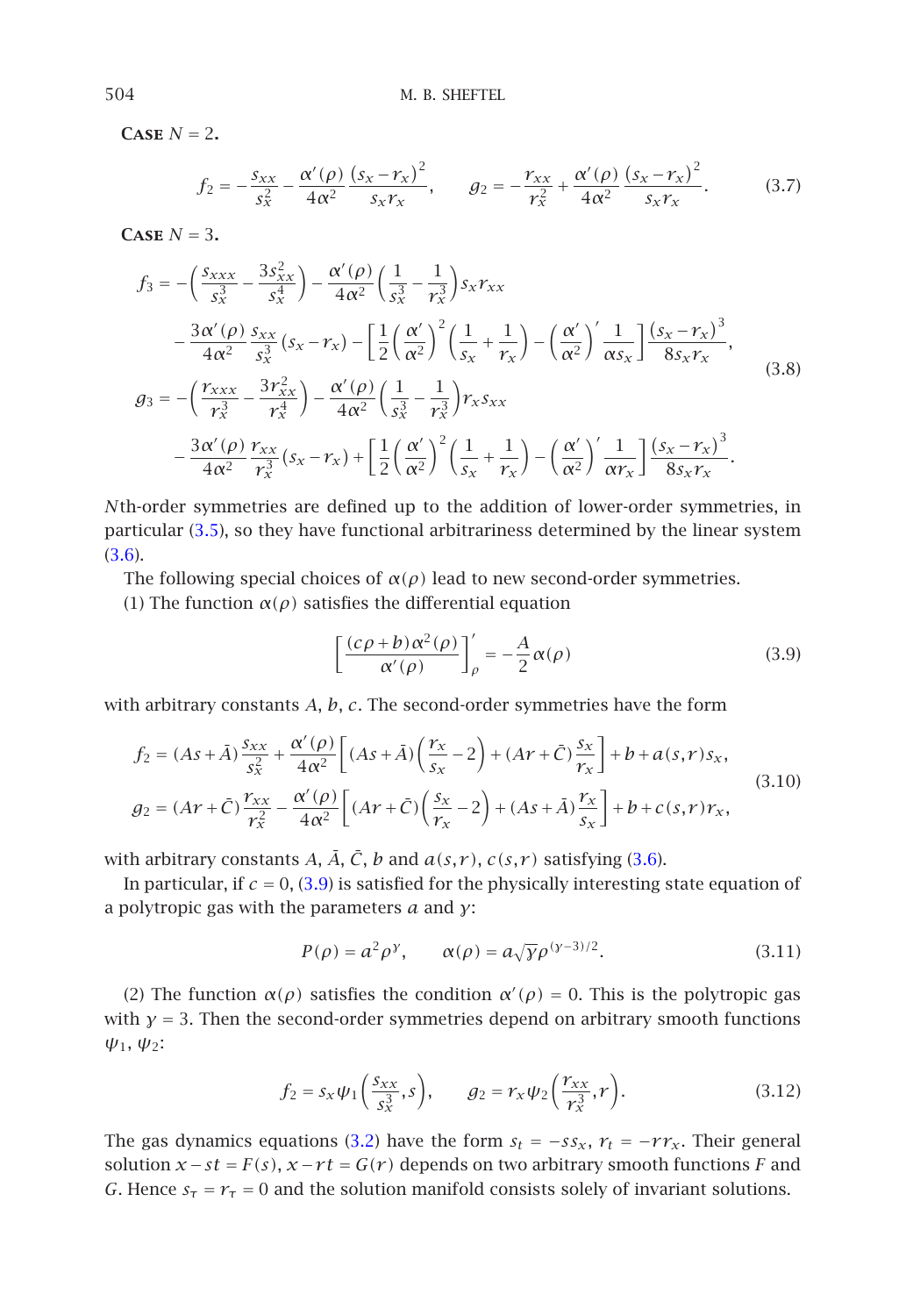(3) The function  $α(ρ)$  satisfies the condition  $α'(ρ) = -(2/ρ)α(ρ)$ . This is the Chaplygin gas [25] with the state equation

<span id="page-18-0"></span>
$$
P(\rho) = P_0 - \frac{a^2}{\rho}, \quad \alpha(\rho) = \frac{a}{\rho^2} \quad (P_0 > 0)
$$
 (3.13)

with the constants  $P_0$ ,  $a$ . Then the set of second-order symmetries again depends on two arbitrary functions  $ψ_1(s, s_q)$  and  $ψ_2(r, r_q)$ , where *q* is the Lagrangian coordinate defined by the equation  $dq = \rho dx - \rho u dt$  [27]. The diagonal form (3.2) of gas dynamics equations after transforming to the Lagrangian coordinates  $q$ ,  $t$  becomes  $s_t = as_q$ ,  $r_t =$ −*arq*. Its general solution *s* = *F(q*+*at)*, *r* = *G(q*−*at)* depends on two arbitrary smooth functions *F* [an](#page-16-1)d *G*. Since  $x<sub>\tau</sub> = t<sub>\tau</sub> = 0$  and hence  $q<sub>\tau</sub> = 0$ , we have  $s<sub>\tau</sub> = r<sub>\tau</sub> = 0$  as well and the solution manifold again consists solely of invariant solutions.

In the last two cases, the reason for the gas dynamics equations to be integrable in an explicit form is that the extent of arbitrariness of the set of invariant solutions and of the general solution set turns out to be the same: two arbitrary functions of one variable. Hence all (nonsingular) solutions are invariant.

## **3.2. Recursion operators for g[as](#page-16-2) [d](#page-16-2)ynamics equations**

**Theorem 3.2.** *First-order recursion operator for symmetries of the gas dynamics equations (3.2) is given by the formula*

$$
R = \left( ID_{x} - \frac{\alpha_{x}(\rho)}{2\alpha} \begin{pmatrix} 1 & -1 \\ -1 & 1 \end{pmatrix} \right) \begin{pmatrix} \frac{1}{s_{x}} & 0 \\ 0 & \frac{1}{r_{x}} \end{pmatrix}.
$$
 (3.14)

*It commutes with the operator of (3.3) on the solution set of (3.3)*

<span id="page-18-2"></span><span id="page-18-1"></span>
$$
[ID_t + A, R] = 0,\t(3.15)
$$

*where the operator*  $D_t$  *is calculated with the use of the gas dynamics equations.* 

**Corollary 3.3.** *Operator (3.14) raises the order of hig[her s](#page-18-1)ymmetries by one unit:*

$$
R(f_N, g_N)^T = (f_{N+1}, g_{N+1})^T \quad (N = 2, 3, ...)
$$
 (3.16)

*and generates an infinite discrete set of higher symmetries of any order, for example,*

$$
\begin{pmatrix} f_2 \\ g_2 \end{pmatrix} = R \begin{pmatrix} 1 \\ 1 \end{pmatrix} = R^2 x \begin{pmatrix} s \\ r \end{pmatrix}_x.
$$
 (3.17)

**Corollary 3.4.** *The solution of the recursion relation (3.16) has the form*

$$
\begin{pmatrix} f_N \\ g_N \end{pmatrix} = R^{N-1} \begin{pmatrix} 1 \\ 1 \end{pmatrix} = R^N x \begin{pmatrix} s \\ r \end{pmatrix}_x, \quad N = 2, 3, .... \tag{3.18}
$$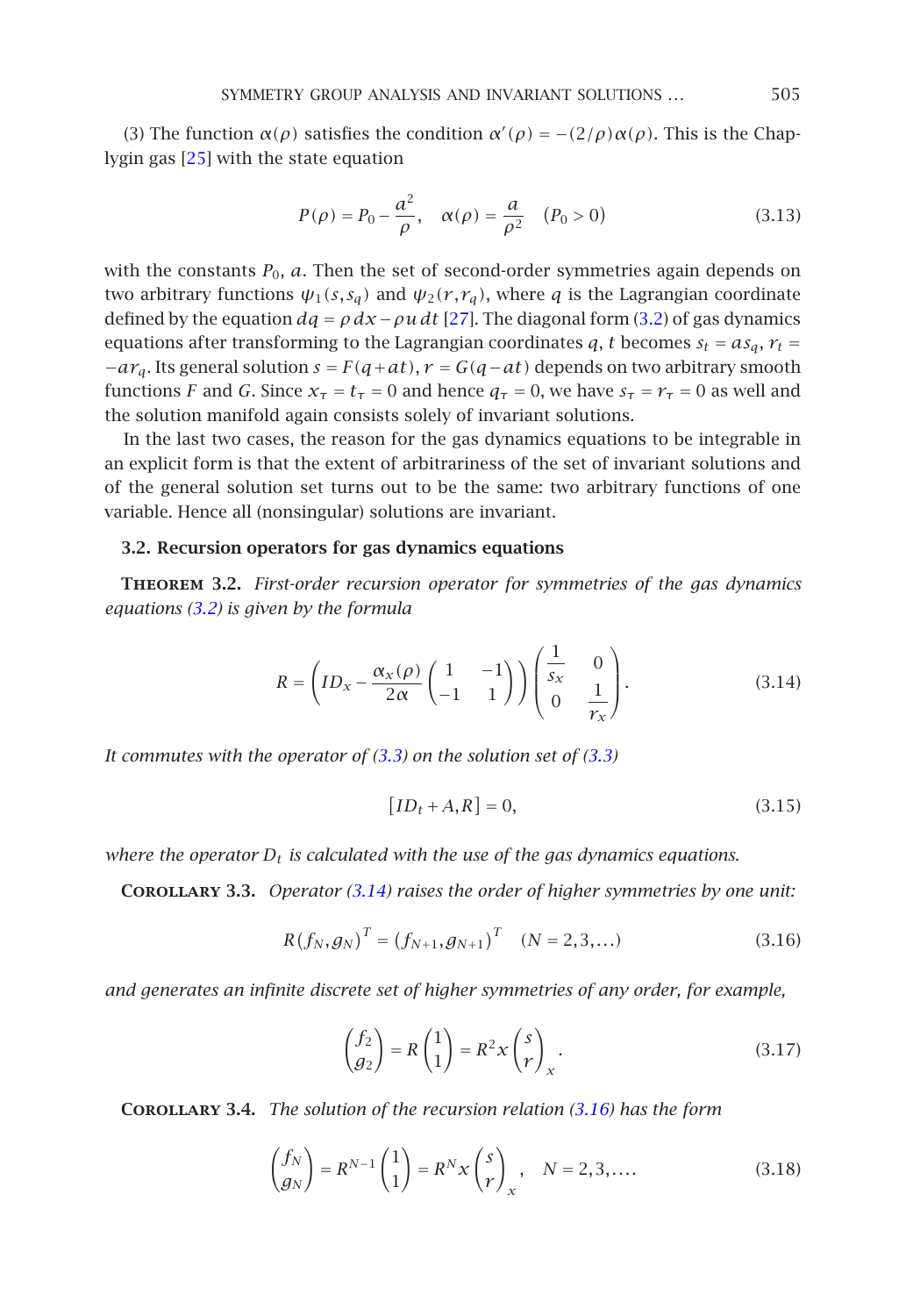Formula (3.14) gives us a general form of the first-order recursion operator for a generic function *α(ρ)*. If the function *α(ρ)* satisfies the equation

$$
\left(\frac{\alpha'}{\alpha^2}\right)' \left[A(r-s) + \bar{c} - \bar{a}\right] = -2A\frac{\alpha'}{\alpha}
$$
\n(3.19)

with arbitrary constants  $A$ ,  $\bar{a}$ ,  $\bar{c}$ , then a more general form of the recursion operator is obtained. In particular, (3.19) is satisfied by the state equation (3.11) of the polytropic gas if the constants satisfy the equations

$$
A = \frac{-(\gamma - 1)(\bar{a} - \bar{c})}{4a\sqrt{\gamma}\rho_0^{(\gamma - 1)/2}} \quad (\rho_0 \neq 0) \qquad \text{or} \qquad \bar{a} = \bar{c} \quad (\rho_0 = 0). \tag{3.20}
$$

**Theorem 3.5.** *Equations of the polytropic gas admit first-order recursion operator depending upon one essential arbitrary constant*  $\bar{a}/\bar{c}(\rho_0 \neq 0)$  *or*  $\bar{a}/A(\rho_0 = 0)$  *of the form* 

$$
R = \left\{ \begin{pmatrix} As + \bar{a} & 0 \\ 0 & Ar + \bar{c} \end{pmatrix} D_x - \frac{\alpha'(\rho)}{4\alpha^2} \\ \cdot \begin{pmatrix} (As + \bar{a})(r_x - s_x) & -[(As + \bar{a})r_x - (Ar + \bar{c})s_x] \\ -[(As + \bar{a})r_x - (Ar + \bar{c})s_x] & (Ar + \bar{c})(r_x - s_x) \end{pmatrix} \right\} \\ \times \begin{pmatrix} \frac{1}{s_x} & 0 \\ 0 & \frac{1}{r_x} \end{pmatrix},
$$
\n(3.21)

*where*  $\alpha'(\rho)/(4\alpha^2) = (\gamma - 3)/[8a\sqrt{\gamma}\rho^{(\gamma - 1)/2}]$  *and A*,  $\bar{a}$ ,  $\bar{c}$  *satisfy* (3.20).

Now consider the action of the recursion operator (3.14) on the subspace of hydrodynamic symmetries (3.5) subject to [condi](#page-19-0)tions (3.6):

<span id="page-19-1"></span><span id="page-19-0"></span>
$$
R\begin{pmatrix}a(s,r)s_x\\c(s,r)r_x\end{pmatrix} = \begin{pmatrix}a_1(s,r)s_x\\c_1(s,r)r_x\end{pmatrix}.
$$
 (3.22)

Here the functions  $a_1$ ,  $c_1$  are generated from  $a$ ,  $c$  by the transformation

$$
a_1(s,r) = a_s(s,r) + \left[\frac{\alpha'(\rho)}{(4\alpha^2)}\right](a-c), \qquad c_1(s,r) = c_r(s,r) + \left[\frac{\alpha'(\rho)}{(4\alpha^2)}\right](a-c). \quad (3.23)
$$

**Corollary 3.6.** *Transformation (3.23) is a recursion for solutions of the linear system (3.6), that is, if*  $a(s,r)$ *,*  $c(s,r)$  *is its solution, then*  $a_1(s,r)$ *,*  $c_1(s,r)$  *is also the solution. From (3.22),*

$$
R^N \begin{pmatrix} a(s,r)s_x \\ c(s,r)r_x \end{pmatrix} = \begin{pmatrix} a_N(s,r)s_x \\ c_N(s,r)r_x \end{pmatrix} \quad (N = 1,2,...), \tag{3.24}
$$

*where the solution*  $a_N(s,r)$ ,  $c_N(s,r)$  of (3.6) is a result of the N-fold application of trans*formation (3.23) to the solution*  $a(s,r)$ *,*  $c(s,r)$ *.*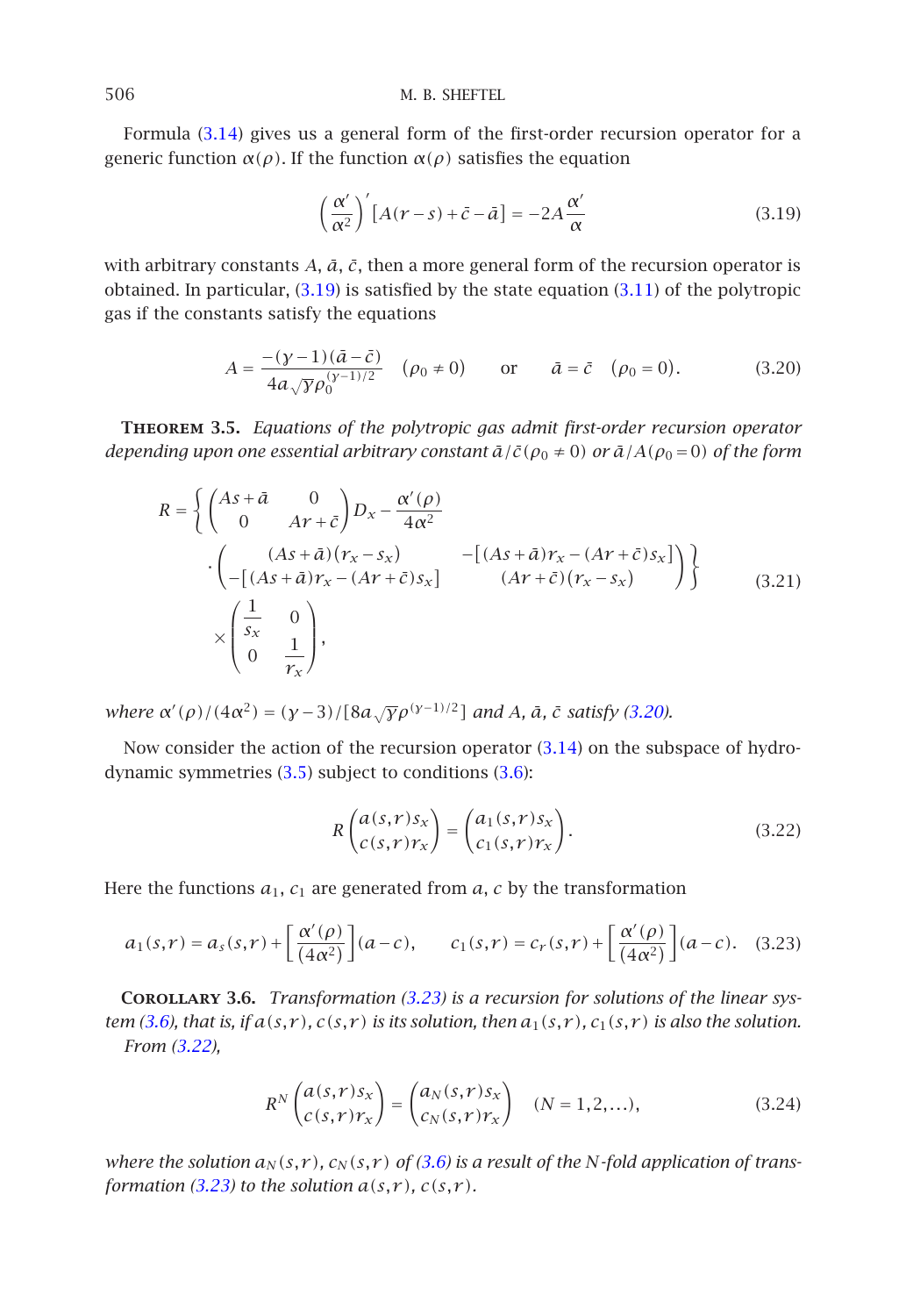**3.3. Generalized gas dynamics equations, their symmetries, and recursion operators.** Lie equations for hydrodynamic symmetries (3.5) of gas dynamics equations (3.2) are

<span id="page-20-2"></span><span id="page-20-1"></span><span id="page-20-0"></span>
$$
s_{\tau} = a(s, r)s_{x}, \qquad r_{\tau} = c(s, r)r_{x}, \qquad (3.25)
$$

with *a*, *c* subject to conditions (3.6). Change the notation  $a(s,r)$ ,  $c(s,r)$  to  $\phi(s,r)$ ,  $ψ(s, r)$  and the group parameter  $τ$  to the new time variable *t*. We [obtain](#page-20-0) the systems of the form (2.1) subject to the additional constraints

$$
s_t = \phi(s, r) s_x, \qquad r_t = \psi(s, r) r_x, \qquad \phi_r(s, r) = \psi_s(s, r) = \left[\frac{\alpha'(\rho)}{4\alpha^2}\right](\phi - \psi), \qquad (3.26)
$$

that is,  $(\phi, \psi)$  is an arbitrary smooth solution of the linear system (3.6).

Equations (3.26) appeared for the first time in [30, 31] and later Olver and Nutku had called them generalized gas dynamics (GGD) equations [24]. They also pointed out many interesting applications of these equations in physics.

The determining equation for sym[metrie](#page-19-0)s of any of GGD syste[ms](#page-20-0) [\(3.](#page-20-0)26) has the form

<span id="page-20-3"></span>
$$
(IDt + A(\phi, \psi))(f, g)T = (0, 0)T,
$$
\n(3.27)

where the operator  $A_{(\phi,\psi)}$  is defined by the formula

$$
A_{(\phi,\psi)} = -\begin{pmatrix} \phi & 0\\ 0 & \psi \end{pmatrix} D_x - \begin{pmatrix} s_x & 0\\ 0 & r_x \end{pmatrix} \left\{ \begin{pmatrix} \phi_1 & 0\\ 0 & \psi_1 \end{pmatrix} - \frac{\alpha'(\rho)}{4\alpha^2} (\phi - \psi) \begin{pmatrix} 1 & -1\\ -1 & 1 \end{pmatrix} \right\}
$$
(3.28)

with  $\phi_1$ ,  $\psi_1$  [gen](#page-20-1)erated from  $\phi$ ,  $\psi$  by (3.23) and hence satisfying (3.26):

<span id="page-20-4"></span>
$$
\phi_1(s,\tau) = \phi_s(s,\tau) + \left[\frac{\alpha'(\rho)}{(4\alpha^2)}\right](\phi - \psi),
$$
  
\n
$$
\psi_1(s,\tau) = \psi_\tau(s,\tau) + \left[\frac{\alpha'(\rho)}{(4\alpha^2)}\right](\phi - \psi).
$$
\n(3.29)

**Theorem 3.7.** *For [the](#page-20-2) [G](#page-20-2)GD equations (3.26), all the hydrodynamic symmetries homogeneous in derivatives with no explicit dependence on x,t are generated by the Lie equations (3.25) with the coefficients*  $a(s,r)$  *and*  $c(s,r)$  *satisfying the linear system (3.6) and hence coincide with the hydrodynamic symmetries of the gas dynamics equations.*

*Thus, the hydrodynamic symmetries of any GGD system are generated by the Lie equations which belong to the same GGD hierarchy but have a different time variable τ.*

**Theorem 3.8.** *Operator R defined by formula (3.14) is a recursion operator for symmetries of the whole infinite GGD hierarchy (3.26). It commutes with the operator of the determining equation (3.27) on the solution manifold of the latter equation*

$$
[ID_t + A_{(\phi,\psi)}, R] = 0,
$$
\n(3.30)

*where the operator*  $D_t$  *is calculated with the use of GGD equations.*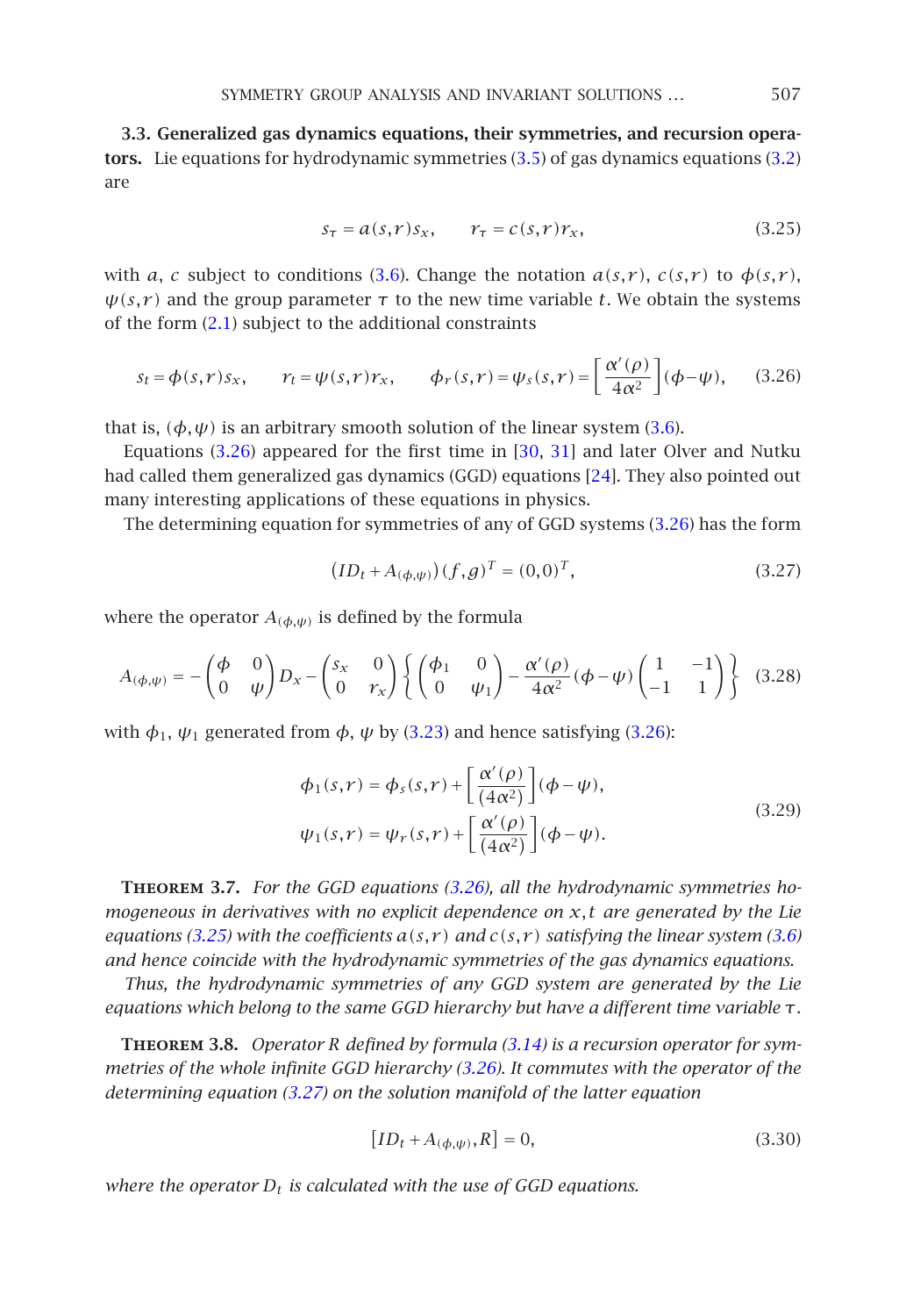**Theorem 3.9.** *All the hydrodynamic symmetries of the generalized gas dynamics equations (3.26) with the coefficients*  $\phi(s,r)$ ,  $\psi(s,r)$  *are generated by the Lie equations* 

$$
s_{\tau} = a s_x - \lambda (x + t \phi) s_x + c_0 (1 + t \phi_1 s_x),
$$
  
\n
$$
r_{\tau} = c r_x - \lambda (x + t \psi) r_x + c_0 (1 + t \psi_1 r_x),
$$
\n(3.31)

*where*  $a = a(s, r)$ *,*  $c = c(s, r)$  *satisfy* (3.6) and  $\lambda$ *,*  $c_0$  *are arbitrary constants.* 

**THEOREM** [3.10](#page-19-0). *Ge[neral](#page-20-3)ized gas dynamics equations with the coefficients*  $\phi(s,r)$ *, ψ(s, r ) have an infinite discrete set of higher symmetries of any order N* = 2*,*3*,... with [a func](#page-20-3)tional arbitrariness and an explicit dependence on t.*

[Sy](#page-16-4)mmetries of the order  $N = 2$  are gene[rate](#page-17-0)d by the Lie equations

<span id="page-21-0"></span>
$$
s_{\tau} = a_1 s_x - \lambda (1 + t \phi_1 s_x) + c_0 (t \phi_2 s_x + f_2),
$$
  
\n
$$
r_{\tau} = c_1 r_x - \lambda (1 + t \psi_1 r_x) + c_0 (t \psi_2 r_x + g_2).
$$
\n(3.32)

Here the functions  $a_1(s,r)$ ,  $c_1(s,r)$  and  $\phi_1(s,r)$ ,  $\psi_1(s,r)$  are obtained by the transformations (3.23) [and](#page-19-0) (3.29) from  $a(s,r)$ ,  $c(s,r)$  and  $\phi(s,r)$ ,  $\psi(s,r)$ , respectively. The functions *φ*2*(s, r )*, *ψ*2*(s, [r \)](#page-18-2)* are obtained by a two-fold application of the transformation [\(3.29](#page-17-0)) to  $\phi$ ,  $\psi$ , and the functions  $a_1(s,r)$ ,  $c_1(s,r)$  form an arbitrary smooth solution of (3.6). The functions  $f_2$ ,  $g_2$  are defined by (3.7). Symmetries of order  $N+1$   $(N+1 \ge 3)$ are generated by the Lie equations

$$
\begin{pmatrix} s \\ r \end{pmatrix}_{\tau} = \begin{pmatrix} a_N s_X \\ c_N r_X \end{pmatrix} - \lambda \left\{ \begin{pmatrix} f_N \\ g_N \end{pmatrix} + t \begin{pmatrix} \phi_N s_X \\ \psi_N r_X \end{pmatrix} \right\} + c_0 \left\{ \begin{pmatrix} f_{N+1} \\ g_{N+1} \end{pmatrix} + t \begin{pmatrix} \phi_{N+1} s_X \\ \psi_{N+1} r_X \end{pmatrix} \right\}.
$$
 (3.33)

Here  $a_N = a_N(s, r)$  $a_N = a_N(s, r)$  $a_N = a_N(s, r)$ ,  $c_N = c_N(s, r)$ ,  $\phi_N = \phi_N(s, r)$ ,  $\psi_N = \psi_N(s, r)$ , the subscript *N* denotes *N*-fold application of the transformations (3.23) and (3.29), the functions  $f_N$ ,  $g_N$ are defined by formula  $(3.18)$  with their explicit form for  $N = 2,3$  given by formulas (3.7) and (3.8), and  $\lambda$ ,  $c_0$  are arbitrary constants.

**3.4. Noncommutative algebra of higher symmetries of gas dynamics equations.** Denote by  $\hat{X}_{(a,c)}$  the evolutionary representatives [23] of generators of the hydrodynamic symmetries corresponding to the L[ie eq](#page-16-4)uations (3.25) subject to co[nditio](#page-19-1)n (3.6). Let  $\hat{X}_N$  denote the evolutionary representatives of generators of *N*th-order higher symmetries (3.18) of the gas dynamics equatio[ns for](#page-21-0)  $N = 2,3,...$ 

**Theorem 3.11.** *Hydrodynamic and higher symmetries of the gas dynamics equations generate an infinite-dimensional noncommutative Lie algebra in which the hydrodynamic symmetries form an infinite-dimensional commutative ideal*

$$
[\hat{X}_{(a,c)}, \hat{X}_{(\tilde{a},\tilde{c})}] = 0, \qquad [\hat{X}_N, \hat{X}_{(a,c)}] = \hat{X}_{(a_N, c_N)}, \qquad [\hat{X}_M, \hat{X}_N] = 0, \tag{3.34}
$$

*where*  $M, N = 2, 3, \ldots, a, c$  *and*  $\tilde{a}, \tilde{c}$  *satisfy (3.6), and*  $a_N, c_N$  *are defined by (3.24).* 

**Theorem 3.12.** *Let N* = 2*,*3*,.... The generalized gas dynamics equations have the common infinite set of higher symmetries (3.33) of the order greater than or equal to N* +1 *if and only if the right-hand sides of these equations differ only by a term belonging*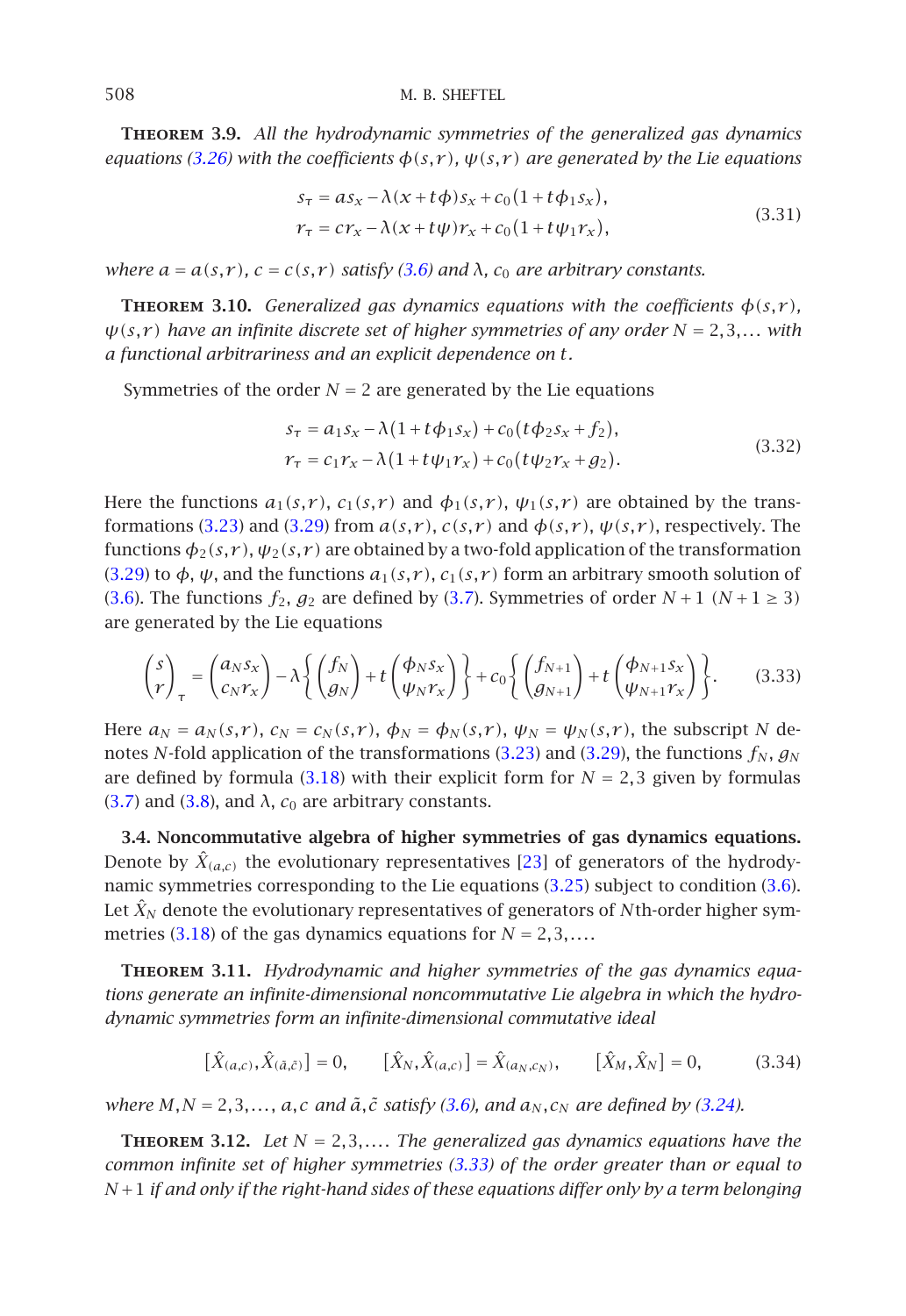<span id="page-22-0"></span>*to the kernel of the operator*  $R^N$ , that is,  $\phi_N$ ,  $\psi_N$  *coincide for all these equations. If the right-hand sides φsx, ψrx [of GGD eq](#page-22-0)uations (3.26) themselves belong to the kernel of the operator*  $R^N$ *, then for all such equations, the generators*  $\hat{X}_{(\phi,\psi)}$  *commute with all the generators*  $\hat{X}_n$  *of the higher symmetries (3.18) for*  $n = N, N+1, \ldots$ 

**Corollary 3.13.** *Commutative symmetry subalgebras for the gas dynamics equa*tions are formed by the generators  $\hat{X}_{(a,c)}$  of such hydrodynamic symmetries whose char*acteristics* ( $as_x, cr_x$ ) *belong to a kernel of some integer power*  $R^N$  *of the recursion operator for*  $N \ge 2$  *and by the generators*  $\hat{X}_n$  *of higher symmetries (3.18) of the order*  $n \geq N$ *.* 

Thus, according to Corollary 3.13, a problem of a constructive description of the kernel of  $R^N$  naturally arises. It is solved by means of the inverse recursion operator *R*<sup>−</sup>1:

$$
R^{-1} = \begin{pmatrix} s_x & 0 \\ 0 & r_x \end{pmatrix} \left\{ I + \frac{\alpha}{2} \begin{pmatrix} 1 & -1 \\ -1 & 1 \end{pmatrix} D_x^{-1} \frac{\alpha_x}{\alpha^2} \right\} D_x^{-1},
$$
(3.35)

where  $D_x^{-1} = \int dx$  is the operator of integration with respect to  $x$  at a constant value of *t* with the integration "constant" *c(t)* depending on *t*. Hence a kernel of *R* has the form

$$
R^{-1}\begin{pmatrix} 0\\0 \end{pmatrix} = c_1(t) \begin{pmatrix} s_x\\r_x \end{pmatrix} + c_2(t) \alpha(\rho) \begin{pmatrix} -s_x\\r_x \end{pmatrix}.
$$
 (3.36)

A kernel of  $R^2$  is given by the formula

$$
R^{-2}\begin{pmatrix}0\\0\end{pmatrix} = c_1(t)\begin{pmatrix}(u-\rho\alpha(\rho))s_x\\(u+\rho\alpha(\rho))r_x\end{pmatrix} + c_2(t)\begin{pmatrix}\begin{bmatrix}\int\alpha^2(\rho)d\rho - u\alpha(\rho)\end{bmatrix}s_x\\
\begin{bmatrix}\int\alpha^2(\rho)d\rho + u\alpha(\rho)\end{bmatrix}r_x\end{pmatrix} + c_3(t)\begin{pmatrix}s_x\\r_x\end{pmatrix} + c_4(t)\alpha(\rho)\begin{pmatrix}-s_x\\r_x\end{pmatrix},
$$
\n(3.37)

where  $c_i(t)$  $c_i(t)$  $c_i(t)$  [are](#page-46-12) [a](#page-46-12)rbit[rary s](#page-20-0)[mooth](#page-20-4) functions.

**3.5. Lax representation and invariant solutions of generalized gas dynamics equations.** Formula  $(3.15)$  implies the Lax representation  $[18]$  of the gas dynamics equations

$$
\frac{\partial R}{\partial t} = [R, A],\tag{3.38}
$$

where the recursion operator (3.14) and the "stationary part" (3.4) of the operator of the determining equation for symmetries (3.3) form the Lax pair of the Ibragimov-Shabat type [16, 17, 21]. Equation (3.30) gives the Lax representation for any generalized gas dynamics equations (3.26) with the change of *A* to  $A_{(\phi,\psi)}$  defined by (3.28):

$$
\frac{\partial R}{\partial t} = [R, A_{(\phi, \psi)}]. \tag{3.39}
$$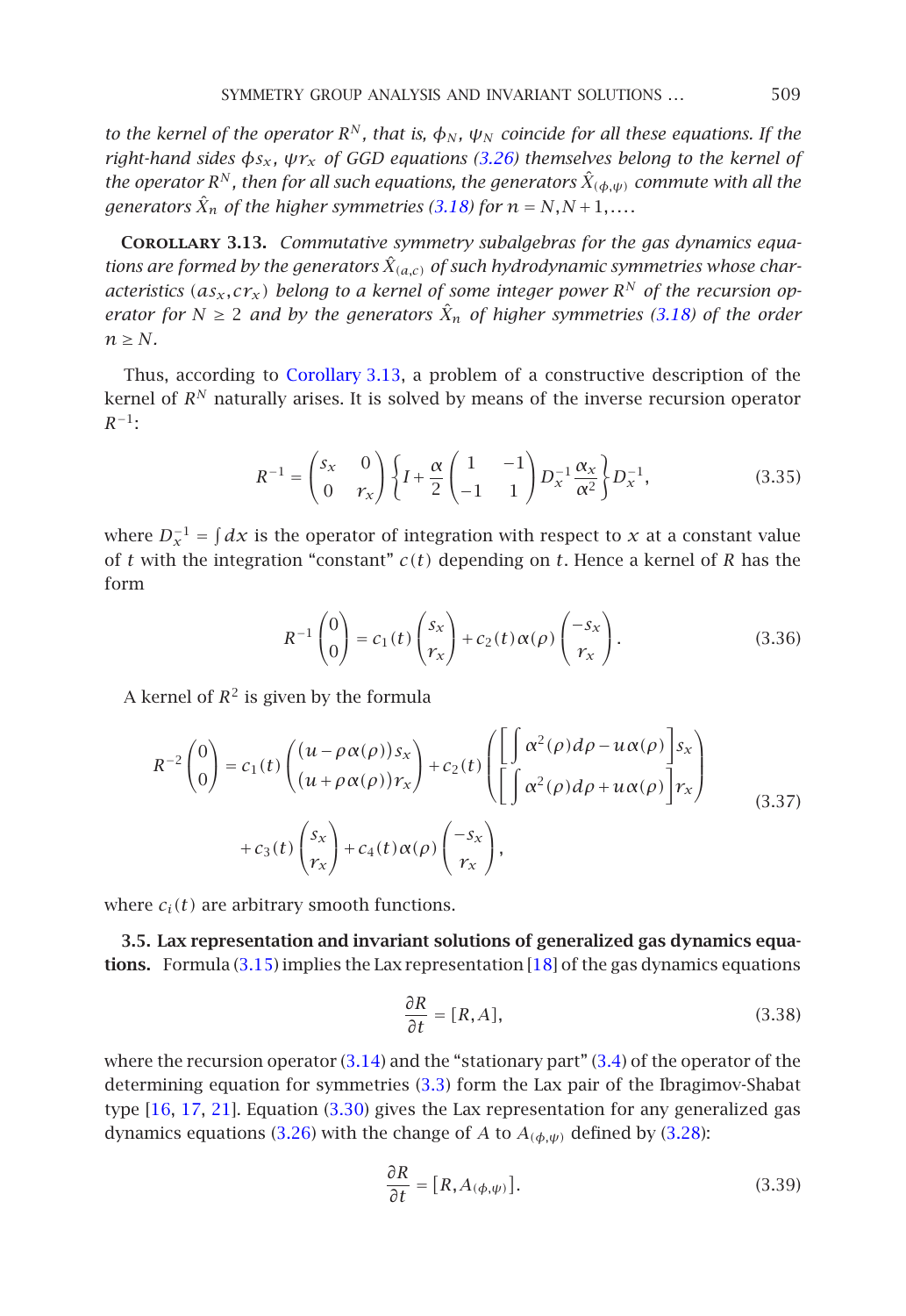In 1982, Faddeev and Kulish in a private communication pointed out to the author that these Lax pairs were degenerate, that is, the mapping of a potential to the scattering data was singular so that the method of the inverse scattering transform could not be applied. However, it is not a bad feature of GGD equations since they can be linearized in a classical sense by the hodograph transformation. The Lax representation for these equations is still useful for the construction of their invariant solutions by means of the inverse recursion operator (3.35) [30].

Consider solutions of the gas dynamics equations (3.1) invariant with respect to the higher symmetries given by (3.18):

<span id="page-23-1"></span><span id="page-23-0"></span>
$$
(f_N, g_N)^T = R^{N-1}(1, 1)^T = 0, \quad N = 2, 3, .... \tag{3.40}
$$

Define the matrix *U* and the matrix-integral operator *K* by the formulas

$$
U = \begin{pmatrix} u & \int_0^{\rho} \alpha^2(\rho) d\rho \\ \rho & u & \end{pmatrix}, \qquad K = D_X^{-1} U_X = D_X^{-1} \begin{pmatrix} u_X & \alpha^2(\rho) \rho_X \\ \rho_X & u_X \end{pmatrix}, \tag{3.41}
$$

where we define  $D_x^{-1} = \int dx$  so that all the integration constants  $c_i$  do not depend on  $t$ .

**THEOREM** 3.14. *For any*  $N = 2, 3, \ldots$ , *the equations* 

$$
K^{N-1}\begin{pmatrix} c_1 \\ c_2 \end{pmatrix} \equiv \begin{pmatrix} c_{2N-1} \\ c_{2N} \end{pmatrix} + c_{2N-2} \begin{pmatrix} \int \alpha^2(\rho) d\rho \\ u \end{pmatrix} + c_{2N-3} \begin{pmatrix} u \\ \rho \end{pmatrix}
$$
  
+ 
$$
c_{2N-4} \begin{pmatrix} u \int \alpha^2(\rho) d\rho \\ \frac{u^2}{2} + \int d\rho \int \alpha^2(\rho) d\rho \end{pmatrix} + c_{2N-5} \begin{pmatrix} u^2 + \int \alpha^2(\rho) \rho d\rho \\ u\rho \end{pmatrix} + \dots (3.42)
$$
  
= 
$$
\begin{pmatrix} x - ut \\ -\rho t \end{pmatrix}
$$

*determine in the implicit form*  $t = t(u, \rho)$ ,  $x = x(u, \rho)$  *an infinite set of exact solutions*  $u = u(x,t)$ *,*  $\rho = \rho(x,t)$  *of the gas dynamics equations (3.1) which are invariant with respect to the higher symmetries (3.18).*

For  $N = 1$ , formula (3.42) becomes  $c_1 = x - ut$ ,  $c_2 = -pt$  and gives a trivial solution for which  $u_t + uu_x = 0$ ,  $\rho_t + \rho u_x = 0$ , that is, the velocity and density *u* and  $\rho$  are constant in the Lagrangian frame which moves together with a gas particle. For *N* = 2, formula (3.42) takes the form  $u - u_0 = \bar{\rho}(t - t_0)$ ,  $\bar{\rho}(t - t_0)^2 - \int_{\bar{\rho}_0}^{\bar{\rho}} P'(\lambda \bar{\rho}) (1/\bar{\rho}^2) d\bar{\rho} = x - x_0 - u_0(t - t_0)$ , where  $\bar{\rho} = \rho/\lambda$  and  $\lambda$ ,  $u_0$ ,  $x_0$ ,  $t_0$ , and  $\bar{\rho}_0$  are constants. It describes the motion of a piston in a gas flow after the explosion.

Now consider invariant solutions of the generalized gas dynamics equations expressed through the variables *u*, *ρ*:

$$
u_t = w(u, \rho)u_x + v(u, \rho)\alpha^2(\rho)\rho_x, \qquad \rho_t = v(u, \rho)u_x + w(u, \rho)\rho_x, \tag{3.43}
$$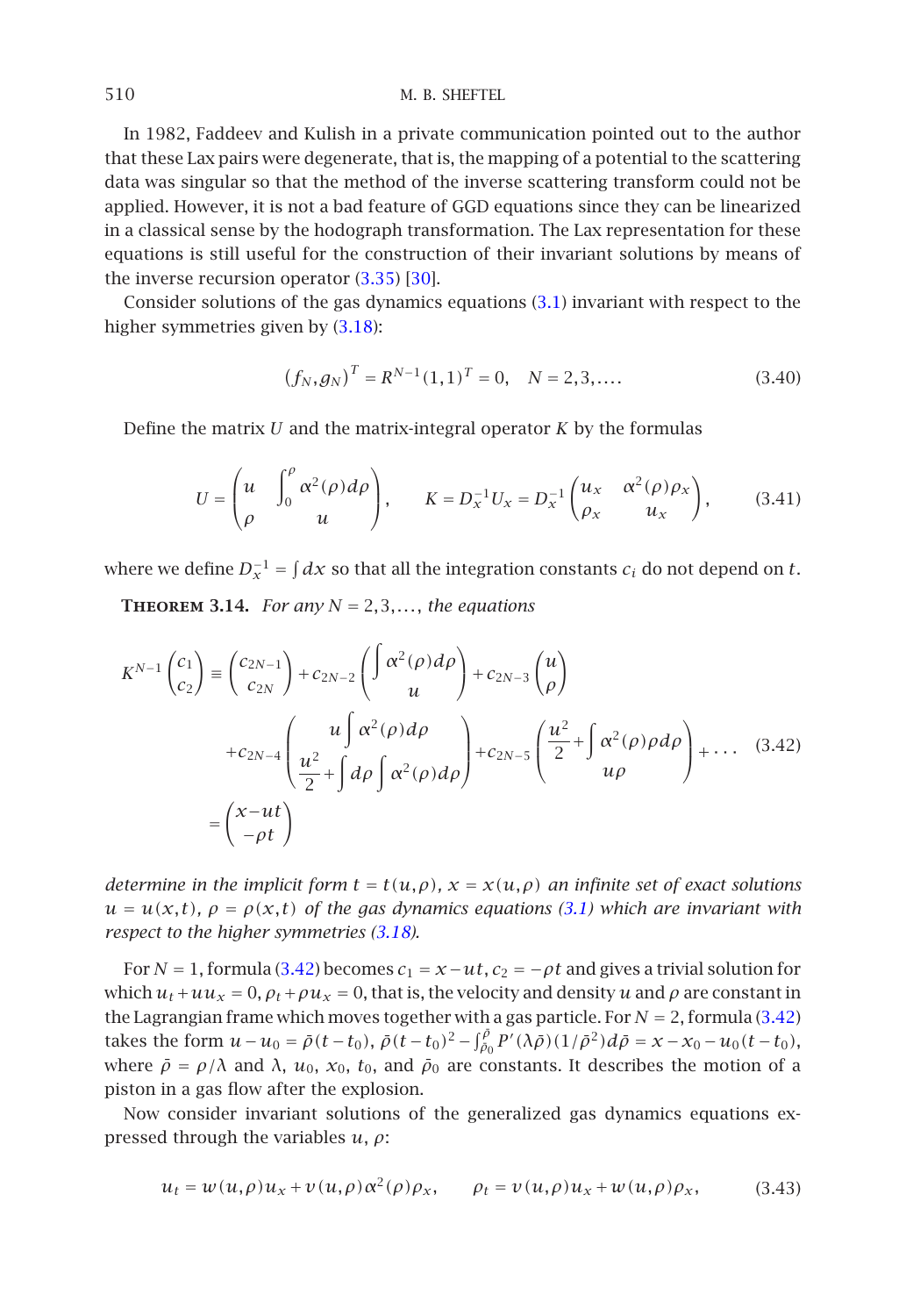where the coefficients *v*, *w* satisfy the linear system  $w_u = v_\rho$ ,  $w_\rho = \alpha^2(\rho) v_u$ . Corollary 3.13 implies that the higher symmetries (3.18) of gas dynamics equations of the orders  $N_0$ ,  $N_0$  + 1,... are also higher symmetries of those GGD equations (3.26) whose righthand sides belong to a kernel of the recursion operator  $R^{N_0}$ , that is,  $\phi_{N_0} = \psi_{N_0} = 0$ . We give now their explicit form allowing them to depend explicitly on *t*:

<span id="page-24-0"></span>
$$
D_{t}\begin{pmatrix} u \\ \rho \end{pmatrix} = \begin{pmatrix} u_{x} & \alpha^{2}(\rho)\rho_{x} \\ \rho_{x} & u_{x} \end{pmatrix} K^{N_{0}-1} \begin{pmatrix} a_{1}(t) \\ a_{2}(t) \end{pmatrix} \equiv \begin{pmatrix} u_{x} & \alpha^{2}(\rho)\rho_{x} \\ \rho_{x} & u_{x} \end{pmatrix}
$$

$$
\cdot \begin{cases} \begin{pmatrix} a_{2N_{0}-1}(t) \\ a_{2N_{0}}(t) \end{pmatrix} + a_{2N_{0}-2}(t) \begin{pmatrix} \int \alpha^{2}(\rho)d\rho \\ u \end{pmatrix} + a_{2N_{0}-3}(t) \begin{pmatrix} u \\ \rho \end{pmatrix}
$$

$$
+ a_{2N_{0}-4}(t) \begin{pmatrix} u \\ \frac{u^{2}}{2} + \int d\rho \int \alpha^{2}(\rho)d\rho \\ u\rho \end{pmatrix}
$$

$$
+ a_{2N_{0}-5}(t) \begin{pmatrix} \frac{u^{2}}{2} + \int \alpha^{2}(\rho)\rho d\rho \\ u\rho \end{pmatrix} + \cdots \bigg\}.
$$
 (3.44)

Here in definition (3.41) of operator *K*, the "constants"  $a_i(t)$  of the integration with respect to *x* may depend on *t* as arbitrary smooth functions. Consider solutions of GGD equations (3.44) invariant with respect to the higher symmetries (3.18).

**THEOREM** 3.15. *For any*  $N = N_0$ ,  $N_0 + 1$ ,... with  $N_0 \ge 2$ , the equations

$$
K^{N-1}\begin{pmatrix} c_{1} \\ c_{2} \end{pmatrix} = \begin{pmatrix} c_{2N-1} \\ c_{2N} \end{pmatrix} + c_{2N-2} \begin{pmatrix} \int \alpha^{2}(\rho) d\rho \\ u \end{pmatrix} + c_{2N-3} \begin{pmatrix} u \\ \rho \end{pmatrix}
$$
  
+  $c_{2N-4} \begin{pmatrix} u \frac{\partial}{\partial z} + \int d\rho \int \alpha^{2}(\rho) d\rho \\ \frac{u^{2}}{2} + \int d\rho \int \alpha^{2}(\rho) d\rho \end{pmatrix} + c_{2N-5} \begin{pmatrix} \frac{u^{2}}{2} + \int \alpha^{2}(\rho) \rho d\rho \\ u\rho \end{pmatrix} + \cdots$   
=  $\begin{pmatrix} x \\ 0 \end{pmatrix} + \int_{0}^{t} \begin{pmatrix} a_{2N_{0}-1}(t) \\ a_{2N_{0}}(t) \end{pmatrix} dt + \begin{pmatrix} \int \alpha^{2}(\rho) d\rho \\ u \end{pmatrix} \int_{0}^{t} a_{2N_{0}-2}(t) dt$  (3.45)  
+  $\begin{pmatrix} u \\ \rho \end{pmatrix} \int_{0}^{t} a_{2N_{0}-3}(t) dt + \begin{pmatrix} u \frac{\partial}{\partial z} + \int d\rho \int \alpha^{2}(\rho) d\rho \\ \frac{u^{2}}{2} + \int d\rho \int \alpha^{2}(\rho) d\rho \end{pmatrix} \int_{0}^{t} a_{2N_{0}-4}(t) dt$   
+  $\begin{pmatrix} \frac{u^{2}}{2} + \int \alpha^{2}(\rho) \rho d\rho \\ u\rho \end{pmatrix} \int_{0}^{t} a_{2N_{0}-5}(t) dt + \cdots$ 

*determine an infinite set of exact solutions*  $u = u(x,t)$ ,  $\rho = \rho(x,t)$  *of the generalized gas dynamics equations (3.44) which may explicitly depend on t. These solutions are invariant with respect to the Nth-order higher symmetries (3.18) of these equations.*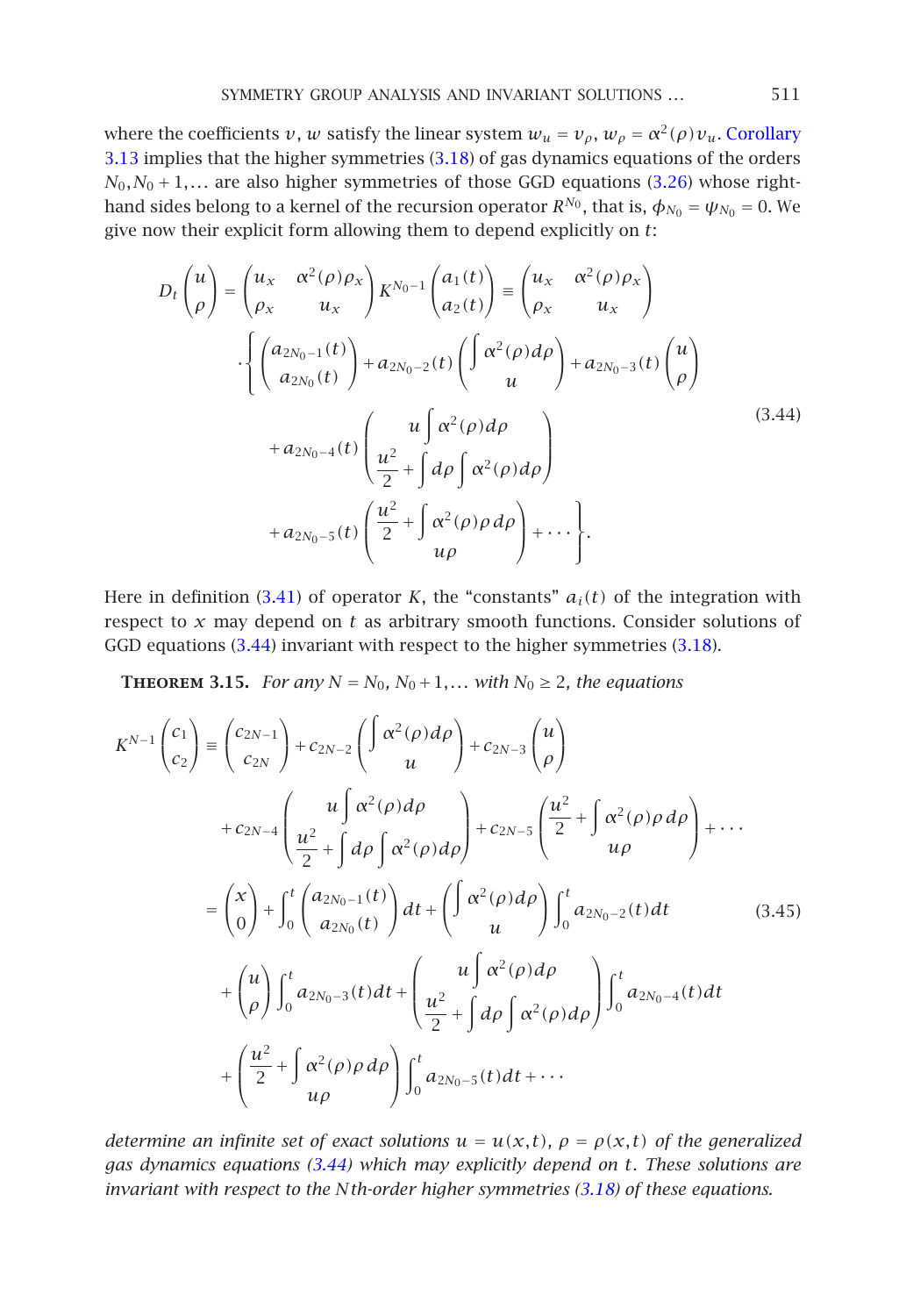Here the functions  $a_i(t)$  and the constants  $c_i$  with  $i \leq 0$  must be put equal to zero. For the gas dynamics equations (3.1),  $a_{2N_0-3}(t) = -1$ ,  $a_i(t) = 0$  for  $i ≠ 2N_0 - 3$ .

### **4. Separable two-component Hamiltonian systems**

**4.1. Hamiltonia[n](#page-25-0) [str](#page-25-0)ucture of generalized gas dynamics equations.** Consider twocomponent Hamiltonian systems of the hydrodynamic type of the form

<span id="page-25-0"></span>
$$
D_t\begin{pmatrix} u \\ \rho \end{pmatrix} = \sigma_1 D_x \begin{pmatrix} H_u(u, \rho) \\ H_\rho(u, \rho) \end{pmatrix}, \quad \sigma_1 = \begin{pmatrix} 0 & 1 \\ 1 & 0 \end{pmatrix}.
$$
 (4.1)

Here  $H(u,\rho)$  is the Hamiltonian density of the hydrodynamic type which corresponds to the Hamiltonian  $\mathcal{H} = \int_{-\infty}^{\infty} H(u,\rho) dx$ . For shortness, we will also call  $H(u,\rho)$  a Hamiltonian. Equations (4.1) take the form of the Hamilton equations

<span id="page-25-1"></span>
$$
D_t \begin{pmatrix} u \\ \rho \end{pmatrix} = \left\{ \begin{pmatrix} u \\ \rho \end{pmatrix}, H \right\} \tag{4.2}
$$

with the Poisson bracket of the hydrodynamic type [4]

$$
\{H, h\} = (h_u, h_\rho) D_x \sigma_1 (H_u, H_\rho)^T.
$$
\n(4.3)

Define the Hamiltonian matrix

<span id="page-25-3"></span><span id="page-25-2"></span>
$$
\hat{H} = \begin{pmatrix} H_{\rho u} & H_{\rho \rho} \\ H_{u u} & H_{u \rho} \end{pmatrix}
$$
\n(4.4)

so that (4.1) takes the form

$$
\begin{pmatrix} u \\ \rho \end{pmatrix}_t = \hat{H} \begin{pmatrix} u \\ \rho \end{pmatrix}_x \Longleftrightarrow (ID_t - \hat{H}D_x) \begin{pmatrix} u \\ \rho \end{pmatrix} = \begin{pmatrix} 0 \\ 0 \end{pmatrix}.
$$
 (4.5)

The gas dynamics equations (3.1) have the Hamiltonian form (4.1) and (4.5) with the Hamiltonian

$$
H(u,\rho) = -\left[\frac{\rho u^2}{2} + \int_0^{\rho} d\rho \int_0^{\rho} \alpha^2(\rho) \rho \, d\rho\right].
$$
 (4.6)

The same is valid for the generalized gas dynamics equations (3.44) with the Hamiltonians  $H(u, \rho, t)$  that may depend explicitly on  $t$  defined by the formula

$$
\begin{pmatrix} H_{\rho} \\ H_{u} \end{pmatrix} = K^{N_0} \begin{pmatrix} a_1(t) \\ a_2(t) \end{pmatrix}
$$
\n(4.7)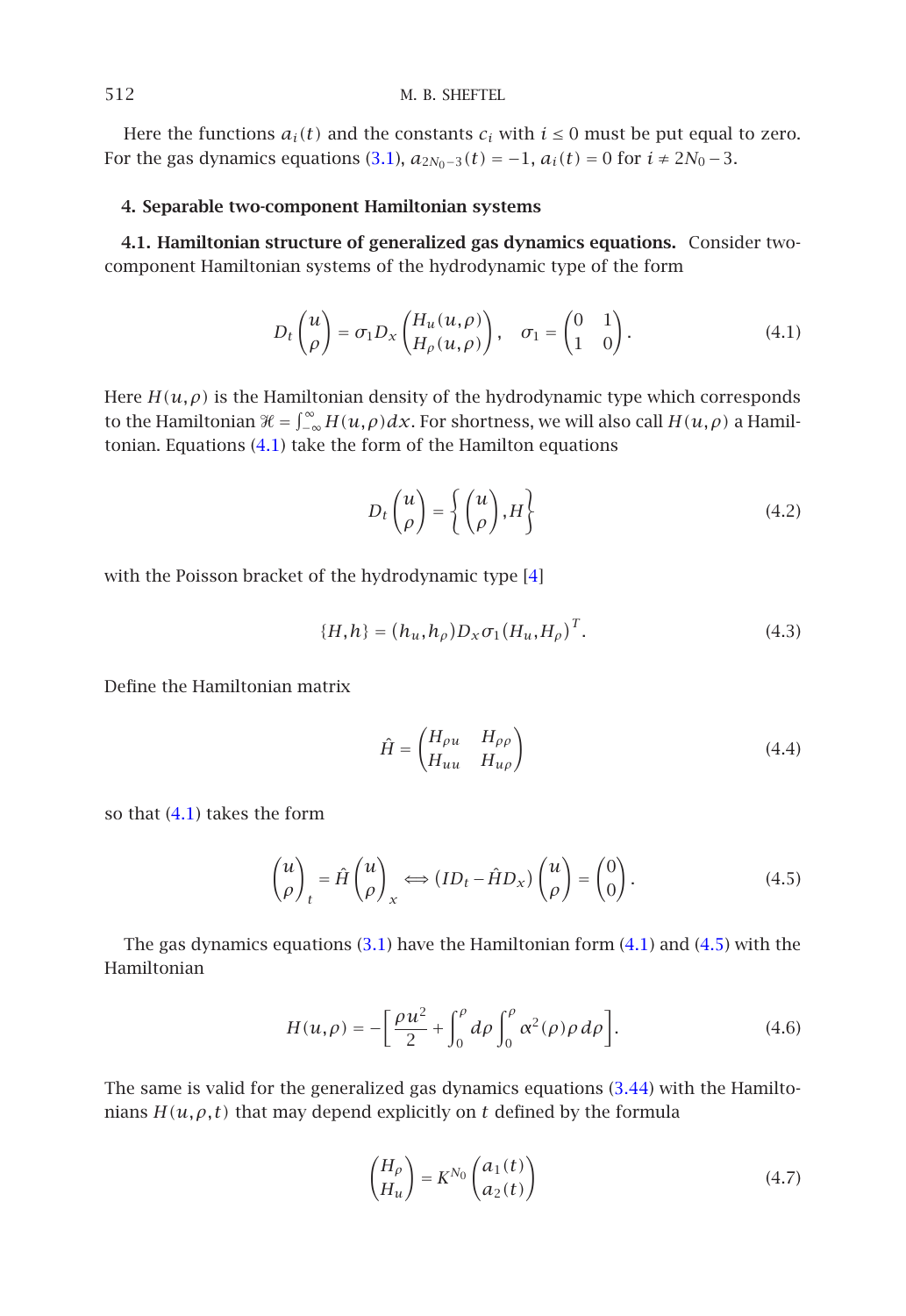with the operator *K* defined by  $(3.41)$ . For example, if  $N_0 = 2$ ,  $(4.7)$  becomes

$$
H(u, \rho, t) = a_1(t) \left[ \frac{\rho u^2}{2} + \int_0^{\rho} d\rho \int_0^{\rho} \alpha^2(\rho) \rho d\rho \right] + a_2(t) \left[ \frac{u^3}{3!} + u \int_0^{\rho} d\rho \int_0^{\rho} \alpha^2(\rho) d\rho \right] + a_3(t)u\rho + a_4(t) \left[ \frac{u^2}{2} + \int_0^{\rho} d\rho \int_0^{\rho} \alpha^2(\rho) d\rho \right] + a_5(t)\rho + a_6(t)u.
$$
\n(4.8)

#### **4.2. Separable Hamiltonian systems**

**DEFINITION 4.1.** It is said that the Hamiltonians  $\int_{-\infty}^{\infty} H dx$  and  $\int_{-\infty}^{\infty} h dx$  commute if the Poisson bracket  $(4.3)$  is the exact total derivative with respect to  $x$ :

<span id="page-26-0"></span>
$$
\{H(u, \rho, t), h(u, \rho, t)\} = D_x [Q(u, \rho, t)].
$$
\n(4.9)

Then the [H](#page-25-2)amiltonian matrices  $\hat{H}$  and  $\hat{h}$  defined by (4.4) comm[ute:](#page-26-0)  $[\hat{H}, \hat{h}] = 0$ , and also it is said that the Hamiltonians *H* and *h* commute.

**THEOREM [4.2](#page-47-8).** For any hydrodynamic-type Hamiltonian  $H(u, \rho)$ , there exists an in*finite set of Hamiltonians h(u,ρ) which commute with it and with each other, and are arbitrary solutions of the wave equation*  $H_{\rho\rho}h_{uu} - h_{\rho\rho}H_{uu} = 0$ , or with the notation  $V(u, \rho) = H_{uu}/H_{\rho\rho}$  *for*  $H_{uu}H_{\rho\rho} \neq 0$ *,* 

<span id="page-26-1"></span>
$$
h_{uu} - V(u,\rho)h_{\rho\rho} = 0.
$$
\n(4.10)

**DEFINITION 4.3.** Systems (4.5) for which the wave equation (4.10) admits a separation of variables  $u, \rho$ , that is,  $V(u, \rho) = \beta^2(u)/\alpha^2(\rho)$ , are called *separable Hamiltonian systems* [24, 31]. Their Hamiltonians *H* and all the Hamiltonians *h* commuting with *H* satisfy the same equation

$$
\left(\frac{1}{\beta^2(u)}\right)H_{uu} = \left(\frac{1}{\alpha^2(\rho)}\right)H_{\rho\rho}, \qquad \left(\frac{1}{\beta^2(u)}\right)h_{uu} = \left(\frac{1}{\alpha^2(\rho)}\right)h_{\rho\rho}.
$$
 (4.11)

Gas dynamics equations (3.1) and GGD equations (3.26) with the Hamiltonians (4.6) and (4.7) are examples of separable systems with  $\beta^2(u) = 1$ .

**DEFINITION 4.4.** If  $H(u,\rho)$  is a Hamiltonian and  $H_{uu}/H_{\rho\rho} = 1/\alpha^2(\rho)$  is a function of  $\rho$  only ( $\beta(u) = 1$ ), then *H* is called the Hamiltonian of the generalized gas dynamics.

Physical applications of the separable Hamiltonian systems are given in [24].

**4.3. Second-order recursion operator and Lax representation for separable Hamiltonian systems.** We show that separable Hamiltonian systems obtained by the Manin's construction possess higher symmetries, a recursion operator, the Lax representation of the Ibragimov-Shabat type, and good integrability properties [20, 31].

We introduce the notation  $\partial_u = \partial/\partial u$ ,  $\partial_\rho = \partial/\partial \rho$ ,  $\partial_u^{-1} = \int_0^u du$ , and  $\partial_\rho^{-1} = \int_0^\rho d\rho$ , where the integration with respect to one variable is performed at a constant value of another variable. The Manin's construction gives rise to the two fundamental series of mutually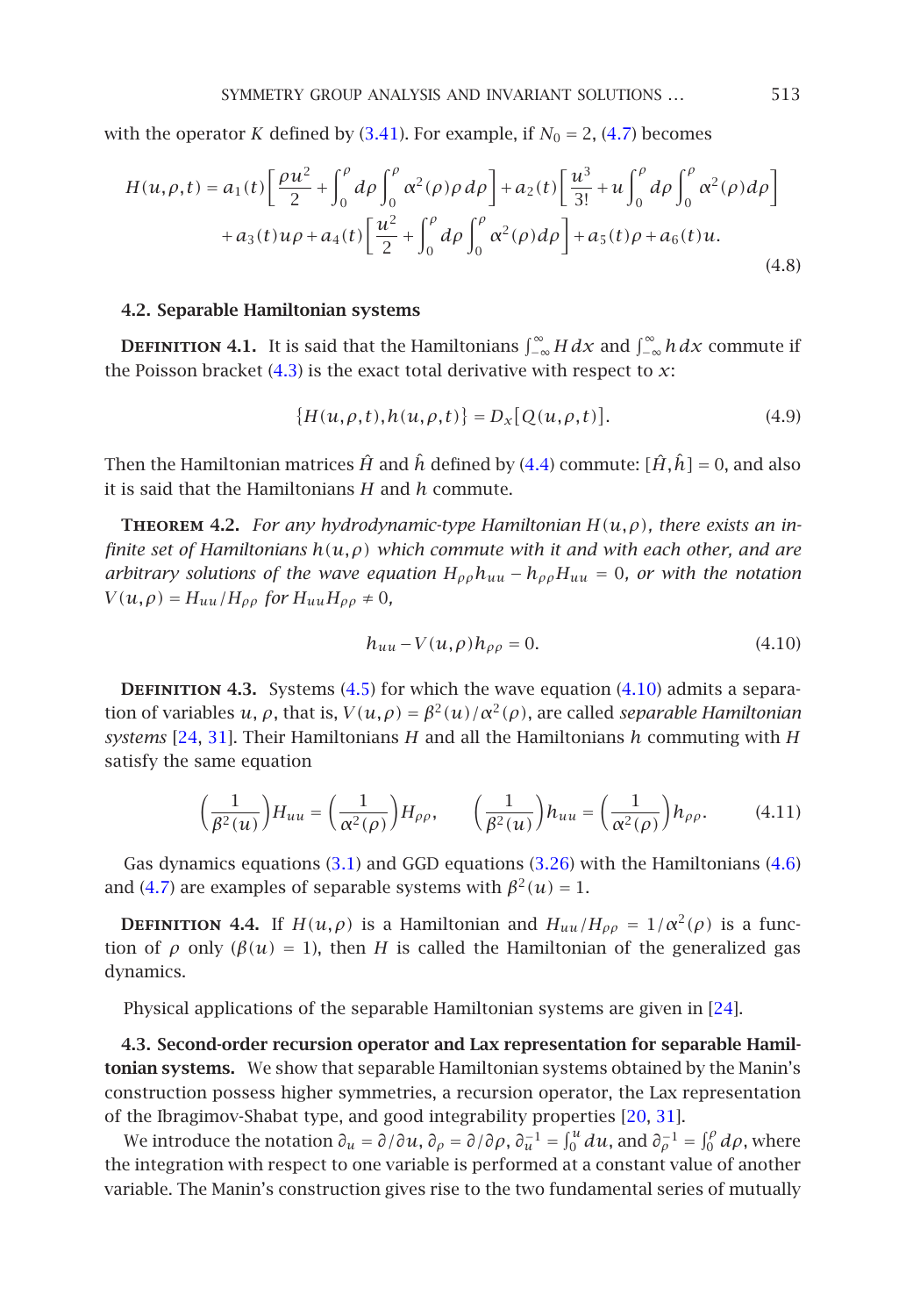commuting Hamiltonians [31]

$$
H^{(2m)}(1,0) = \sum_{n=0}^{m} (\partial_u^{-2} \beta^2)^{m-n} (\partial_{\rho}^{-2} \alpha^2)^n \rho,
$$
  
\n
$$
H^{(2m-1)}(1,0) = \sum_{n=0}^{m} (\partial_u^{-2} \beta^2)^{m-n-1} (\partial_{\rho}^{-2} \alpha^2)^n u \rho,
$$
  
\n
$$
H^{(2m)}(0,1) = \sum_{n=0}^{m} (\partial_u^{-2} \beta^2)^{m-n} (\partial_{\rho}^{-2} \alpha^2)^n u,
$$
  
\n
$$
H^{(2m-1)}(0,1) = \sum_{n=0}^{m} (\partial_u^{-2} \beta^2)^{m-n} (\partial_{\rho}^{-2} \alpha^2)^n,
$$
  
\n(4.12)

 $\alpha$  *β* = *β*(*u*),  $\alpha$  = *α*(*ρ*),  $m$  = 0,1,2,...,  $H^{(-1)}(1,0) = 0$ , and  $H^{(-1)}(0,1) = 1$ . Here every operator of  $\partial_u^{-1}$ ,  $\partial_\rho^{-1}$  acts on all the factors [stand](#page-24-0)ing to the right of it; for example,

<span id="page-27-0"></span>
$$
(\partial_u^{-2} \beta^2(u))^2 = \int_0^u du \int_0^u \left[ \beta^2(u) \int_0^u du \int_0^u \beta^2(u) du \right] du.
$$
 (4.13)

For arbitrary constants  $c_1$ ,  $c_2$ , we define

$$
H^{(N)}(c_1, c_2) = c_1 H^{(N)}(1, 0) + c_2 H^{(N)}(0, 1).
$$
 (4.14)

The basic Hamiltonians for the GGD equations (3.44) are obtained at  $\beta(u) = 1$ :

$$
H^{(N)}(1,0) = \sum_{n=0}^{[N/2]} \frac{u^{N-2n}}{(N-2n)!} (\partial_{\rho}^{-2} \alpha^2(\rho))^n \rho
$$
  
\n
$$
H^{(N)}(0,1) = \sum_{n=0}^{[(N+1)/2]} \frac{u^{N+1-2n}}{(N+1-2n)!} (\partial_{\rho}^{-2} \alpha^2(\rho))^n.
$$
\n(4.15)

We list explicitly several Hamiltonians from series (4.12):

$$
H^{(0)}(1,0) = \rho,
$$
  
\n
$$
H^{(1)}(1,0) = u,
$$
  
\n
$$
H^{(1)}(0,1) = \partial_u^2 \beta^2 + \partial_\rho^{-2} \alpha^2,
$$
  
\n
$$
H^{(2)}(1,0) = (\partial_u^{-2} \beta^2 (u) + \partial_\rho^{-2} \alpha^2 (\rho)) \rho,
$$
  
\n
$$
H^{(3)}(1,0) = (\partial_u^{-2} \beta^2 (u) + \partial_\rho^{-2} \alpha^2 (\rho)) u \rho,
$$
  
\n
$$
H^{(2)}(0,1) = (\partial_u^{-2} \beta^2 + \partial_\rho^{-2} \alpha^2) u,
$$
  
\n
$$
H^{(3)}(0,1) = (\partial_u^{-2} \beta^2)^2 + \partial_u^{-2} \beta^2 \partial_\rho^{-2} \alpha^2 + (\partial_\rho^{-2} \alpha^2)^2.
$$
\n(4.16)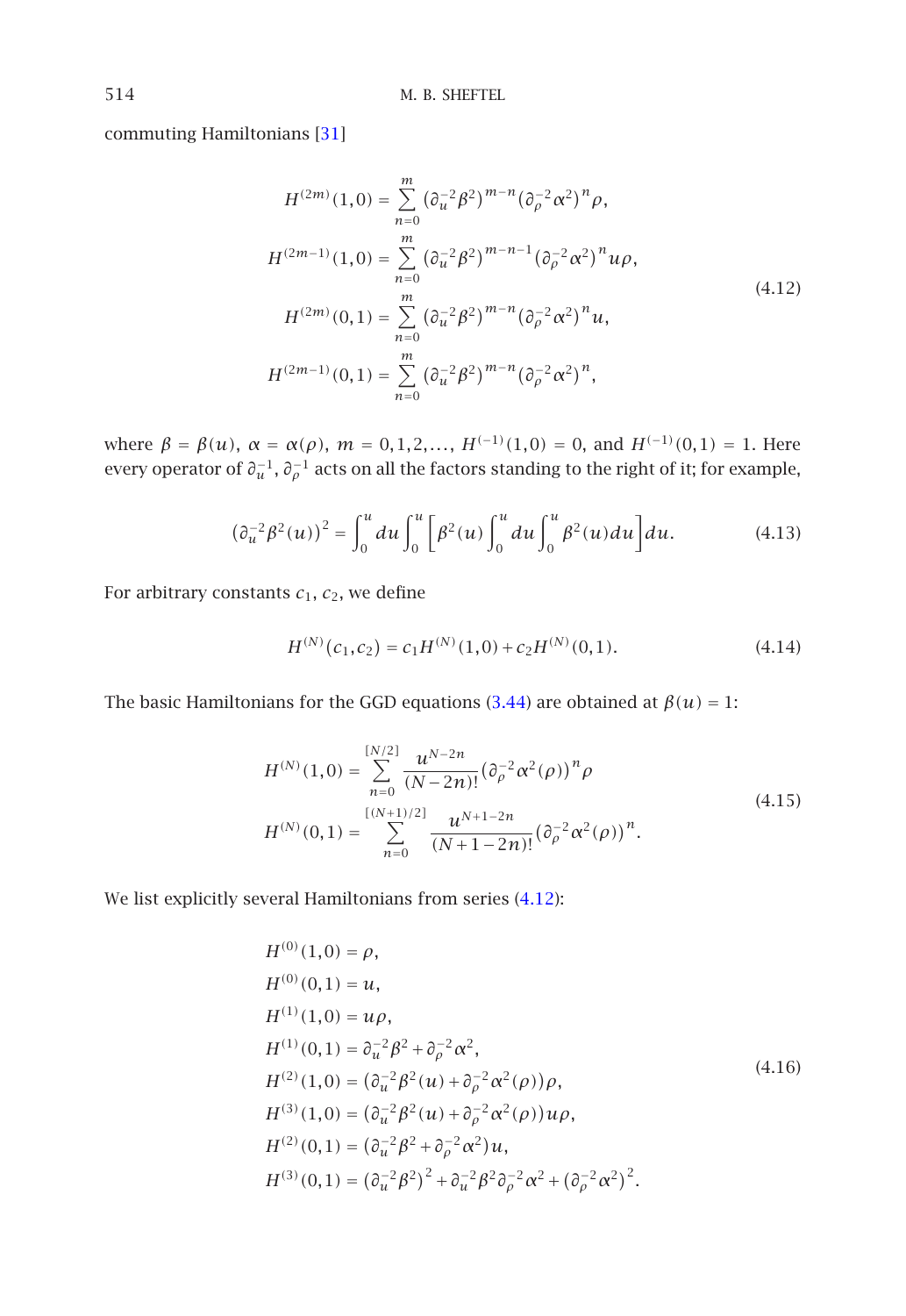In particular, for the Hamiltonians (4.15) of the generalized gas dynamics [24]:

$$
H^{(2)}(1,0) = \frac{\rho u^2}{2} + \tilde{G}_1(\rho),
$$
  
\n
$$
H^{(3)}(1,0) = \frac{\rho u^3}{6} + u\tilde{G}_1(\rho),
$$
  
\n
$$
H^{(1)}(0,1) = \frac{u^2}{2} + G_1(\rho), \qquad H^{(2)}(0,1) = \frac{u^3}{6} + uG_1(\rho),
$$
  
\n
$$
\tilde{G}_1(\rho) \stackrel{\text{def}}{=} \int_0^{\rho} (\rho - \sigma) \sigma \alpha^2(\sigma) d\sigma, \qquad G_1(\rho) \stackrel{\text{def}}{=} \int_0^{\rho} (\rho - \sigma) \alpha^2(\sigma) d\sigma.
$$
 (4.17)

Consider the special case  $\beta(u) = 1$  of the generalized gas dynamics Hamiltonians. Define the integral-matrix operator  $K_0$  using the matrix  $U$  defined by  $(3.41)$ :

$$
K_0 = \partial_x^{-1} U_x = \int_0^x dx \begin{pmatrix} u_x & \alpha^2(\rho)\rho_x \\ \rho_x & u_x \end{pmatrix}
$$
  
= 
$$
\int_{(0,0)}^{(u,\rho)} U_u du + U_\rho d\rho = \partial_u^{-1} I + \partial_\rho^{-1} \begin{pmatrix} 0 & \alpha^2(\rho) \\ 1 & 0 \end{pmatrix}.
$$
 (4.18)

Here the integral with respect to  $x$  is taken at a constant value of  $t$  and the latter integral operator is the curvilinear integral independent of the integration path in the  $(u, \rho)$  plane.

**Theorem 4.5.** *Generalized gas dynamics Hamiltonians of series (4.15) and their combinations*  $H^{(N)}(c_1, c_2)$  *defined by (4.14) satisfy the recursion relation* 

$$
(H_{\rho}^{(N+1)}, H_{u}^{(N+1)})^T = K_0 (H_{\rho}^{(N)}, H_{u}^{(N)})^T, \quad N = 0, 1, 2, ..., \tag{4.19}
$$

*with the recursion operator K*<sup>0</sup> *defined by (4.18) and the solution*

$$
(H_{\rho}^{(N)}, H_u^{(N)})^T = K_0^N (H_{\rho}^{(0)}, H_u^{(0)})^T = K_0^N (c_1, c_2)^T, \quad H^{(N)} \stackrel{\text{def}}{=} H^{(N)}(c_1, c_2). \tag{4.20}
$$

In the general case with arbitrary functions *β(u)* and *α(ρ)*, we define the matrices

$$
U_1 = \begin{pmatrix} u & \partial_{\rho}^{-1} \alpha^2(\rho) \\ \rho & \partial_u^{-1} \beta^2(u) \end{pmatrix}, \qquad U_2 = \begin{pmatrix} \partial_u^{-1} \beta^2(u) & \partial_{\rho}^{-1} \alpha^2(\rho) \\ \rho & u \end{pmatrix}
$$
(4.21)

and the matrix-integral operators

$$
K_{1} = \partial_{x}^{-1} U_{1x} = \int_{0}^{x} dx \begin{pmatrix} u_{x} & \alpha^{2}(\rho)\rho_{x} \\ \rho_{x} & \beta^{2}(u)u_{x} \end{pmatrix}
$$
  
\n
$$
= \int_{(0,0)}^{(u,\rho)} U_{1u} du + U_{1\rho} d\rho = \partial_{u}^{-1} \begin{pmatrix} 1 & 0 \\ 0 & \beta^{2}(u) \end{pmatrix} + \partial_{\rho}^{-1} \begin{pmatrix} 0 & \alpha^{2}(\rho) \\ 1 & 0 \end{pmatrix},
$$
  
\n
$$
K_{2} = \partial_{x}^{-1} U_{2x} = \int_{0}^{x} dx \begin{pmatrix} \beta^{2}(u)u_{x} & \alpha^{2}(\rho)\rho_{x} \\ \rho_{x} & u_{x} \end{pmatrix}
$$
  
\n
$$
= \int_{(0,0)}^{(u,\rho)} U_{2u} du + U_{2\rho} d\rho = \partial_{u}^{-1} \begin{pmatrix} \beta^{2}(u) & 0 \\ 0 & 1 \end{pmatrix} + \partial_{\rho}^{-1} \begin{pmatrix} 0 & \alpha^{2}(\rho) \\ 1 & 0 \end{pmatrix},
$$
\n(4.22)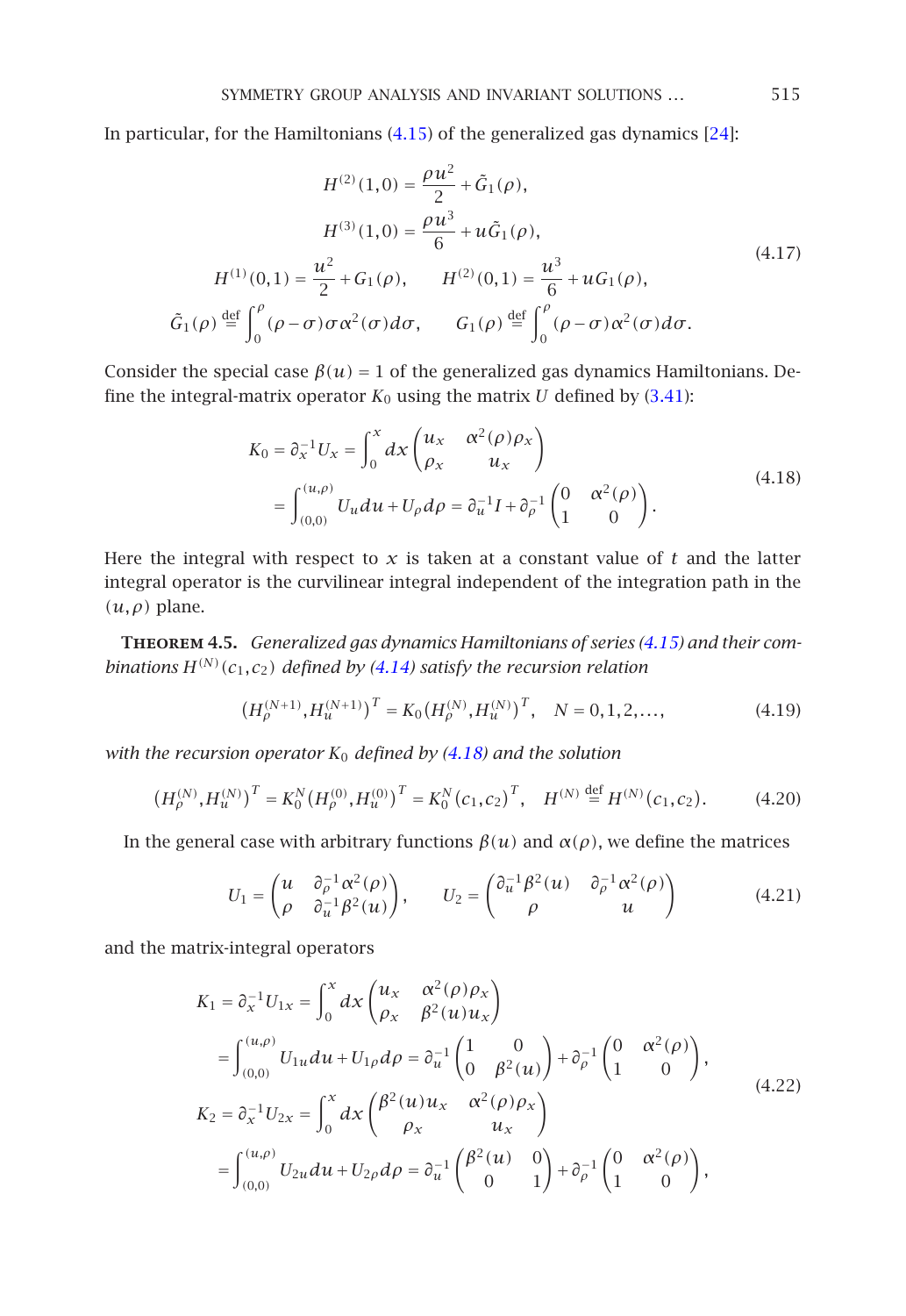with the operator *∂*−<sup>1</sup> *<sup>x</sup>* defined as in (4.18). Here again the curvilinear integrals in the second lines are independent of the inte[gratio](#page-29-0)n path. Define also the operator

<span id="page-29-0"></span>
$$
K = K_1 K_2 = \partial_x^{-1} U_{1x} \partial_x^{-1} U_{2x}.
$$
\n(4.23)

**THEOREM 4.6.** *The separable Hamiltonians (4.12) and their combinations*  $H^{(N)}(c_1, c_2)$ *for N* = 0*,*1*,*2*,... [satisfy t](#page-29-1)he recursion relation*

$$
(H_{\rho}^{(N+2)}, H_{u}^{(N+2)})^T = K (H_{\rho}^{(N)}, H_{u}^{(N)})^T, \quad H^{(N)} \stackrel{\text{def}}{=} H^{(N)}(c_1, c_2), \tag{4.24}
$$

*with the recursion operator K defined by (4.23) and the solutions*

$$
(H_{\rho}^{(2m)}, H_{u}^{(2m)})^{T} = K^{m} (H_{\rho}^{(0)}, H_{u}^{(0)})^{T} = K^{m} (c_{1}, c_{2})^{T}, \quad m = 0, 1, 2, ...,
$$
  

$$
(H_{\rho}^{(2m-1)}, H_{u}^{(2m-1)})^{T} = K^{m-1} (H_{\rho}^{(1)}, H_{u}^{(1)})^{T} = K^{m-1} U_{1} (c_{1}, c_{2})^{T}, \quad m = 1, 2, ....
$$
 (4.25)

Thus, by Theorem 4.6, all the Hamiltonians of the Manin's series (4.12) are generated by the recursion operator (4.23) (see [31]). The inverse recursion operator has the form

<span id="page-29-2"></span>
$$
K^{-1} = K_2^{-1} K_1^{-1} = (U_{2x})^{-1} D_x (U_{1x})^{-1} D_x,
$$
  
\n
$$
(U_{1x})^{-1} = \frac{1}{\beta^2 u_x^2 - \alpha^2 \rho_x^2} \begin{pmatrix} \beta^2 u_x & -\alpha^2 \rho_x \\ -\rho_x & u_x \end{pmatrix},
$$
  
\n
$$
(U_{2x})^{-1} = \frac{1}{\beta^2 u_x^2 - \alpha^2 \rho_x^2} \begin{pmatrix} u_x & -\alpha^2 \rho_x \\ -\rho_x & \beta^2 u_x \end{pmatrix}.
$$
 (4.26)

Define the second-order matrix-differential operator

$$
L = D_{X} K^{-1} \partial_{X}^{-1} = D_{X} (U_{2X})^{-1} D_{X} (U_{1X})^{-1}.
$$
 (4.27)

Consider Lie equations for the *N*th-order higher symmetries of the Hamiltonian system (4.5) with the Hamiltonian *H* and the Hamiltonian matrix  $\hat{H}$  in the evolutionary form

$$
\begin{pmatrix} u \\ \rho \end{pmatrix}_{\tau} = \begin{pmatrix} f(x, t, u, \rho, u_x, \rho_x, \dots, u_x^{(N)}, \rho_x^{(N)}) \\ g(x, t, u, \rho, u_x, \rho_x, \dots, u_x^{(N)}, \rho_x^{(N)}) \end{pmatrix} \equiv \begin{pmatrix} f_n \\ g_n \end{pmatrix}
$$
(4.28)

that implies  $x_{\tau} = t_{\tau} = 0$ . These symmetries satisfy the determining equation

$$
(ID_t - D_x \hat{H}) \begin{pmatrix} f \\ g \end{pmatrix} = \begin{pmatrix} 0 \\ 0 \end{pmatrix}.
$$
 (4.29)

**Theorem 4.7.** *Any separable Hamiltonian system (4.5) possesses the second-order matrix-differential recursion operator of the form (4.27) satisfying the recursion relation*

$$
L(f_n, g_n)^T = (f_{n+2}, g_{n+2})^T, \quad n = 2, 3, .... \tag{4.30}
$$

<span id="page-29-1"></span>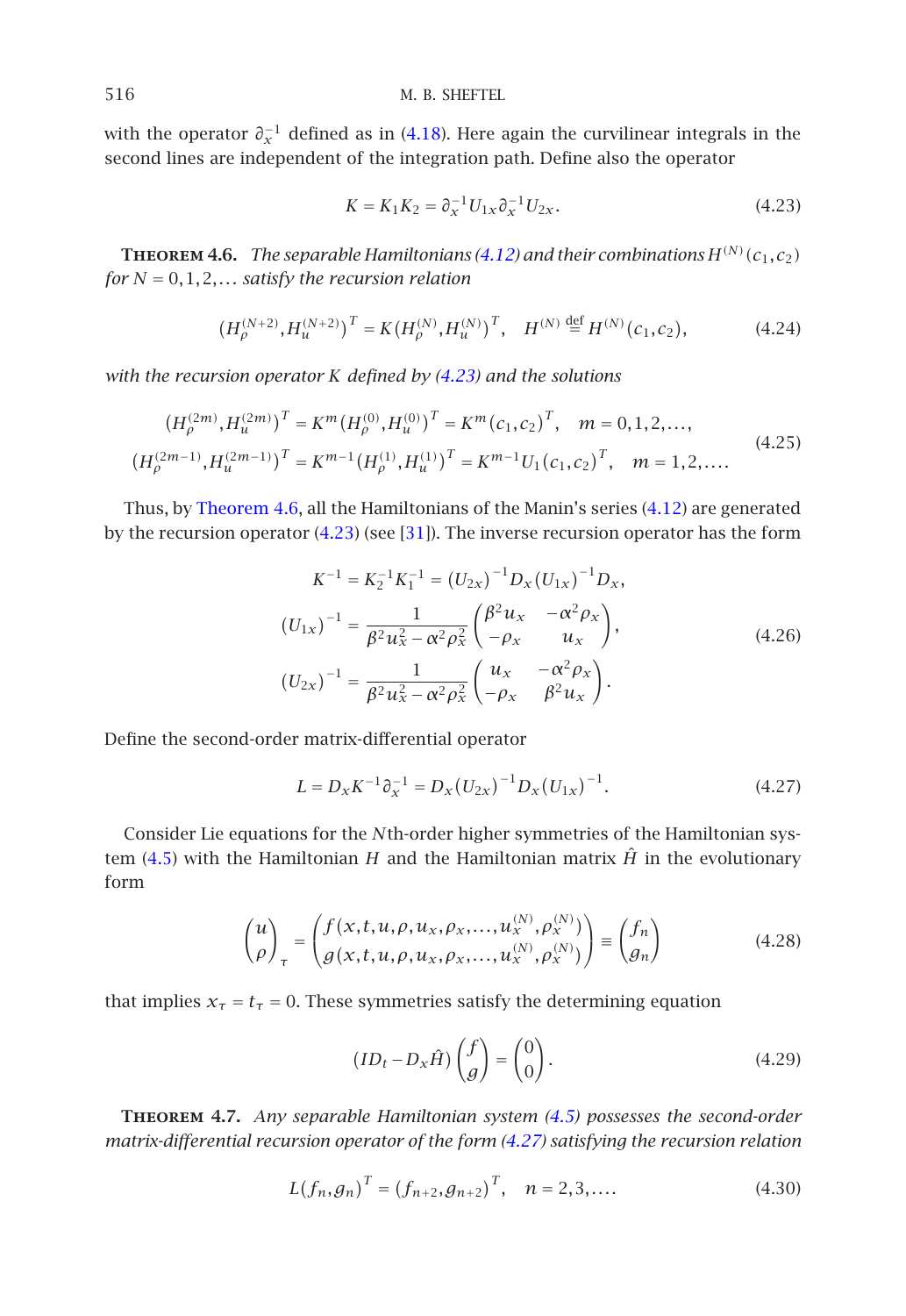**Corollary 4.8.** *On the solution manifolds of systems (4.5),*

<span id="page-30-2"></span>
$$
[ID_t - D_x \hat{H}, L] = 0. \tag{4.31}
$$

*Thus, the Lax representation for these systems ∂L/∂t* = *[L,A] is obtained with the Lax pair of the Ibragimov-Shabat type* [16, 17]*, where*  $A = -D_x \hat{H}$  *and L is defined by* (4.27).

**COROLLARY 4.9.** *For the GGD equations*  $\beta(u) = 1$  $\beta(u) = 1$  $\beta(u) = 1$ ,  $U_1 = U_2 = U$  *and the second-order recursion operator (4.27) is reduced to the squared first-order recursion operator*  $L_0$ *:* 

<span id="page-30-1"></span><span id="page-30-0"></span>
$$
L = L_0^2, \quad L_0 = D_x (U_x)^{-1}.
$$
\n(4.32)

*The operator L*<sup>0</sup> *coincides with the recursion operator (3.14) transformed from the Riemann invariants s, r to the separable [vari](#page-25-2)ables u, ρ, and satisfies the relation*

$$
L_0(f_n, g_n)^T = (f_{n+1}, g_{n+1})^T, \quad n = 2, 3, .... \tag{4.33}
$$

**Theorem 4.10.** *For separable Hamiltonian systems (4.5) with the generic functions β(u) and α(ρ), no first-order recursion operators exist and the second-order recursion operator (4.27) cannot be reduced to a square of the first-order recursion operator or to a product of different first-order operators.*

## **4.4. Hydrodynamic and higher symmetries**

**THEOREM 4.11.** *Separable systems (4.5) with the Hamiltonian*  $H(u, \rho)$  *with no explicit dependence on t admit an infinite set of hydrod[ynami](#page-26-1)c symmetries homogeneous in derivatives with or wit[hou](#page-25-1)t an explicit dependence on x,t generated by the Lie equations*

$$
\begin{pmatrix} u \\ \rho \end{pmatrix}_{\tau} = (xI + t\hat{H} + \hat{h}) \begin{pmatrix} u \\ \rho \end{pmatrix}_{x}, \tag{4.34}
$$

$$
\begin{pmatrix} u \\ \rho \end{pmatrix}_{\tau} = \hat{h} \begin{pmatrix} u \\ \rho \end{pmatrix}_{x} \equiv \sigma_1 D_x \begin{pmatrix} h_u(u, \rho) \\ h_{\rho}(u, \rho) \end{pmatrix}, \tag{4.35}
$$

*respectively.*

Here  $h(u, \rho)$  is an arbitrary smooth solution of (4.11), and  $\hat{H}$  and  $\hat{h}$  are Hamiltonian matrices of the form (4.4).

**Corollary 4.12.** *All the hydrodynamic symmetries (4.35) with no explicit dependence on x,t are separable Hamiltonian systems with the Hamiltonians h(u,ρ) which mutually commute and also commute with the Hamiltonian*  $H(u,\rho)$  *of system* (4.5).

*Thus, any separable Hamiltonian system (4.5) is included into the infinite hierarchy of commuting separable Hamiltonian flows.*

**Theorem 4.13.** *Hydrodynamic symmetries (4.35) of system (4.5) with no explicit dependence on x,t form an invariant subspace for the second-order recursion operator L. This operator generates the recursion relation for the hydrodynamic symmetries*

$$
L\hat{h}\begin{pmatrix}u\\ \rho\end{pmatrix}_x = \sigma_1 D_x \begin{pmatrix}h_{1u}(u,\rho)\\ h_{1\rho}(u,\rho)\end{pmatrix} \equiv \hat{h}_1 \begin{pmatrix}u\\ \rho\end{pmatrix}_x, \tag{4.36}
$$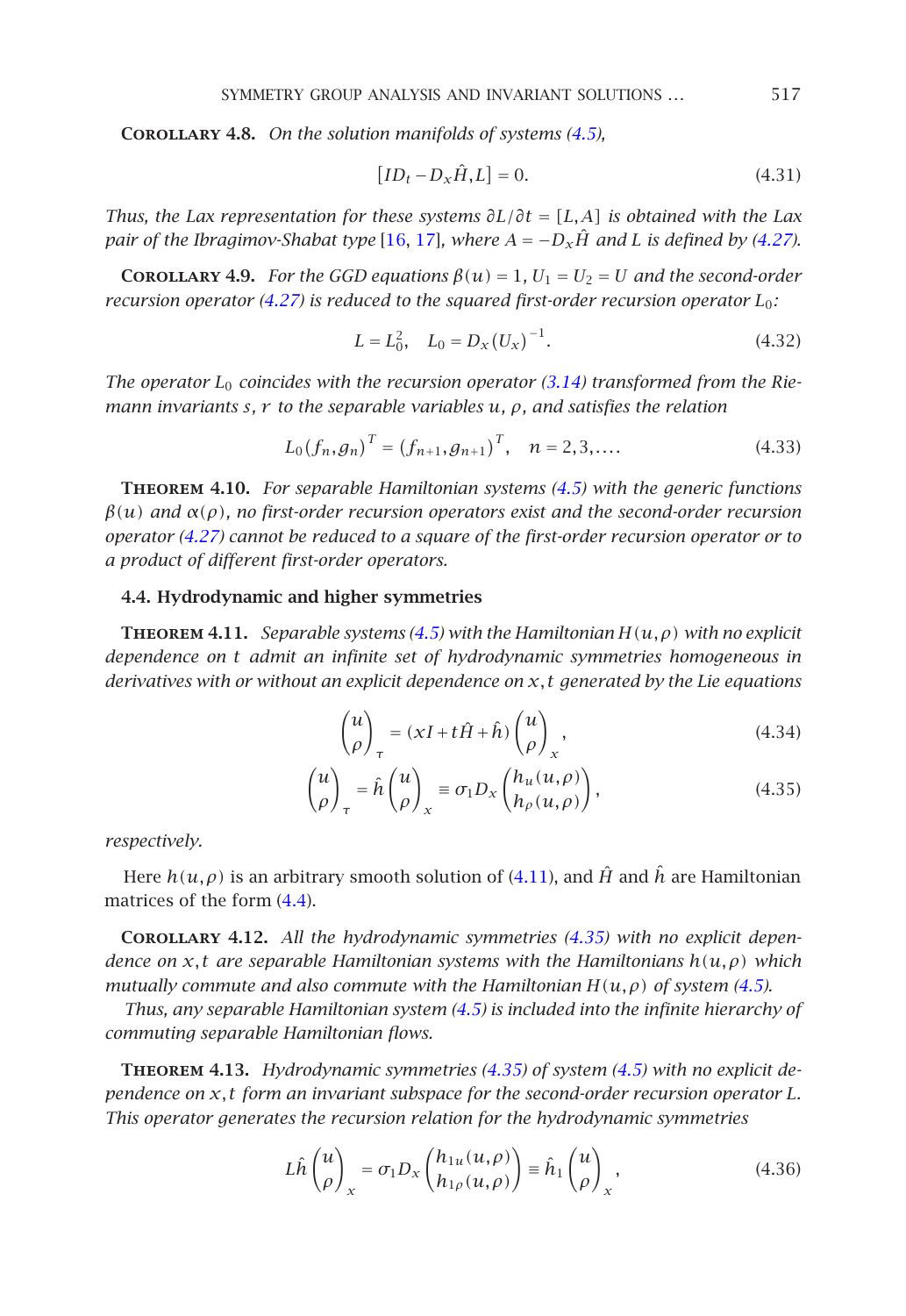*and generates the recursion of their Hamiltonians*

<span id="page-31-0"></span>
$$
h_1(u,\rho) = \frac{1}{\beta^2(u)} h_{uu}(u,\rho) = \frac{1}{\alpha^2(\rho)} h_{\rho\rho}(u,\rho).
$$
 (4.37)

**Corollary 4.14.** *Hydrodynamic symmetries (4.35) of the separable Hamiltonian system (4.5) with no explicit dependence on x,t form an infinite-dimensional commutative Lie algebra. Its elements depend on arbitrary smooth solutions*  $h(u, \rho)$  *of (4.11).* 

Denote by  $h_m(u, \rho)$  the result of the *m*-fold applicatio[n of](#page-25-2) (4.37) to  $h(u, \rho)$ :

$$
h_m(u,\rho) = \left(\frac{\beta^{-2}(u)\partial^2}{\partial u^2}\right)^m h(u,\rho) = \left(\frac{\alpha^{-2}(\rho)\partial^2}{\partial \rho^2}\right)^m h(u,\rho).
$$
 (4.38)

Then formula (4.36) gives the result

<span id="page-31-3"></span><span id="page-31-2"></span>
$$
L^{m}\hat{h}\binom{u}{\rho}_{x} = \hat{h}_{m}\binom{u}{\rho}_{x}.
$$
\n(4.39)

<span id="page-31-1"></span>**Theorem 4.15.** *For any separable Hamilton[ian](#page-25-2) [syste](#page-31-0)m (4.5), all its higher symmetries of an even order*  $n = 2m$  *generated by the action of the recursion operators*  $L^m$  *on the hydrodynamic symmetries (4.34) are give[n by](#page-25-2) the formula*

$$
\begin{pmatrix} f_{2m} \\ g_{2m} \end{pmatrix} = L^m x \begin{pmatrix} u \\ \rho \end{pmatrix}_x + (t\hat{H}_m + \hat{h}_m) \begin{pmatrix} u \\ \rho \end{pmatrix}_x \tag{4.40}
$$

*for m* = 1*,*2*,....*

Here  $H_m(u, \rho)$  is obtained by transformation (4.38) out of  $H(u, \rho)$ . For  $m = 1$ , this formula gives all second-order symmetries of (4.5).

**THEOREM** 4.16. T[he](#page-31-1) [separable](#page-31-1) [sy](#page-31-1)stem (4.5) with the [Hami](#page-31-2)ltonian  $H(u,\rho)$  possesses *an infinite series of higher symm[etrie](#page-25-2)s of even orders* 2*m with no explicit depende[nce on](#page-31-3) t,x if for some integer N, the Hamiltonian H satisfies the condition*

$$
L^N \hat{H} \begin{pmatrix} u \\ \rho \end{pmatrix}_x = \begin{pmatrix} 0 \\ 0 \end{pmatrix} \Longleftrightarrow \hat{H}_N = 0, \tag{4.41}
$$

*that is, the vector*  $\hat{H}(u_x, \rho_x)^T$  *belongs to the kernel of the operator*  $L^N$ *, and then*  $m \ge N$ *.* 

The symmetries in Theorem 4.16 are determined by (4.40) with  $\hat{H}_m = 0$  being common symmetries of all systems (4.5) with the right-hand side belonging to the kernel of the operator  $L^N$ . For  $\hat{h}_m = 0$ , the special form of higher symmetries satisfying (4.41) with  $m \geq N$  is

$$
\begin{pmatrix} u \\ \rho \end{pmatrix}_{\tau} = L^m x \begin{pmatrix} u \\ \rho \end{pmatrix}_{x} = \begin{pmatrix} f_{2m}(u, \rho, u_x, \rho_x, \dots, u_x^{(2m)}, \rho_x^{(2m)}) \\ g_{2m}(u, \rho, u_x, \rho_x, \dots, u_x^{(2m)}, \rho_x^{(2m)}) \end{pmatrix}.
$$
 (4.42)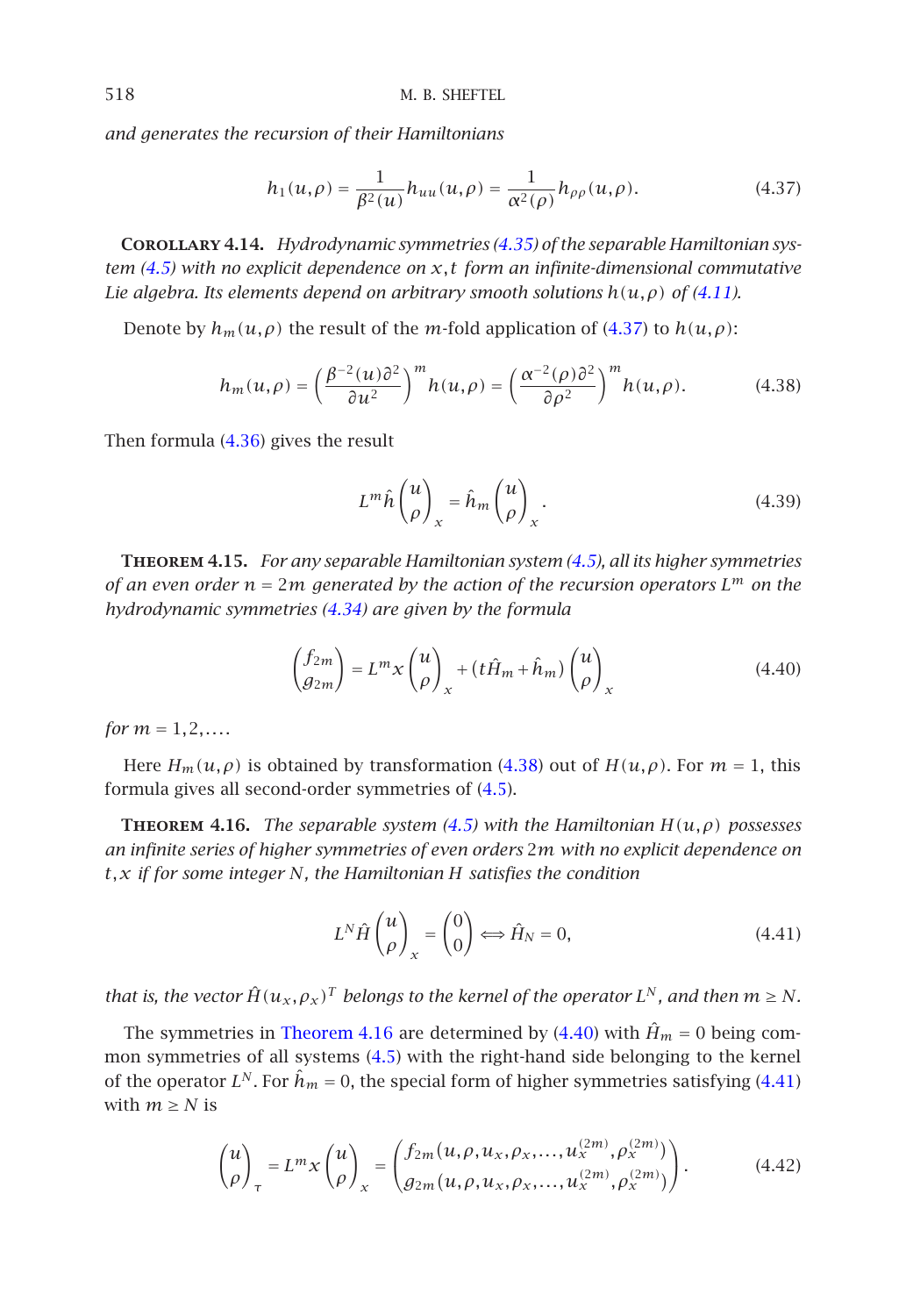For  $\beta(u) = 1$ ,  $L = L_0^2$ , where  $L_0$  is the first-order recursion operator (4.32). Then (4.5) form the GGD system with the higher symmetries of any order  $n \ge N \ge 2$ :

$$
\begin{pmatrix} u \\ \rho \end{pmatrix}_{\tau} = L_0^n x \begin{pmatrix} u \\ \rho \end{pmatrix}_x = \begin{pmatrix} f_n \\ g_n \end{pmatrix}
$$
 (4.43)

if the following condition is satisfied:

<span id="page-32-0"></span>
$$
L_0^N \hat{H} \begin{pmatrix} u \\ \rho \end{pmatrix}_x = \begin{pmatrix} 0 \\ 0 \end{pmatrix}.
$$
 (4.44)

For the generic function  $\beta(u)$ , denote by  $\hat{X}_h$  and  $\hat{X}_{2m}$  the evolutionary generators of the hydrodynamic symmetries (4.35) and of the higher symmetr[ies \(4.](#page-32-0)42), respectively.

**Theorem 4.17.** *Hydrodynamic and higher symmetries of separable Hamiltonian sys[tems](#page-30-1) (4.5) with no explicit dependence on x,t form the infinite-dimensional noncommuta[tive Lie algebra](#page-31-1)*

<span id="page-32-3"></span><span id="page-32-1"></span>
$$
[\hat{X}_h, \hat{X}_h] = 0, \qquad [\hat{X}_{2m}, \hat{X}_h] = \hat{X}_{h_m}, \qquad [\hat{X}_{2m}, \hat{X}_{2n}] = 0, \tag{4.45}
$$

*with the hydrodynamic symmetries*  $\hat{X}_h$  *forming an infinite-dimensional commutative ideal.*

**Corollary 4.18.** *Higher and hydrodynamic symmetries in (4.45) commute if and only if*  $\hat{h}_m = 0$ , where  $h(u, \rho)$  are the Hamiltonians of the hydrodynamic symmetries *(4.35).*

Theorem 4.16 poses a problem of obtaining the kernel of the operator  $L^N$  to solve (4.41). In order to obtain its general solution, we have to all[ow an](#page-25-2) explicit dependence of the Hamiltonians on *t* and use the Manin's series (4.12) of Hamiltonians  $H^{(N)}(1 - v, v)$ with  $v = 0, 1$ . Let  $a_i(t)$  denote arbitrary smooth functions and

$$
H^{[N]}(u, \rho, t)
$$
\n
$$
= \sum_{k=0}^{N} \left[ a_{4(N-k)+1}(t) H^{(2k)}(1,0) + a_{4(N-k)+2}(t) H^{(2k)}(0,1) + a_{4(N-k)+3}(t) H^{(2k-1)}(1,0) + a_{4(N-k)+4}(t) H^{(2k-1)}(0,1) \right], \quad N = 1, 2, ....
$$
\n(4.46)

Consider the explicitly *t*-dependent Hamiltonian system (4.5) with the Hamiltonians *H[N]*:

$$
\begin{pmatrix} u \\ \rho \end{pmatrix}_t = \sigma_1 D_x \begin{pmatrix} H_u^{[N]}(u, \rho, t) \\ H_\rho^{[N]}(u, \rho, t) \end{pmatrix} \equiv \hat{H}^{[N]}(u, \rho, t) \begin{pmatrix} u \\ \rho \end{pmatrix}_x, \quad N = 1, 2, .... \tag{4.47}
$$

**THEOREM 4.19.** *The kernel of the operator*  $L^N$  *coincides with the right-hand side of the Hamiltonian system (4.47):*

<span id="page-32-2"></span>
$$
L^{-N}\begin{pmatrix} 0\\0 \end{pmatrix} = \hat{H}^{[N]}(u,\rho,t) \begin{pmatrix} u\\ \rho \end{pmatrix}_{x}, \qquad L^{-1} \stackrel{\text{def}}{=} U_{1x} D_{x}^{-1} U_{2x} D_{x}^{-1}.
$$
 (4.48)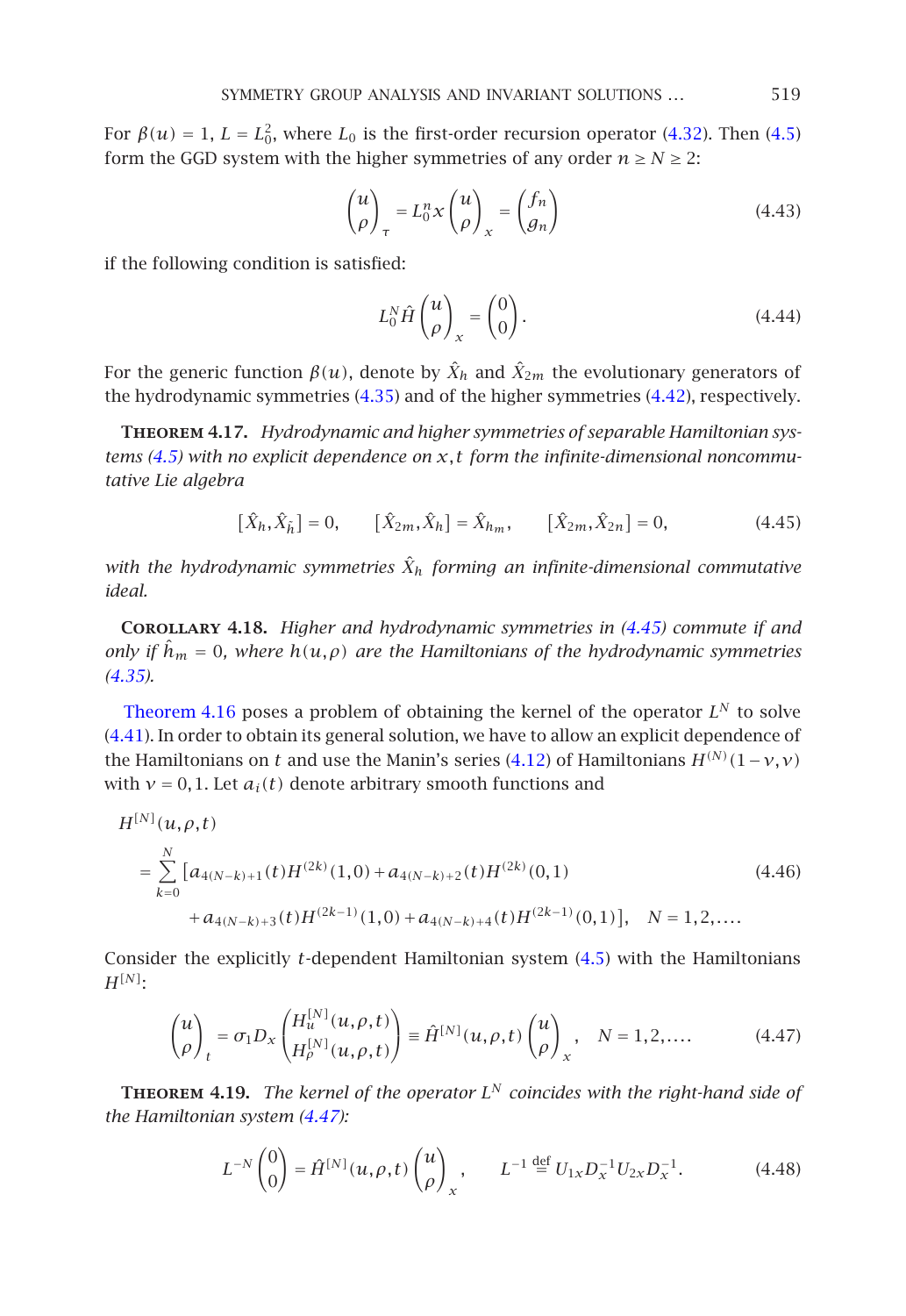**Corollary 4.20.** *Let N be some integer. Any separable Hamiltonian system which has higher symmetries (4.40) with*  $\hat{H}_m = 0$  *(with no explicit dependence on t, x) of the order*  $2m \geq 2N$  *has the form (4.47). In particular, such a system has higher sym[metrie](#page-33-0)s (4.42)* which satisfy the condition  $m \geq N$ .

**THEOREM 4.21.** *A separable Hamiltonian system (4.5) with a Hamiltonian*  $H(u, \rho, t)$ *explicitly dependent on t admits an infinite set of the hydrodynamic symmetries*

<span id="page-33-2"></span><span id="page-33-1"></span><span id="page-33-0"></span>
$$
\begin{pmatrix} u \\ \rho \end{pmatrix}_{\tau} = \left[ xI + \int_0^t \hat{H}(u, \rho, t)dt + \hat{h}(u, \rho) \right] \begin{pmatrix} u \\ \rho \end{pmatrix}_{x}
$$
 (4.49)

*explicitly dependent on t,x and on an arbitrary smooth solution h(u,ρ) of the wave equation [\(4.11](#page-32-1)). An infinite set of higher symmetries of any eve[n](#page-33-1) [orde](#page-33-1)r* 2*m for such a system is generated by the action of the recursion operators L<sup>m</sup> on the symmetries (4.49):*

$$
\begin{pmatrix} u \\ \rho \end{pmatrix}_{\tau} = L^m x \begin{pmatrix} u \\ \rho \end{pmatrix}_{x} + \left[ \int_0^t \hat{H}_m(u, \rho, t) dt + \hat{h}(u, \rho) \right] \begin{pmatrix} u \\ \rho \end{pmatrix}_{x}
$$
(4.50)

*and has the same extent of arbitrariness as the symmetries (4.49). In formulas (4.49) and*  $(4.50)$ ,integrations with [respe](#page-26-1)ct to t are performed at constant va[lues o](#page-32-2)f  $u$ ,  $\rho$ .

**4.5. Invariant solutions and [linea](#page-32-3)rization.** Consider solutions of the Hamiltonian systems (4.47) invariant with respect to the higher symmetries (4.50) with no explicit dependence on *t*, *x* due to the condition  $\hat{H}_m^{[N]}(u,\rho,t) = 0$  for  $m \ge N$ . Invariance conditions for these solutions have the form

<span id="page-33-4"></span><span id="page-33-3"></span>
$$
L^{m}x\binom{u}{\rho}_{x} + \hat{h}(u,\rho)\binom{u}{\rho}_{x} = \binom{0}{0}, \quad m = N, N+1, \dots,
$$
 (4.51)

with  $h(u, \rho)$  satisfying (4.11). We will obtain such solutions by th[e met](#page-32-1)hod which uses the Lax representation  $(4.31)$  and the inverse recursio[n oper](#page-33-2)ator  $(4.48)$  [30, 31]. Define the Hamiltonian  $H^{[m]}(u,\rho)$  by (4.46) with  $N = m$  and  $a_i(t) = c_i$  = const:

$$
H^{[m]}(u,\rho) = \sum_{k=0}^{m} \left[ c_{4(m-k)+1} H^{(2k)}(1,0) + c_{4(m-k)+2} H^{(2k)}(0,1) + c_{4(m-k)+3} H^{(2k-1)}(1,0) + c_{4(m-k)+4} H^{(2k-1)}(0,1) \right].
$$
\n(4.52)

Let  $H(u, \rho)$  [deno](#page-33-3)te an arbitrary solution of the [wave e](#page-32-1)quation (4.11).

**THEOREM 4.22.** *Invariant solutions*  $(u(x,t), \rho(x,t))$  *of system* (4.47) with the Hamil*tonian*  $H^{[N]}(u,\rho,t)$  *satisfying the invariance condition* (4.51) are determined by

$$
\begin{pmatrix} H_{\rho u}(u,\rho) \\ H_{uu}(u,\rho) \end{pmatrix} = \begin{pmatrix} x \\ 0 \end{pmatrix} + \int_0^t \begin{pmatrix} H_{\rho u}^{[N]}(u,\rho,t) \\ H_{uu}^{[N]}(u,\rho,t) \end{pmatrix} dt \tag{4.53}
$$

*if the conditions of the implicit function theorem are satisfied for (4.53).*

Equation (4.53) determines the linearizing transformation which reduces the solution of the nonlinear separable Hamiltonian system (4.47) which may explicitly depend on *t* to the solution of the linear wave equation (4.11) for  $H(u,\rho)$ .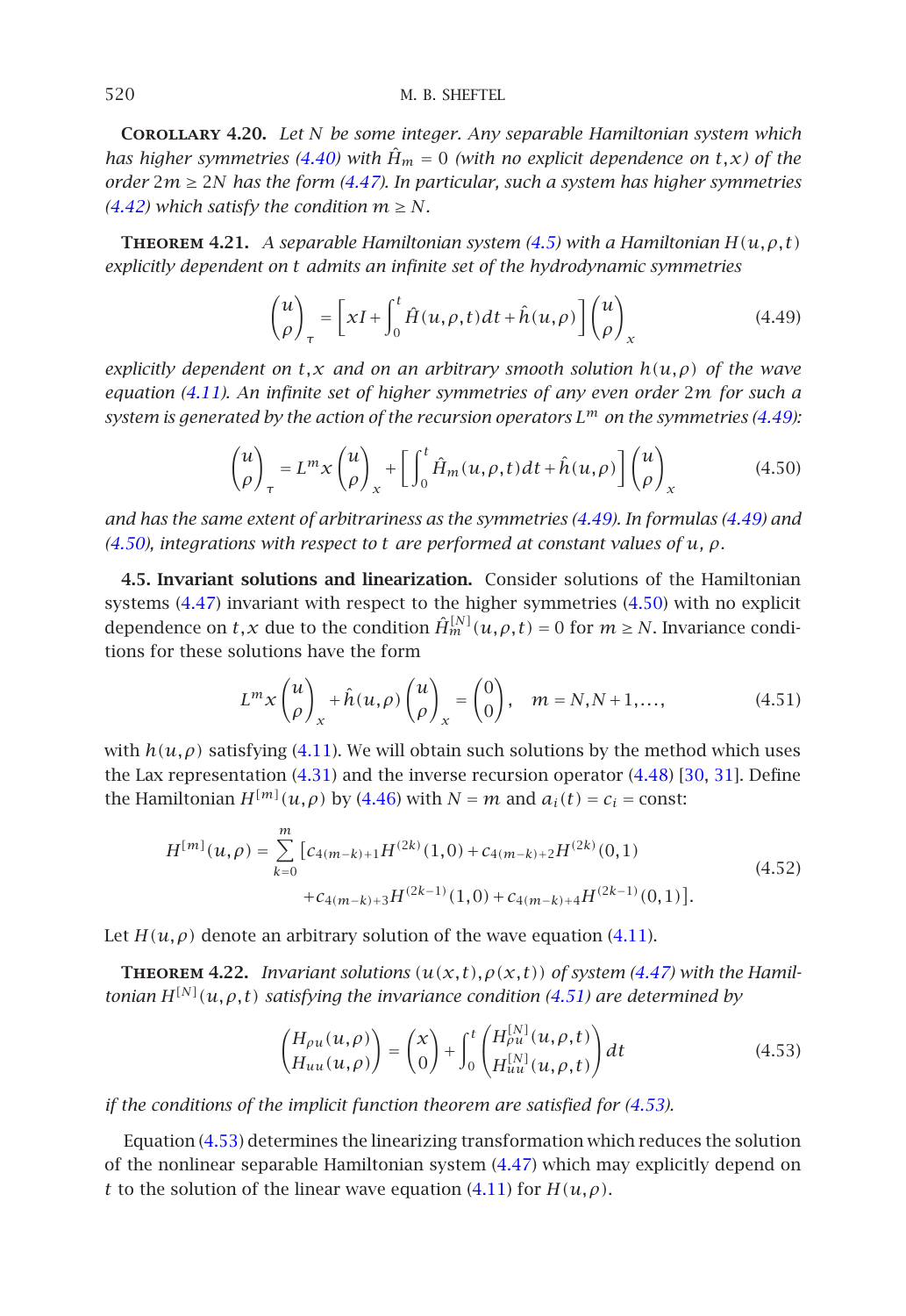**Corollary 4.23.** *The formul[a](#page-32-1)*

$$
\begin{pmatrix} H_{\rho u}^{[m]}(u,\rho) \\ H_{uu}^{[m]}(u,\rho) \end{pmatrix} = \begin{pmatrix} x \\ 0 \end{pmatrix} + \int_0^t \begin{pmatrix} H_{\rho u}^{[N]}(u,\rho,t) \\ H_{uu}^{[N]}(u,\rho,t) \end{pmatrix} dt, \quad m = N, N+1, ..., \quad (4.54)
$$

*gives an infinite discrete set of exact solutions of (4.47) satisfying condition (4.51) with*  $h(u, \rho) = 0$ , *invariant with respect to the higher symmetries (4.42).* 

For an explicit form of these solutions, expression (4.52) for  $H^{[m]}(u,\rho)$  must be used.

**COROLLARY** 4.24*. For system* (4.47) with [the](#page-34-1) [H](#page-34-1)amiltonian  $H^{[N]}(u, \rho)$  having no ex*plicit dependenc[e](#page-33-3) [on](#page-33-3) t, formula (4.53) gives the hodograph transformation*

<span id="page-34-2"></span><span id="page-34-1"></span>
$$
\begin{pmatrix} H_{\rho u}(u,\rho) \\ H_{uu}(u,\rho) \end{pmatrix} = \begin{pmatrix} x \\ 0 \end{pmatrix} + t \begin{pmatrix} H_{\rho u}^{[N]}(u,\rho) \\ H_{uu}^{[N]}(u,\rho) \end{pmatrix}
$$
\n(4.55)

*which interchanges the roles of independent and dependent variables*  $(x,t)$  *and*  $(u, \rho)$ *.* 

**Remark 4.25.** Explicitly *t*-dependent Hamiltonian systems (4.47) are not linearizable by the usual hodograph transformation (4.55). The correct linearizing transformation is given by (4.53) and presents a generalization of the hodogra[ph tra](#page-26-1)nsformation for e[xplicit](#page-34-2)ly time-dependent systems.

**Theorem 4.26.** *Consider a separable system of th[e for](#page-25-2)m (4.5) with the explicitly tdependen[t Ham](#page-26-1)iltonian H(u,ρ,t) satisfying (4.11). Its invariant solutions with respect to the hydrodynamic symmetries (4.49) are given by the equations*

$$
x + \int_0^t H_{\rho u}(u, \rho, t) dt = h_{\rho u}(u, \rho), \qquad \int_0^t H_{uu}(u, \rho, t) dt = h_{uu}(u, \rho), \tag{4.56}
$$

<span id="page-34-0"></span>*where h(u,ρ) is an arbitrary smooth solution of the linear equation (4.11).*

In (4.56),  $H_{uu}$  and  $h_{uu}$  may be replaced by  $H_{\rho\rho}$  and  $h_{\rho\rho}$ . These formulas reduce the solution of any separable time-dependent system (4.5) to the solution of the linear equation (4.11) for  $h(u, \rho)$ . This is the linearizing transformation which generalizes the hodograph transformation for the explicitly time-dependent separable Hamiltonian systems (4.5).

### **5. Sem[i-Ha](#page-47-0)miltonian equations**

**5.1. Geometry of semi-Hamiltonian systems and hydrodynamic symmetries.** Consider first-order quasilinear nondegenerate systems homogeneous in derivatives

<span id="page-34-3"></span>
$$
u_t^i = v_i(u)u_x^i, \quad v_i(u) \neq v_j(u) \quad (i \neq j), \ i = 1, 2, ..., n,
$$
 (5.1)

with a diagonal  $n \times n$  matrix  $V(u) = diag(v_i(u))$ . From now on, no summation on repeated indices is assumed. Here  $u = (u^1, u^2, \ldots, u^n)$  is *n*-vector,  $u^i$  are Riemann invariants [27]. Higher symmetries of the *N*th-order of system (5.1) are generated by the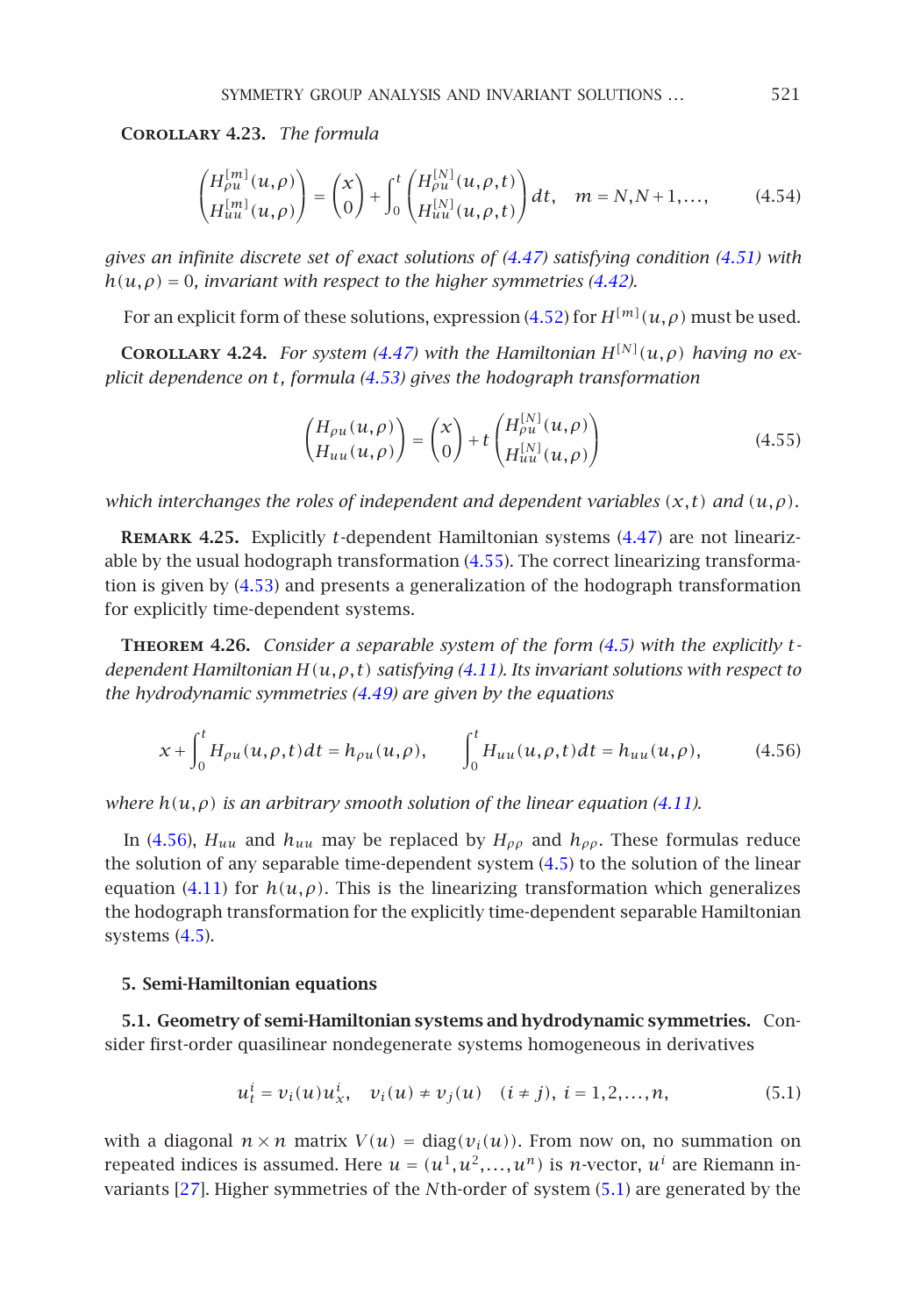Lie equations

<span id="page-35-4"></span><span id="page-35-0"></span>
$$
u_{\tau}^{i} = \eta_{i}(x, t, u, u_{x}, \dots, u_{x}^{(N)}), \quad i = 1, 2, \dots, n,
$$
 (5.2)

where  $\tau$  is the group parameter and we assume that  $x_{\tau} = t_{\tau} = 0$ . D[enot](#page-35-0)e  $\eta = (\eta_1, \ldots, \eta_n)^T$ .

Consider the operators  $D_x$ ,  $D_t$  of the total derivatives with respect to  $x$ ,  $t$ :

$$
D_x = \frac{\partial}{\partial x} + \sum_{j=1}^n \left( u_x^j \frac{\partial}{\partial u^j} + \sum_{k=1}^\infty u_x^{j(k+1)} \frac{\partial}{\partial u_x^{j(k)}} \right),
$$
  
\n
$$
D_t = \frac{\partial}{\partial t} + \sum_{j=1}^n \left( v_j u_x^j \frac{\partial}{\partial u^j} + \sum_{k=1}^\infty D_x^k [v_j u_x^j] \frac{\partial}{\partial u_x^{j(k)}} \right),
$$
\n(5.3)

where (5.1) is used in *Dt* , and *∂/∂x* and *∂/∂t* are taken at constant values of *u* and *u(k) <sup>x</sup>* .

The compatibility conditions  $u_{\tau t}^i = u_{t\tau}^i$  of systems (5.1) and (5.2) take the form of the determining equation for the symmetry characteristic *η*:

$$
\left( ID_{t} - VD_{x} - U_{x} \left( \frac{\partial V}{\partial U} \right) \right) [\eta] = 0. \tag{5.4}
$$

Here *I* is the unit matrix,  $U_x = \text{diag}(u_x^i)$ , and  $\partial V/\partial U = (v_{i,u^j})$  is the Jacobian matrix.

For the hydrodynamic symmetries, we choose  $N = 1$  in the Lie equations (5.2). Here we consider only hydrodynamic symmetries linear homogeneous in derivatives

<span id="page-35-3"></span><span id="page-35-1"></span>
$$
u_{\tau}^{i} = W_{i}(u, x, t)u_{x}^{i}, \quad i = 1, 2, ..., n.
$$
 (5.5)

Define the symmetrical connection coefficients associated with system (5.1) [39]:

<span id="page-35-2"></span>
$$
\Gamma_{ij}^{i}(u) = \Gamma_{ji}^{j}(u) = \frac{\nu_{i,u}(u)}{(\nu_j - \nu_i)} \quad (i \neq j),
$$
\n(5.6)

$$
\Gamma_{ii}^j = -\left(\frac{g_{ii}}{g_{jj}}\right) \Gamma_{ij}^i \quad (i \neq j), \qquad \Gamma_{jk}^i = 0 \quad (i \neq j \neq k \neq i). \tag{5.7}
$$

This connection is compatible with the nondegenerate diagonal metric

$$
g_{ii}(u) = H_i^2(u) = e^{2\Phi_i(u)}, \qquad g_{ij} = 0 \quad (i \neq j), \qquad \det(g^{ij}) \neq 0.
$$
 (5.8)

Here  $H_i(u)$  are Lamé coefficients. The connection is de[termi](#page-35-2)ned by the metric

$$
\Gamma_{ij}^i = \left(\ln \sqrt{g_{ii}}\right)_{\mathfrak{u}^j} = \left(\ln H_i\right)_{\mathfrak{u}^j} = \Phi_{i,\mathfrak{u}^j}(\mathfrak{u}).\tag{5.9}
$$

Integrability conditions  $\Gamma^i_{ij,u^k} = \Gamma^i_{ik,u^j}$  of system (5.9) with the use of the expressions (5.6) take the form of Tsarëv's conditions [39]:

$$
\left[\frac{v_{i,u^j}}{(v_j - v_i)}\right]_{u^k} = \left[\frac{v_{i,u^k}}{(v_k - v_i)}\right]_{u^j} \quad (i \neq j \neq k \neq i). \tag{5.10}
$$

**DEFINITION** 5.1 (see [40]). Diagonal nondegenerate system (5.1) is called semi-Hamiltonian if its coefficients  $v_i(u)$  satisfy conditions (5.10).

We will consider the generic case excluding weakly nonlinear systems [27]  $(v_{i,u} = 0$ for all *i*) which admit more general symmetries than in the following theorem.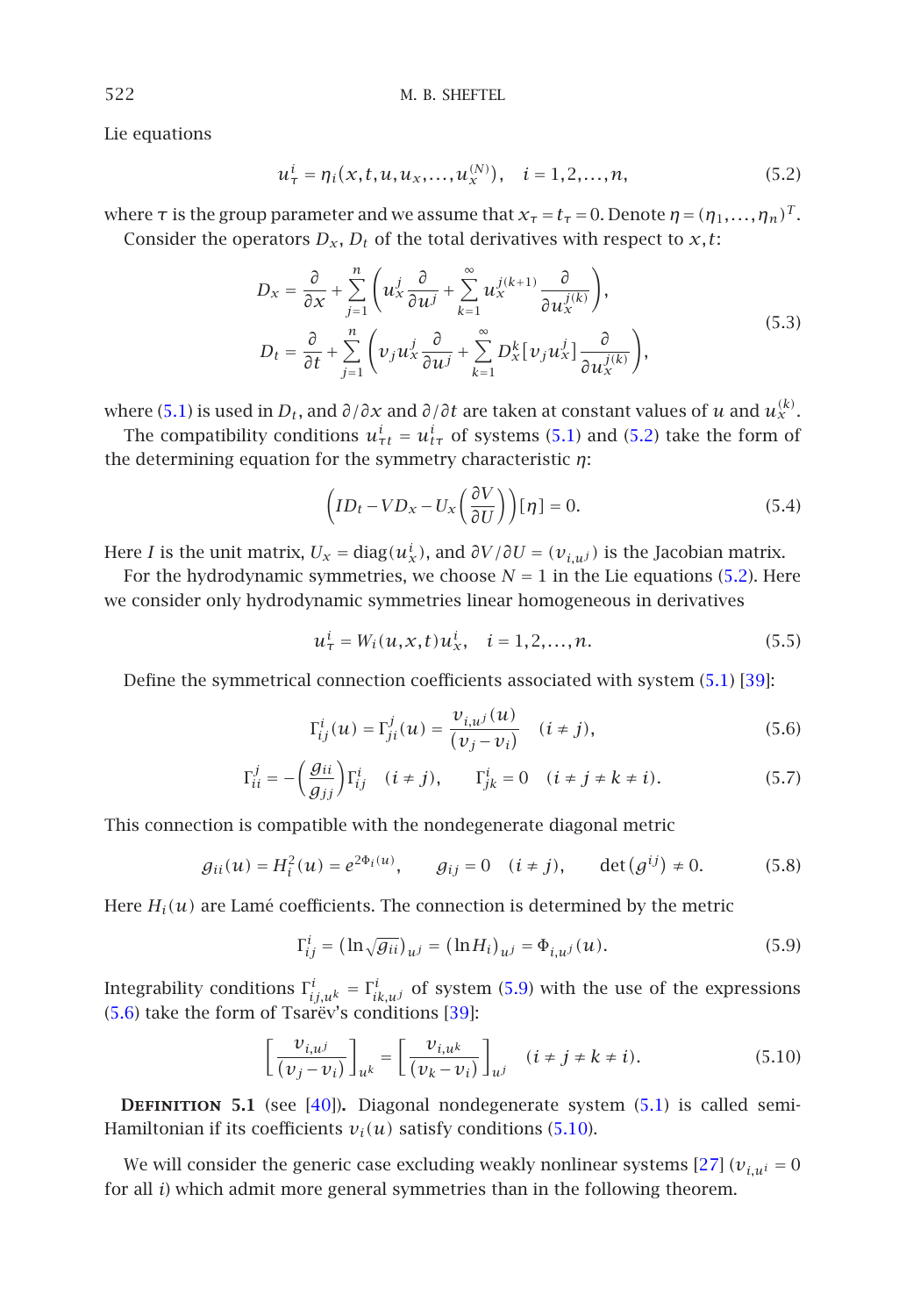<span id="page-36-0"></span>**Theorem 5.2** (see [40])**.** *The generic diagonal system (5.1) admits an infinite set of hydrodynamic symmetries with no explicit dependence on x,t*

<span id="page-36-3"></span><span id="page-36-1"></span>
$$
u_{\tau}^{i} = w_{i}(u)u_{x}^{i}, \quad i = 1, 2, ..., n,
$$
\n(5.11)

<span id="page-36-2"></span>*with a functional arb[itra](#page-47-11)riness if and only if (5.1) is semi-Hamilton[ian,](#page-34-3) that is, condition (5.10) is satisfied.*

The symmetries in [Theorem 5](#page-36-0).2 are generated by Lie equations (5.11) with the coefficients  $w_i(u)$  which [form an arbit](#page-36-2)rary smooth solution of the linear system

<span id="page-36-4"></span>
$$
w_{i,u^j} = \Gamma_{ij}^i(w_j - w_i) \quad (i \neq j)
$$
\n
$$
(5.12)
$$

with  $\Gamma^i_{ij}(u)$  defined by (5.6). All these symmetries mutually [com](#page-36-3)mute. The set of such symmetries is locally parameterized by  $n$  arbitrary functions  $c_i(u^i)$  of one variable.

<span id="page-36-6"></span>**Theorem 5.3** (see [[33\]\)](#page-47-14)**.** *Semi-Hamiltonian systems of the form (5.1) ad[mit a](#page-34-3)n infinite set of hydrodynamic s[ymm](#page-35-3)etries explicitly dependent on x,t with the same functional arbitrariness as in Theorem 5.2.*

The symmetries in Theorem 5.3 are generated by the Lie equations

$$
u_{\tau}^{i} = [w_{i}(u) + c(x + tv_{i}(u))]u_{x}^{i}, \quad i = 1, 2, ..., n,
$$
\n(5.13)

where  $w_i(u)$  is an arbitrary solution of the linear system (5.12) and *c* is an arbitrary constant.

**Theorem 5.4** (see [40])**.** *Any semi-Hamiltonian system of the form (5.1) with the nondegenerate metric (5.8) is a Hamiltonian system if and only if the following components of the Riemann curvature tensor vanish:*  $R^i_{jji} = 0$  ( $i \neq j$ ). Then the curvature *[tensor](#page-36-3) vanishes identically and the variables u<sup>i</sup> form an [orthog](#page-35-2)onal curvilinear coordinate system in a flat (pseudo-Euclidean) space.*

**Corollary 5.5.** *For the [semi-](#page-36-4)Hamiltonian system (5.1), the following components of the curvature tensor vanish for*  $i \neq j \neq k \neq l$  *an[d](#page-34-3)*  $i \neq j \neq k \neq i$ *:* 

<span id="page-36-5"></span>
$$
R_{jkl}^{i} = 0, \t R_{ikj}^{i} \equiv \Gamma_{ij,uk}^{i} - \Gamma_{ik,uj}^{i} = 0,
$$
  
\n
$$
R_{jki}^{i} \equiv \Gamma_{ij,uk}^{i} - [\Gamma_{ik}^{i} \Gamma_{kj}^{k} + \Gamma_{ij}^{i} (\Gamma_{jk}^{j} - \Gamma_{ik}^{i})] = 0.
$$
\n(5.14)

**Remark 5.6.** [These](#page-36-3) equations give compatibility conditio[ns for](#page-36-5) the linear system (5.12) and they are equivalent to the Tsarëv's conditions (5.10).

**5.2. Linearization and invariant solutions of semi-Hamiltonian systems.** Consider hydrodynamic symmetries (5.13) explicitly dependent on *x,t* with *c* = −1. Then invariant solutions of the semi-Hamiltonian system (5.1) with  $u_x \neq 0$  are determined by

$$
w_i(u) = tv_i(u) + x, \quad i = 1, 2, ..., n.
$$
 (5.15)

**THEOREM 5.7** (see [40]). Let  $w_i(u)$  in (5.15) form an arbitrary smooth solution of *the linear system (5.12). Then any smooth solution*  $u^i(x,t)$  *of (5.15) is a solution of the*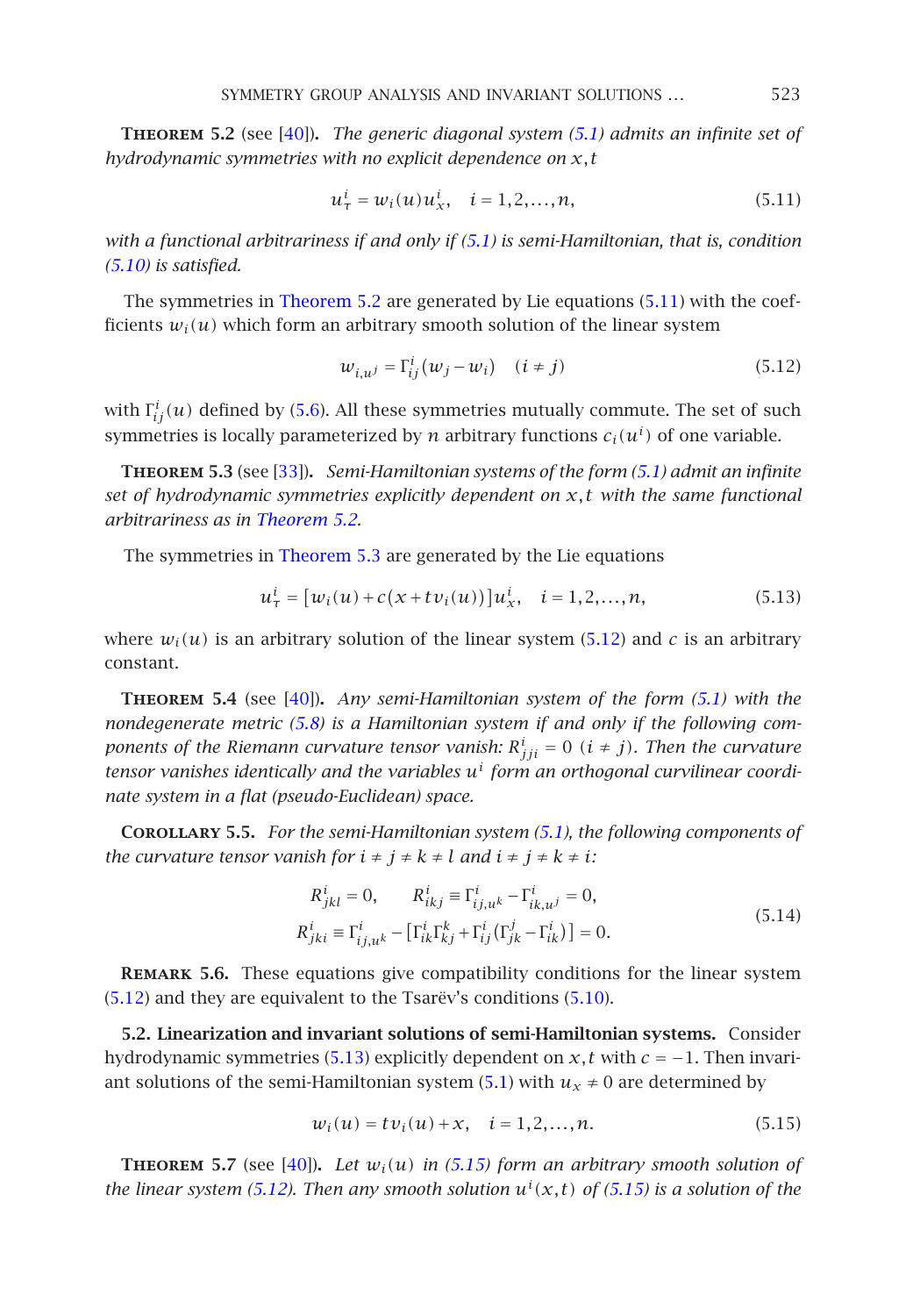*semi-Hamiltonian s[ystem](#page-36-4)* (5.1). V[ice](#page-34-3) [v](#page-34-3)ersa, any solution  $u^i(x,t)$  of (5.1) is a local solution *of* (5.15) in the vicinity of such a point  $(x_0, t_0)$  $(x_0, t_0)$  $(x_0, t_0)$ , where  $u_x^i(x_0, t_0) \neq 0$  for each value of *i*.

**Remark 5.8.** Equations (5.15) determine a linearizing transformation for the semi-Hamiltonian system (5.1), that is, to obtain explicit formulas for the invariant solutions of the nonlinear system (5.1), one must sol[ve th](#page-34-3)e linear system (5.12) for  $w_i(u)$  with variable coefficients. It generalizes the classical hodogra[ph t](#page-35-4)ransformation for the case of multicomponent systems and it is called the generalized hodograph transformation [40]. We discover the *group-theoretical origin of the linearizing transformation*: every nonsingular solution of system (5.1) is an invariant solution with respect to hydrodynamic symmetries (5.13) and the extent of arbitrariness of symmetries and invariant solutions is the same as for the general solution of  $(5.1)$ , that is, *n* arbitrary functions  $c_i(u^i)$  of one variable.

**5.3. First-order recursi[on](#page-11-1) [op](#page-11-1)erators.** By definition, recursion operator *R* maps any symmetry of the semi-Hamiltonian system (5.1) again into its symmetry, that is, any solution  $\eta = (\eta_1, ..., \eta_n)^T$  of the determining equation (5.4) is mapped again into the solution  $R[\eta]$ . For this to be true, it is sufficient for the operator R to commute with the operator of the determining equation

<span id="page-37-1"></span><span id="page-37-0"></span>
$$
\[ID_t - VD_x - U_x \left(\frac{\partial V}{\partial U}\right), R\] = 0 \tag{5.16}
$$

<span id="page-37-2"></span>on solution manifolds of  $(5.1)$  and  $(5.4)$ . For systems  $(5.1)$ , we use a different form of recursion operators t[han](#page-47-15) (2.48). In particular, for the first[-ord](#page-34-3)er recursion operators,

<span id="page-37-4"></span><span id="page-37-3"></span>
$$
R = (AD_x + B)U_x^{-1},
$$
\n(5.17)

where  $A = A(u)$  and  $B = B(u, u_x)$  are  $n \times n$  matrices. Define the functions

$$
S_i(u) = \sum_{k=1}^{n} \Gamma_{ik}^i(u)c_k(u^k) + d_i(u^i), \quad i = 1, 2, ..., n,
$$
 (5.18)

which depend on 2*n* functions  $c_i(u^i)$  and  $d_i(u^i)$  [of](#page-37-2) [one](#page-37-2) [vari](#page-37-2)able.

**Theorem 5.9** (see [38])**.** *For semi-Hamiltonian systems (5.1), there exists a first-order recursion operator*  $R$  *of the form (5.17) if and only if there exist*  $2n$  *functions*  $c_i(u^i)$  *and di(u<sup>i</sup> ) of one variable which satisfy the conditions*

$$
S_{i, u^j}(u) = \Gamma_{ij}^i (S_j - S_i) \quad (i \neq j)
$$
\n(5.19)

*with*  $S_i(u)$  *defined by (5.18).* 

Matrix elements of the recursion operator in Theorem 5.9 are

$$
R_{ij} = \left[ \delta_{ij} c_j(u^j) \left( D_x + \sum_{k=1}^n \Gamma_{ik}^i(u) u_x^k \right) + \Gamma_{ij}^i(u) \left( c_j(u^j) u_x^i - c_i(u^i) u_x^j \right) \right] \left( \frac{1}{u_x^j} \right) \tag{5.20}
$$

$$
+ d_j(u^j) \delta_{ij},
$$

where  $\delta_{ij}$  is the Kroneker symbol.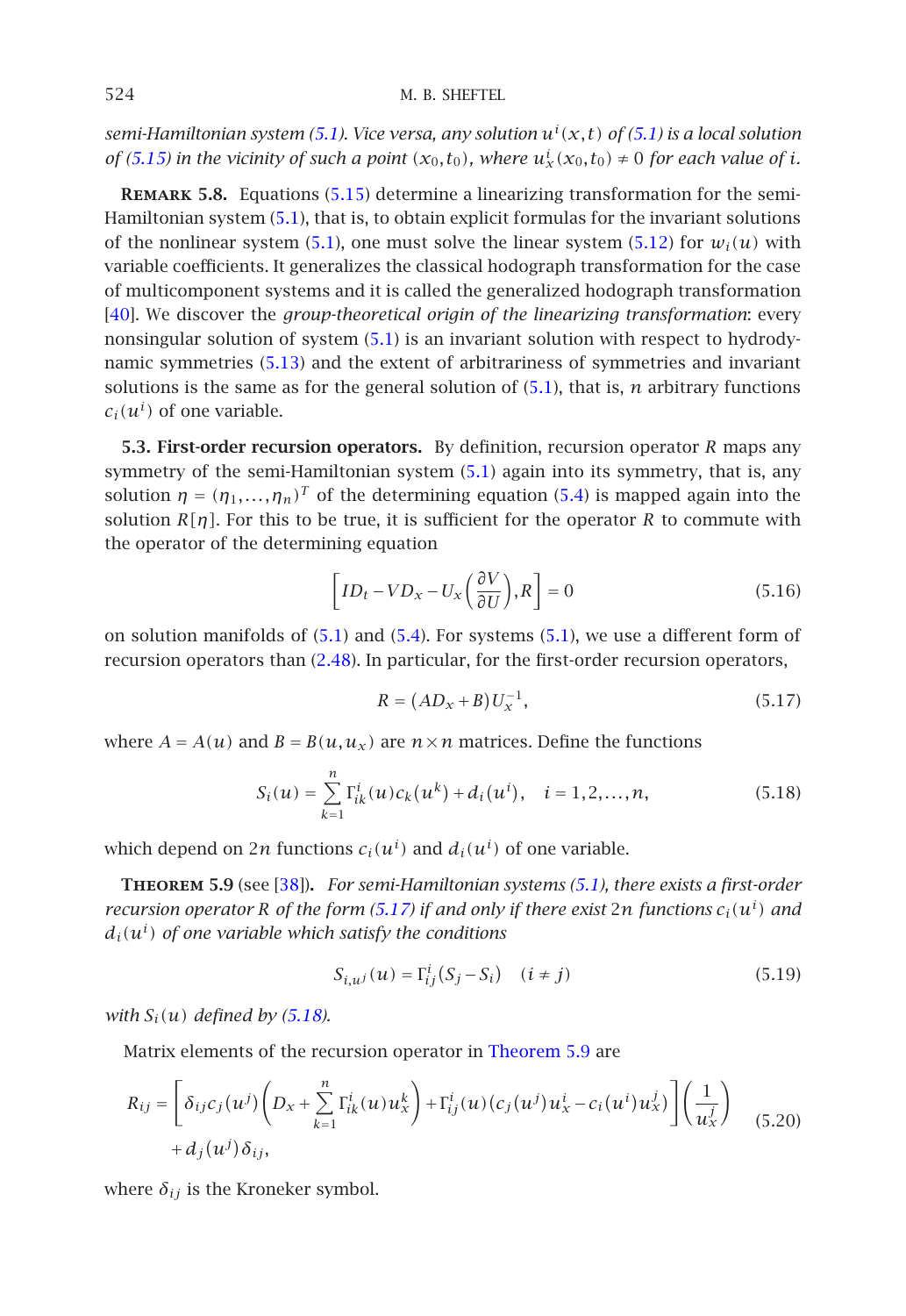**Theorem 5.10.** *For semi-Hamiltonian systems (5.1), hydrodynamic symmetries (5.11) homogeneous in derivatives with no explicit dependence on x,t, subject to condition (5.12), form an invariant subspace for the recursion operator (5.20).*

A restriction of the operator *R* to the invariant subspace becomes

<span id="page-38-1"></span>
$$
R\begin{pmatrix}w_1(u)u_x^1\\ \vdots\\ w_n(u)u_x^n\end{pmatrix} = \begin{pmatrix} \hat{w}_1(u)u_x^1\\ \vdots\\ \hat{w}_n(u)u_x^n\end{pmatrix},
$$
(5.21)

where the functions  $\hat{w}_i(u)$  are deter[mined](#page-37-3) by the formula

$$
\hat{w}_i(u) = c_i(u^i) w_{i,u^i}(u) + d_i(u^i) w_i(u) + \sum_{k=1}^n \Gamma_{ik}^i(u) c_k(u^k) w_k(u).
$$
 (5.22)

**COROLLARY 5.11.** *For any solution* { $w_i(u)$  $w_i(u)$  $w_i(u)$  $w_i(u)$ } *of the linear system* (5.12), the functions  $\hat{w}_i(u)$  also form a solution of this system if and only if the conditions (5.19) are satisfied. *Then (5.22) defines a recursion for solutions of system (5.12).*

The first-order recursion operator (5.20) for the multicomponent system (5.1) was constructed originally by a straightforward solution of (5.16) [38]. A new simpler method for constructing recursion operators based on the study of symmetries of the set of hydrodynamic symmetries of system (5.1) was developed by the author in [35], where the group-theoretical origin of recursion operators was discovered. A geometrical sense of the existen[ce c](#page-47-4)onditions (5.19) was also clarified in this paper.

To b[e exp](#page-34-3)licit, consider other orthogonal curvilinear coordinates  $\{r^i\}$ , which will be specified later, with the Lamé coefficients  $H_i(r) = \sqrt{g_{ii}(r)} = e^{\Phi_i(r)}$ . Consider the rotation coefficients  $\beta_{ji}(\tau)$  of this coordinate system defined by the equations [6, 40]

<span id="page-38-0"></span>
$$
H_{i,rj} = \beta_{ji} H_j \quad (i \neq j). \tag{5.23}
$$

Let  $\rho = \{(r^k - r^l)\}\)$  denote the set of the coordinate differences.

**Theorem 5.12** (see [35])**.** *First-order recursion operator for the semi-Hamiltonian system (5.1) exists if and only if the rotation coefficients*  $\beta_{ji}(r)$  *of some curvilinear orthogonal coordinate system*  $r^i$  *depend only on the coordinate differences*  $\rho$ *:*  $\beta_{ji} = \beta_{ji}(\rho)$ *.* 

**5.4. Second-order recursion operators.** We will consider second-order recursion operators in the form

$$
R = (AD_x^2 + BD_x + F)U_x^{-1},
$$
\n(5.24)

where  $A = A(u, u_x)$ ,  $B = B(u, u_x, u_{xx})$ , and  $F = F(u, u_x, u_{xx}, u_{xxx})$  are  $n \times n$  matrices. Define the "connection potential"  $V(u)$  by a completely integrable system (in the sense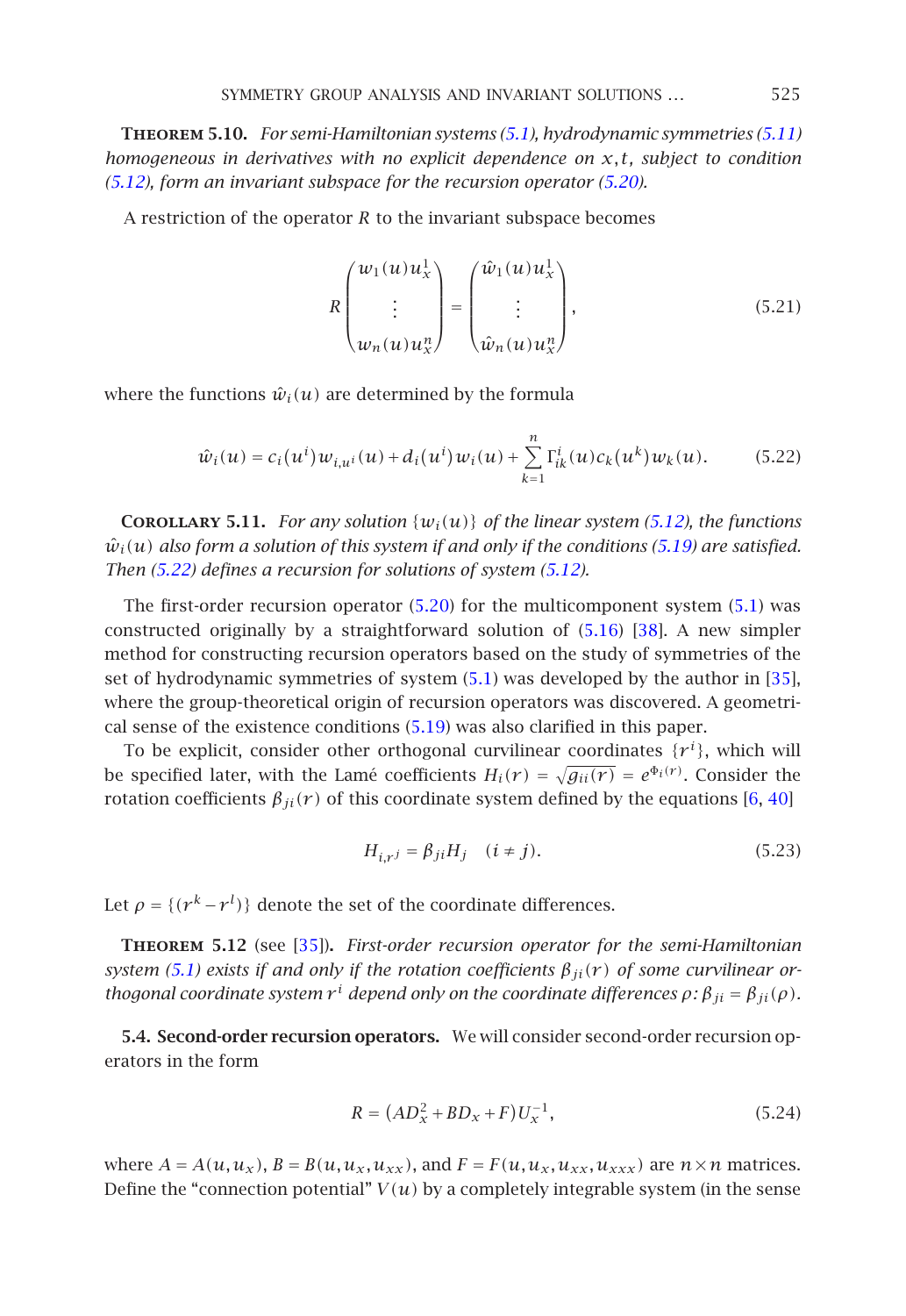of Frobenius)

<span id="page-39-0"></span>
$$
V_{u^{i}u^{j}}(u) = \Gamma_{ij}^{i} \Gamma_{ji}^{j} \quad (i \neq j)
$$
\n(5.25)

so that  $V(u)$  depends on  $n$  arbitrary functions of one variable. Integrability conditions for (5.25) are satisfied as a consequence of the property (5.10). Define

$$
b_{ik}(u) = f_k(u^k) \left[ \Gamma^i_{ik} (2\Gamma^k_{kk} - \Gamma^i_{ik}) - \Gamma^i_{ik} u^k \right] + \left[ c_k(u^k) - f'_k(u^k) \right] \Gamma^i_{ik} \quad (i \neq k), \tag{5.26}
$$

$$
b_{ii}(u) = f_i(u^i) \left[ \Gamma^i_{ii, u^i} + (\Gamma^i_{ii})^2 - 2V_{u^i u^i}(u) \right] - f'_i(u^i) V_{u^i}(u) + c_i(u^i) \Gamma^i_{ii} + d_i(u^i), \quad (5.27)
$$

and  $B_i(u) = \sum_{k=1}^n b_{ik}$  which depend on 3*n* functions  $f_i(u^i)$ ,  $c_i(u^i)$ , and  $d_i(u^i)$  of one variable. Let  $R_{ik}$ ,  $A_{ik}$ ,  $B_{ik}$ , and  $F_{ik}$  denote matrix elements of the operator  $R$  and of the matrices *A*, *B*, and *F*, respectively.

**DEFINITION 5.13.** Let  $H_i(u)$  and  $\beta_{ij}(u)$  denote Lamé and rotation coefficients, respectively, of the curvilinear orthogonal system  $\{u^i\}$ , and let  $G_i(\hat{u}^i)$  denote a function of  $u$  independent of  $u^i$ [.](#page-47-4) [S](#page-47-4)emi-Hamiltonian system  $(5.1)$  $(5.1)$  is called gene[ric](#page-34-3) (with respect to second-order recursion operators) i[f](#page-38-0) [none](#page-38-0) of the following cases occurs:

$$
v_{i, u^i}(u) = 0, \qquad v_{i, u^i}(u) = \left(\frac{F_i(u^i) G_i(\hat{u}^i)}{g_{ii}}\right) e^{V(u)},
$$
  

$$
\left[\frac{\beta_{ji}}{(v_j - v_i)}\right] \left[\frac{(\beta_{ki}/H_i)_{u^i}}{v_{i, u^i}}\right]_{u^i} = \left[\frac{\beta_{ki}}{(v_k - v_i)}\right] \left[\frac{(\beta_{ji}/H_i)_{u^i}}{v_{i, u^i}}\right]_{u^i} \quad (i \neq j \neq k).
$$
\n
$$
(5.28)
$$

**Theorem 5.14** (see [35])**.** *For the semi-Hamiltonian generic system (5.1), the secondorder recursion operator R of the form (5.24) exists if and only if there exist* 3*n functions*  $f_i(u^i)$ ,  $c_i(u^i)$ , and  $d_i(u^i)$  of one variable which satisfy the conditions

<span id="page-39-2"></span><span id="page-39-1"></span>
$$
B_{i,u^j}(u) = \Gamma_{ij}^i (B_j - B_i) \quad (i \neq j)
$$
\n(5.29)

*with the functions*  $B_i(u)$  *defined by (5.26).* 

Its matrix elements in Theorem 5.14 are given by

$$
R_{ik} = (A_{ik}D_x^2 + B_{ik}D_x + F_{ik})\left(\frac{1}{u_x^k}\right),
$$
\n(5.30)

$$
A_{ik} = \frac{\delta_{ik} f_i(u^i)}{u_x^i},\tag{5.31}
$$

$$
B_{ik} = \Gamma_{ik}^i \bigg[ f_k(u^k) \bigg( \frac{u^i_x}{u^k_x} \bigg) - f_i(u^i) \bigg( \frac{u^k_x}{u^i_x} \bigg) \bigg] \quad (i \neq k), \tag{5.32}
$$

$$
B_{ii} = \frac{-f_i(u^i)u_{xx}^i}{[(u_x^i)^2]} + 2\left[\frac{f_i(u^i)}{u_x^i}\right] \sum_{j \neq i} \Gamma_{ij}^i u_x^j + 2f_i(u^i)\Gamma_{ii}^i + c_i(u^i), \tag{5.33}
$$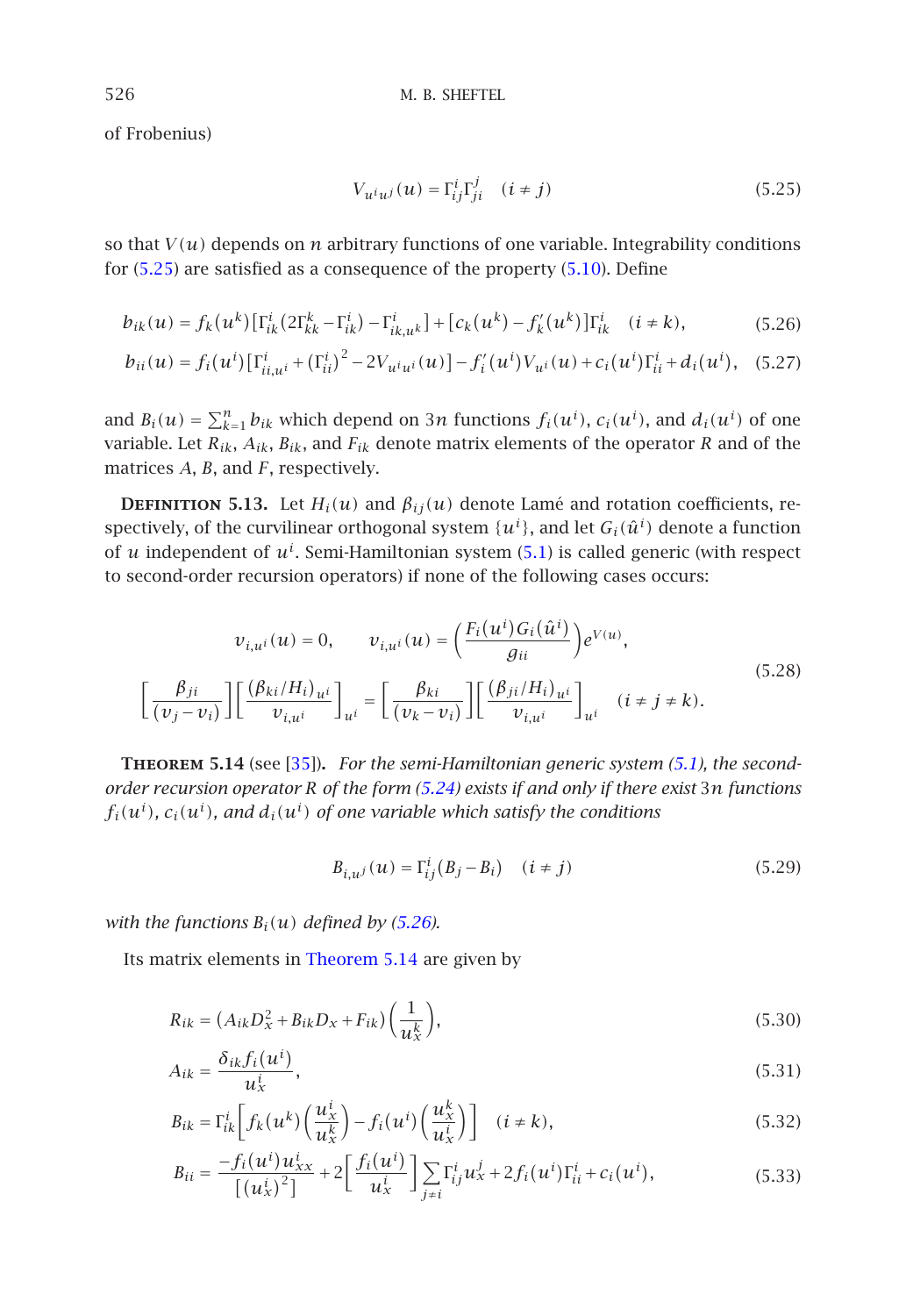SYMMETRY GROUP ANALYSIS AND INVARIANT SOLUTIONS ... 527  
\n
$$
F_{ik} = f_i(u^i) \Gamma_{ik}^i \left(\frac{u_x^k}{u_x^i}\right) \left[\frac{u_{xx}^i}{u_x^i} - \frac{u_{xx}^k}{u_x^k}\right]
$$
\n
$$
+ f_k(u^k) \left[\frac{(u_x^i)^2}{u_x^k}\right] \Gamma_{ik}^i \Gamma_{ki}^k - f_i(u^i) \left[\frac{(u_x^k)^2}{u_x^i}\right] \Gamma_{ik,u^k}^i + (\Gamma_{ik}^i)^2 \right]
$$
\n
$$
+ \{f_i(u^i) (\Gamma_{ik}^i \Gamma_{ki}^k - 2\Gamma_{i,i,u^k}^i) - [2f_i(u^i) \Gamma_{ii}^i + c_i(u^i) ] \Gamma_{ik}^i \} u_x^k
$$
\n
$$
+ b_{ik}(u) u_x^i - f_i(u^i) \left(\frac{u_x^k}{u_x^i}\right) \sum_{j \neq i,k} u_x^j (\Gamma_{ik}^i \Gamma_{kj}^k + \Gamma_{ij}^i \Gamma_{jk}^j)
$$
\n
$$
+ u_x^i \sum_{j \neq i,k} \left[ f_k(u^k) \left(\frac{u_x^j}{u_x^k}\right) \Gamma_{ik}^i \Gamma_{kj}^k - f_j(u^j) \left(\frac{u_x^k}{u_x^j}\right) \Gamma_{ij}^i \Gamma_{jk}^j \right] \quad (i \neq k),
$$
\n
$$
F_{ii} = B_i(u) u_x^i - \sum_{k \neq i} F_{ik}.
$$
\n(5.35)

**Theorem 5.15** (see [35])**.** *For semi-Hamiltonian systems (5.1), hydrodynamic symmetries (5.11) homogeneous in derivatives, with no explicit dependence on x,t, subject to condition (5.12) form the i[nvaria](#page-39-0)nt subspace for the second-order recursion operator (5.30).*

The action of the recursion op[erato](#page-36-3)r (5.30) on the invariant [subs](#page-39-2)[pac](#page-36-3)e is deter[mined](#page-40-0) [by \(5.](#page-40-0)21) with the new definition of functions:

<span id="page-40-0"></span>
$$
\hat{w}_i(u) = f_i(u^i) w_{i,u^i u^i} + [2f_i(u^i) \Gamma_{ii}^i + c_i(u^i)] w_{i,u^i} \n+ \sum_{k \neq i} f_k(u^k) \Gamma_{ik}^i w_{k,u^k} + \sum_{k=1}^n b_{ik}(u) w_k,
$$
\n(5.36)

where  $b_{ik}(u)$  are defined by (5.26).

**COROLLARY 5.16.** For any solution  $\{w_i(u)\}$  of the linear system (5.12), formula (5.36) *again gives a solution* { $\hat{w}_i(u)$ } *of (5.12) if and only if conditions (5.29) are satisfied. Thus, (5.36) is a second-order recu[rsion](#page-34-3) for solutions of system (5.12).*

**Theorem 5.17** (see [35])**.** *If the first-or[der](#page-36-6) [recursion](#page-36-6) [o](#page-36-6)perator exists, then there also exists the se[con](#page-46-13)d-order recursion operator equal to the squared first-order re[cur](#page-46-14)sion operator. The converse is not true: the existence conditions (5.19) for the first-order recursion operator do not follow from the existence conditions (5.29) for the second-order recursion operator.*

*Thus, the existence condi[tions](#page-34-3) for the second-order recursion operator are less r[estric](#page-36-3)tive than for the first-order operator.*

**Remark 5.18.** If system (5.1) is Hamiltonian, that is, all the components of the Riemann curvature tensor vanish,  $R^i_{jkl}$  = 0 (see Theorem 5.4), then the existence conditions for recursion operators and for compatible bi-Hamiltonian structures of the hydrodynamic type [7] should be related to each other due to the Magri's theorem [19]. It seems interesting to discover these relations.

**5.5. Generation of infinite series of exact solutions.** To obtain explicit formulas for invariant solutions of (5.1), one must know solutions of the linear system (5.12)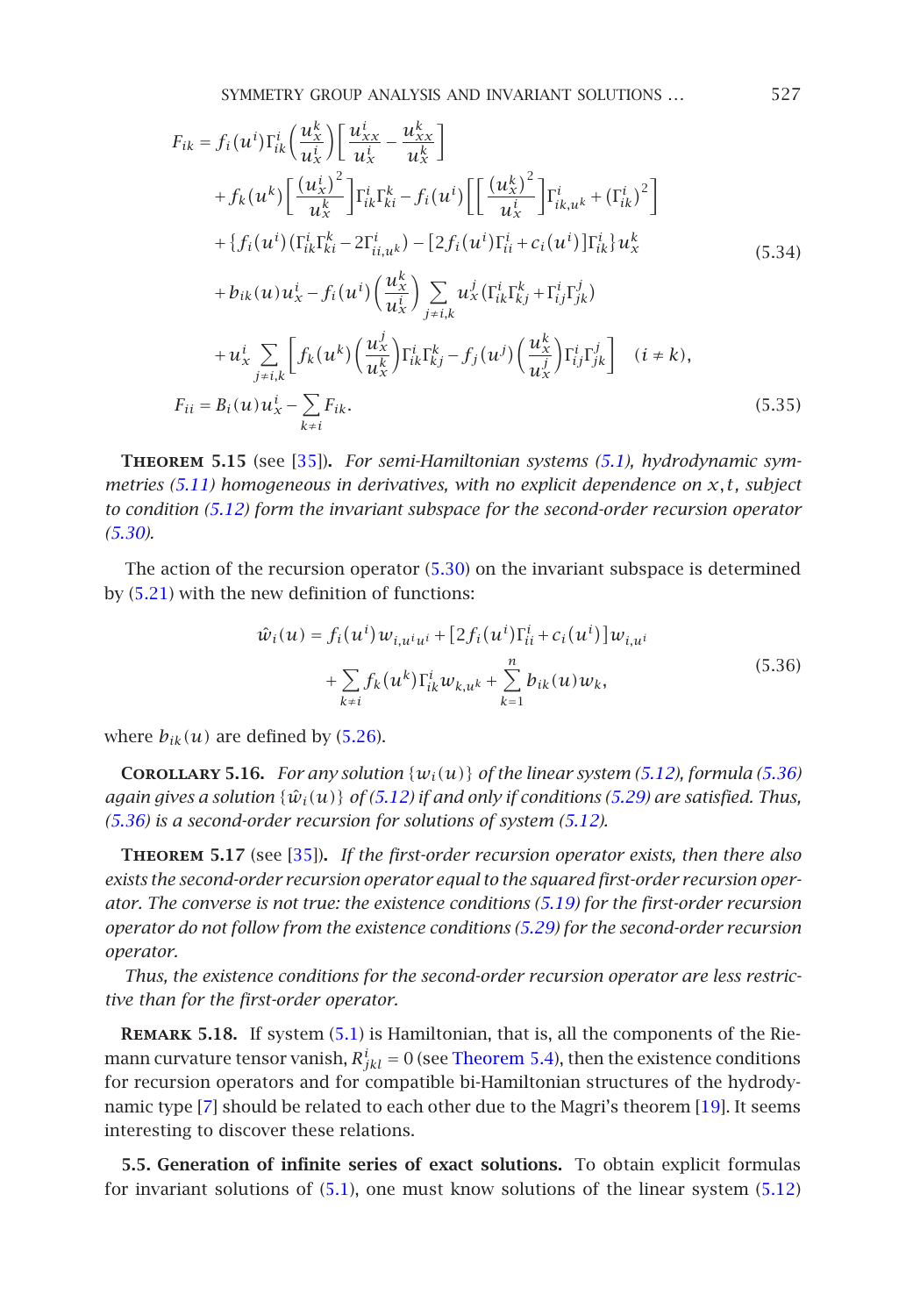[and s](#page-37-3)ubstitute these solu[tion](#page-34-3)s for the set of functi[ons](#page-37-4)  $\{w_i(u)\}$  in the linearizing transformation [\(5.15](#page-38-1)). Existence of a recursi[on op](#page-36-3)erator for the semi-Hamiltonian system (5.1) is the additional constraint which makes it possible to obtain particular solutions of (5.12).

The linear system (5.12) has two trivial solutions

<span id="page-41-0"></span>
$$
w_i = 1, \quad w_i = v_i(u), \quad i = 1, 2, \dots, n. \tag{5.37}
$$

They serve as "seed" elements for the ge[nerat](#page-41-0)ion of infinite series of nontrivi[al solu](#page-36-3)tions by recursion operators. In particular, assume that the first-order recursion operator (5.20) exists for system (5.1), that is, conditions (5.19) are satisfied. It generates the recursion (5.22) for solutions of system (5.12):

$$
\hat{w}_i(u) = (\hat{R}_1[w])_i = \sum_{k=1}^n (\hat{R}_1)_{ik} [w_k],
$$
\n
$$
(\hat{R}_1)_{ik} = \delta_{ik} \bigg[ c_i(u^i) \frac{\partial}{\partial u^i} + d_i(u^i) \bigg] + \Gamma^i_{ik}(u) c_k(u^k).
$$
\n(5.38)

The operator  $\hat{R}_1$  maps trivial solutions (5.37) to the nontrivial solutions of (5.12):

$$
\hat{w}_i(u) = (\hat{R}_1[1])_i = \sum_{k=1}^n \Gamma_{ik}^i(u)c_k(u^k) + d_i(u^i) \equiv S_i(u),
$$
  
\n
$$
\hat{w}_i(u) = (\hat{R}_1[v])_i = c_i(u^i)v_{i,u^i}(u) + d_i(u^i)v_i(u) + \sum_{k=1}^n \Gamma_{ik}^i(u)c_k(u^k)v_k(u).
$$
\n(5.39)

Substituting (5.39) in (5.15), we obtain solutions  $u^i = u^i(x,t)$  of system (5.1):

$$
\sum_{k=1}^{n} \Gamma_{ik}^{i}(u)c_{k}(u^{k}) + d_{i}(u^{i}) = tv_{i}(u) + x, \quad i = 1,...,n,
$$
\n
$$
c_{i}(u^{i})v_{i,u^{i}}(u) + d_{i}(u^{i})v_{i}(u) + \sum_{k=1}^{n} \Gamma_{ik}^{i}(u)c_{k}(u^{k})v_{k}(u) = tv_{i}(u) + x
$$
\n(5.40)

determined as implicit functions.

The action of powers of  $\hat{R}_1$  on the trivial solutions (5.37) generates the explicit formulas for two infinite sets of invariant solutions, with  $N = 1, 2, \ldots$ 

$$
(\hat{R}_1^N[1])_i = tv_i(u) + x, \qquad (\hat{R}_1^N[v])_i = tv_i(u) + x.
$$
 (5.41)

Assume now the less restrictive existence conditions (5.29) for the secon[d-ord](#page-39-0)er recursion operator. Then there exists the recursion (5.36) for solutions of (5.12):

$$
\hat{w}_i(u) = (\hat{R}_2[w])_i = \sum_{k=1}^n (\hat{R}_2)_{ik}[w_k],
$$
  
\n
$$
(\hat{R}_2)_{ik} = \delta_{ik} \left\{ f_i(u^i) \frac{\partial^2}{(\partial u^i)^2} + [f_i(u^i) \Gamma_{ii}^i(u) + c_i(u^i)] \frac{\partial}{\partial u^i} \right\} + f_k(u^k) \Gamma_{ik}^i(u) \frac{\partial}{\partial u^k} + b_{ik}(u),
$$
\n(5.42)

where  $\hat{R}_2$  is the second-order recursion operator and  $b_{ik}(u)$  are defined by (5.26).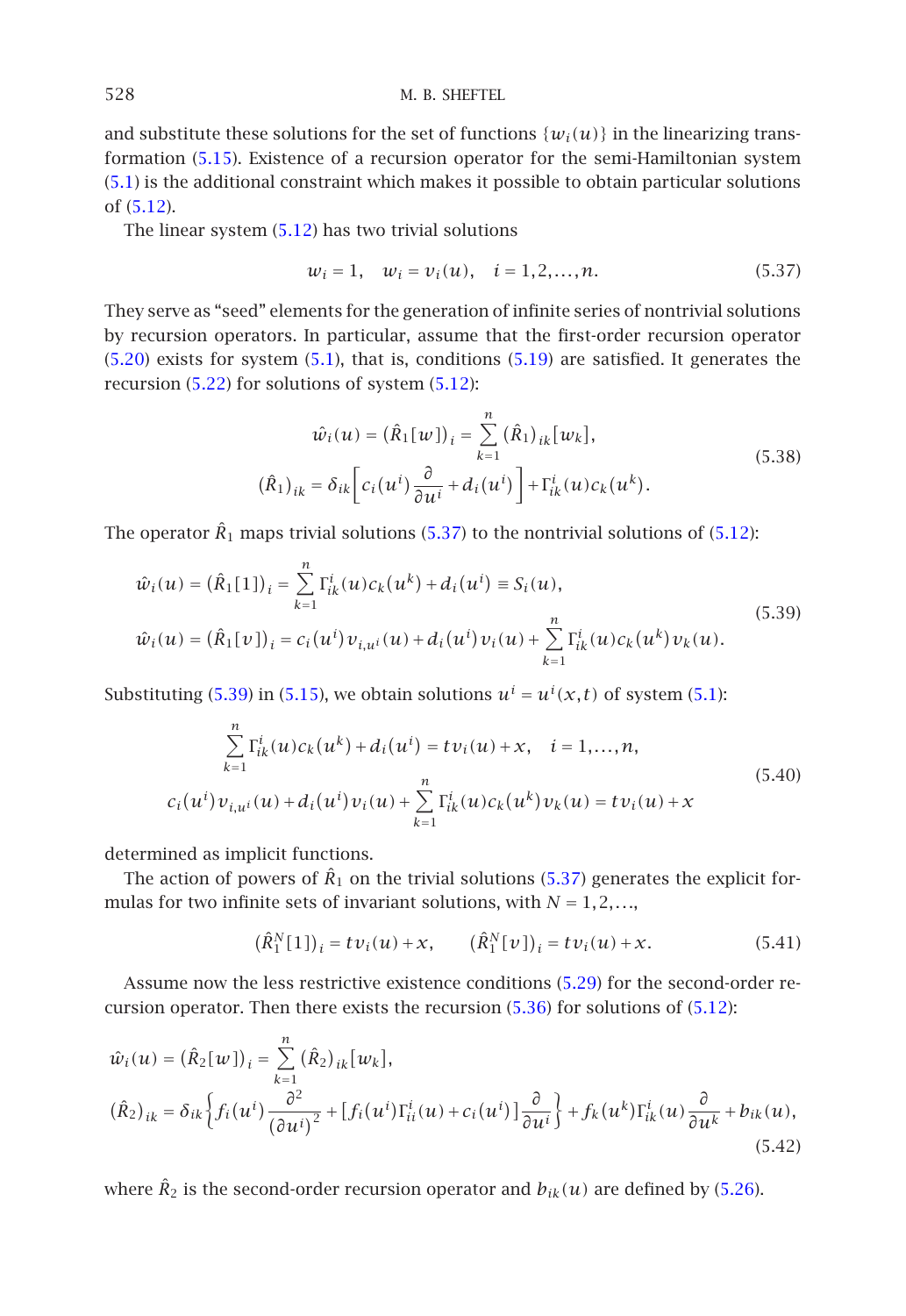Trivial solutions (5.37) are mapped by  $\hat{R}_2$  to nontrivial solutions of s[ystem](#page-41-0) (5.12) and via  $(5.15)$  to the corresponding solutions of system  $(5.1)$ 

$$
(\hat{R}_2[1])_i = \sum_{k=1}^n b_{ik}(u) = B_i(u) = tv_i(u) + x,
$$
  
\n
$$
(\hat{R}_2[v])_i = f_i(u^i)v_{i,u^iu}(u) + [2f_i(u^i)\Gamma_{ii}^i(u) + c_i(u^i)]v_{i,u^i}(u)
$$
  
\n
$$
+ \sum_{k \neq i} f_k(u^k)\Gamma_{ik}^i(u)v_{k,u^k}(u) + \sum_{k=1}^n b_{ik}(u)v_k(u) = tv_i(u) + x.
$$
\n(5.43)

The powers  $\hat{R}_2^N$  generate two infinite sets of invarian[t solu](#page-36-4)tions [from](#page-36-5) (5.37)

$$
(\hat{R}_{2}^{N}[1])_{i} = tv_{i}(u) + x, \quad (\hat{R}_{2}^{N}[v])_{i} = tv_{i}(u) + x, \quad N = 1, 2, .... \tag{5.44}
$$

We can use in (5.15) linear combinations of solutions of the two sets for  $w_i(u)$ 

<span id="page-42-0"></span>
$$
c_1(\hat{R}_{1,2}^N[1])_i + c_2(\hat{R}_{1,2}^M[v])_i = tv_i(u) + x, \quad N, M = 1, 2, \dots,
$$
\n(5.45)

with the operator  $\hat{R}_1$  or  $\hat{R}_2$  and arbitrary constants  $c_1$ ,  $c_2$ .

Further generalization is obtained if we [subst](#page-36-3)itute for the characteristic  $\eta^d = x +$  $tv_i(u)$  of the dilatation s[ym](#page-46-15)[me](#page-47-16)try group in f[ormu](#page-36-3)las (5.13) and (5.15) the results of the action on  $\eta^d$  of the operators  $\hat{R}_1^L$  or  $\hat{R}_2^L$ , where  $L$  [is an](#page-34-3)y positive integer. Then we obtain the f[ormu](#page-36-5)la

$$
c_1(\hat{R}_{1,2}^N[1])_i + c_2(\hat{R}_{1,2}^M[\nu])_i = t(\hat{R}_{1,2}^L[\nu])_i + x(\hat{R}_{1,2}^L[1])_i.
$$
 (5.46)

If  $L > N$  or  $L > M$ , (5.4[6\) is](#page-47-11) equivalent to (5.45) with negative powers of  $\hat{R}_{1,2}$ .

**REMARK 5.19.** The operators  $\hat{R}_1$  and  $\hat{R}_2$  coincide with the [first- a](#page-39-1)nd second-order symmetry generator[s for t](#page-36-4)he linear system (5.12) essential for the separation of variables in linear equations [3, 22]. Solution of (5.12) by the separation of variables would mean solving completely the nonlinear system (5.1). Thus, the linearizing transformation (5.15) presents an extension of the method of separation of variables to nonlinear systems "rich in symmetries."

## **5.6. Higher symmetries of semi-Hamiltonian systems**

**Theorem 5.20** (see [33])**.** *All second-order symmetries of the semi-Hamiltonian system (5.1) are generated by the second-order recursion operator (5.30) out of the hydrodynamic symmetries (5.13) (with c* = 1*). The corresponding Lie equations have the form*

$$
u_{\tau}^{i} = \eta_{2,i} \equiv \sum_{j=1}^{n} R_{ij} [u_{x}^{j}(x + tv_{j}(u) + w_{j}(u))] \equiv -\frac{f_{i}(u^{i})u_{xx}^{i}}{(u_{x}^{i})^{2}} + \frac{f_{i}(u^{i})}{u_{x}^{i}} \sum_{j \neq i} \Gamma_{ij}^{i} u_{x}^{j} + u_{x}^{i} \sum_{j \neq i} \Gamma_{ij}^{i} \frac{f_{j}(u^{j})}{u_{x}^{j}} + 2f_{i}(u^{i}) \Gamma_{ii}^{i} + c_{i}(u^{i}) + u_{x}^{i} [xB_{i}(u) + t(\hat{R}_{2}[v])_{i} + \hat{w}_{i}(u)], \quad i = 1,...,n,
$$
\n(5.47)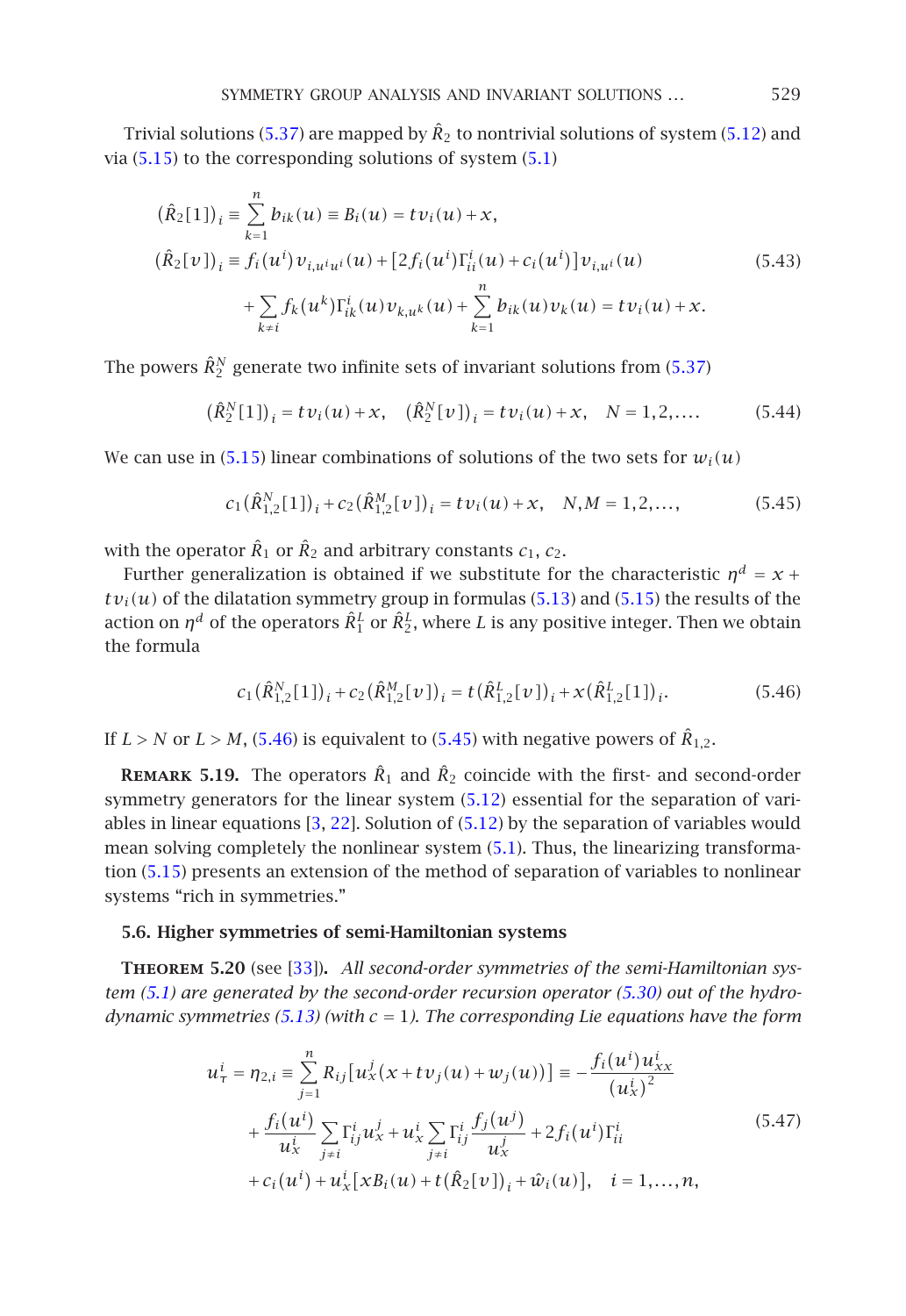<span id="page-43-0"></span>*where the set of functions*  $\{\hat{w}_i(u)\}$  *is an arbitrary solution of the linear system (5.12). The existence conditions (5.29) for the second-order symmetries and for the second-order recursion operators coincide and must be satisfied by a choice of functions*  $f_i(u^i)$ *,*  $c_i(u^i)$ *, and*  $d_i(u^i)$ *. In the case when*  $B_i(u) \neq 0$  *and*  $(\hat{R}_2[v])_i \neq 0$ *, these symmetries explicitly depend on*  $x$ *,t. The action of powers*  $R^N$  *of the recursion operator with*  $N = 1, 2, \ldots$  *on the same hydrodynamic symmetries generates the infinite series of higher symmetries of system (5.1):*

<span id="page-43-4"></span>
$$
u_{\tau}^{i} = \sum_{j=1}^{n} (R^{N})_{ij} [u_{x}^{j}(x + tv_{j}(u) + w_{j}(u))]. \qquad (5.48)
$$

*If R is a second-order recursion operator, then all these symmetries are of an even order* 2*N.*

## **6. Multicomponent diagonal systems explicitly dependent on** *t* **or** *x*

**6.1. Hydrodynamic symmetries of time-dependent systems.** Consider first-order quasilinear diagonal explicitly *t*-dependent systems with  $n \geq 3$ 

<span id="page-43-3"></span><span id="page-43-1"></span>
$$
u_t^i = v_i(u, t)u_x^i, \quad i = 1, 2, ..., n,
$$
\n(6.1)

<span id="page-43-2"></span>subject to the condition  $v_i \neq v_j$  for  $i \neq j$ . We search for hydrodynamic symmetries of these systems with the Lie equations  $x_{\tau} = t_{\tau} = 0$  and

$$
u_{\tau}^{i} = \sum_{j=1}^{n} A_{j}^{i}(u, t, x) u_{x}^{j}, \quad i = 1, 2, ..., n.
$$
 (6.2)

Define the functions

$$
c_{ij}(u,t) = \frac{v_{i,u^j}(u,t)}{(v_j - v_i)}, \quad \Gamma_{ij}^i(u) = c_{ij}(u,0) \quad (i \neq j). \tag{6.3}
$$

**Theorem 6.1** (see [\[13,](#page-43-2) 28, 32])**.** *Diagonal n-component system (6.1) of the hydrodynamic type with an explicit time dependence admits an infinite set of hydrodynamic symmetries of the form (6.2) with a functional arbitrariness if and only if its coefficients satisfy (5.10) and the condition*

$$
\left[\frac{v_{i,u^j}(u,t)}{v_i(u,t)-v_j(u,t)}\right]_t = \beta v_{i,u^j}(u,t),\tag{6.4}
$$

*for*  $i \neq j$  *with an arbitrary real constant*  $\beta$ *.* 

The symmetries in Theorem 6.1 are generated by the Lie equations

$$
u_{\tau}^{i} = A^{i}(u, t, x)u_{x}^{i}, \quad i = 1, 2, ..., n,
$$
\n(6.5)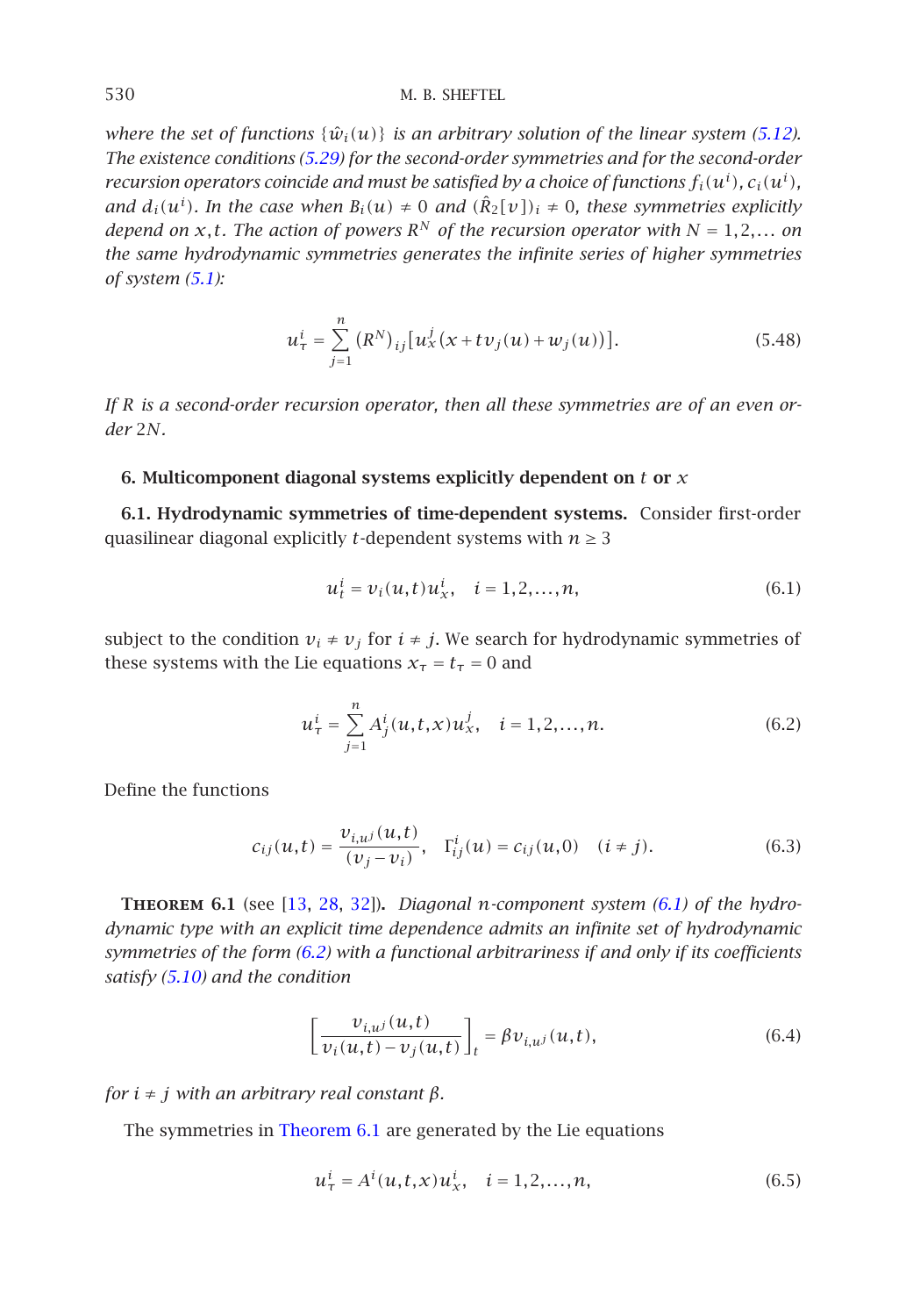with th[e coeffi](#page-36-3)cients  $A_i$  defined [by th](#page-43-3)e formulas

$$
A_i(u,t,x) = w_i(u) \exp\left\{\beta \left[x + \int_0^t v_i(u,t)dt\right]\right\} + C \quad \text{for } \beta \neq 0,
$$
  

$$
A_i(u,t,x) = w_i(u) + C\left[x + \int_0^t v_i(u,t)dt\right] \quad \text{for } \beta = 0,
$$
 (6.6)

where *C* is an arbitrary constant, the integrations with respect to *t* are performed at a constant value of  $u$ , and  $\{w_i(u)\}\$  form an arbitrary smooth solution of the linear system (5.12) with  $\Gamma_{ij}^i$  defined by (6.3). The solution manifold of (5.12) depends on  $n$  arbitrary functions  $c_i(u^i)$  of one variable locally parameterizing the set of hydrodynamic symmetries.

<span id="page-44-0"></span>**6.2. Hydrodynamic symmetries of** *x***-dependent systems.** Let coefficients of the diagonal system explicitly depend on the coordinate *x*:

<span id="page-44-1"></span>
$$
u_t^i = \tilde{v}_i(u, x)u_x^i, \quad i = 1, 2, ..., n, \ n \ge 3,
$$
\n(6.7)

and satisfy the c[ondi](#page-43-1)tion  $\tilde{v}_i \neq \tilde{v}_j$  ( $i \neq j$ ). Define the functions

$$
\tilde{c}_{ij}(u,x) = \frac{\tilde{v}_{i,u}(u,x)}{\tilde{v}_j - \tilde{v}_i},
$$
\n
$$
\Gamma_{ij}^i(u) = \frac{\tilde{c}_{ij}(u,0)\tilde{v}_j(u,0)}{\tilde{v}_i(u,0)} \quad (i \neq j).
$$
\n(6.8)

**Theorem 6.2** (see [13, 28, 32])**.** *Diagonal n-component systems (6.7) of the hydrodynamic type with an explicit x[-depen](#page-44-0)dence admit an infinite set of hydrodynamic symmetries of the form (6.2) with a functional arbitrariness if and only if its coefficients satisfy (5.10) with the change of*  $\tilde{v}_i$  *to*  $v_i$  *and the condition* 

$$
\left[\frac{(\tilde{v}_i^{-1}(u,x))_{u^j}}{\tilde{v}_i^{-1}(u,x) - \tilde{v}_j^{-1}(u,x)}\right]_x = \beta(\tilde{v}_i^{-1}(u,x))_{u^j} \quad (i \neq j)
$$
\n(6.9)

*with an arbitrary real constant β.*

The symmetries in Theorem 6.2 are generated by the Lie equations

$$
u_{\tau}^{i} = \tilde{A}_{i}(u, t, x)u_{x}^{i}, \quad i = 1, 2, ..., n,
$$
\n(6.10)

with the coefficients  $\tilde{A}_i$  defined by the formulas

$$
\tilde{A}_i(u,t,x) = \tilde{v}_i(u,x) \left\{ w_i(u) \exp \left[ \beta \left( t + \int_0^x \tilde{v}_i^{-1}(u,x) dx \right) \right] + C \right\} \quad \text{for } \beta \neq 0,
$$
\n
$$
\tilde{A}_i(u,t,x) = \tilde{v}_i(u,x) \left\{ w_i(u) + C \left[ t + \int_0^x \tilde{v}_i^{-1}(u,x) dx \right] \right\} \qquad \text{for } \beta = 0,
$$
\n(6.11)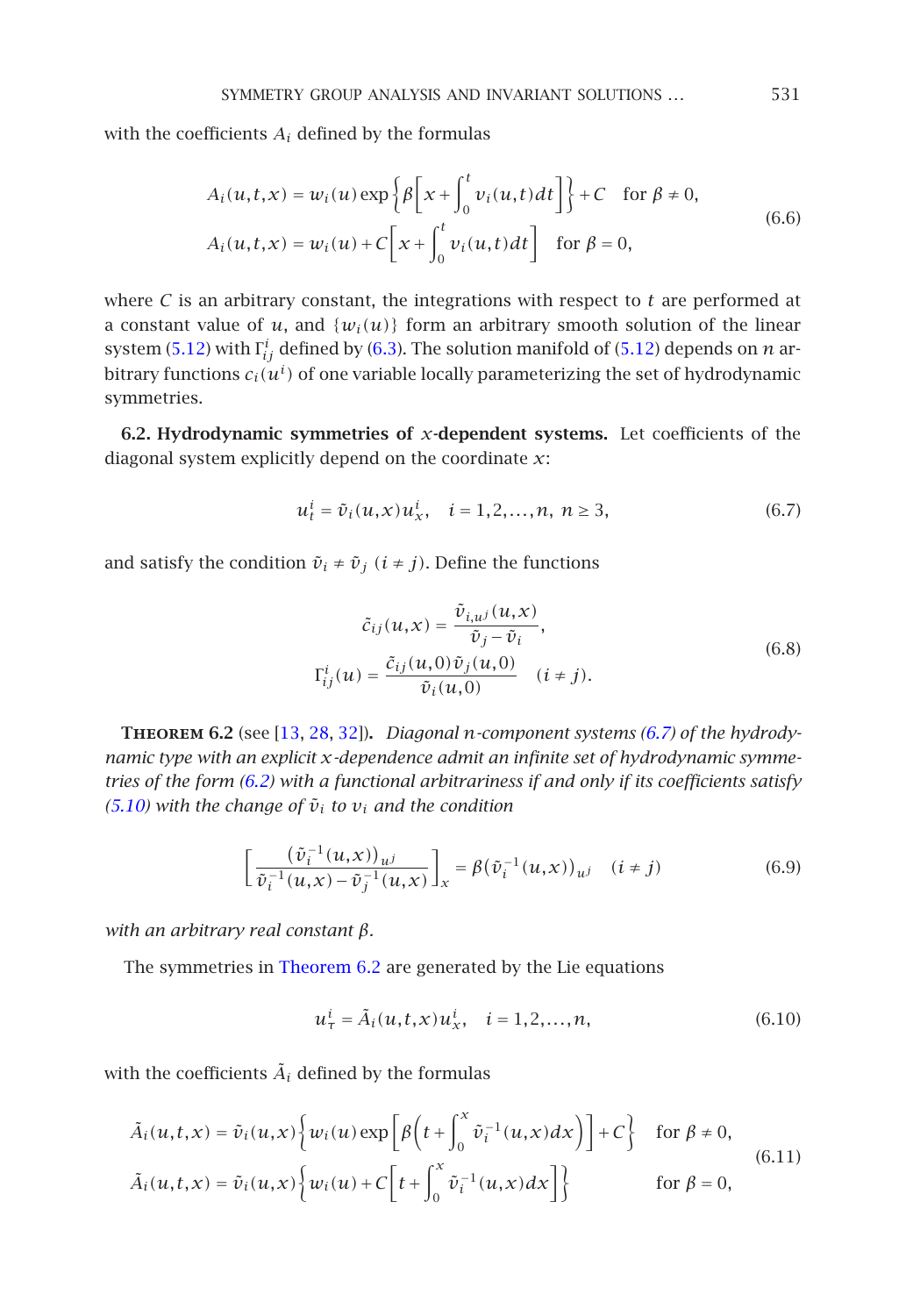where  $C$  is an arbitrary constant, the integrations with respect to  $x$  are performed at a constant value of *u*, and  $\{w_i(u)\}$  form an arbitrary solution of the linear system (5.12) with  $\Gamma_{ij}^i$  defined by (6.8). The extent of arbitrariness is the same as in Theorem 6.1.

**6.3. Invariant solutions and linearization.** The equations determining invariant solutions of systems (6.1) and (6.7) subject to the constraint  $u^i_x \neq 0$  for  $i = 1, 2, ..., n$  are obtained from the Lie equations (6.5) and (6.10) with the invariance condition  $u^i_\tau = 0$ :  $A_i(u,t,x) = 0$  and  $\tilde{A}_i(u,t,x) = 0$  with  $A_i$  and  $\tilde{A}_i$  defined by (6.6) and (6.11), respectively, where  $c = 1$  without loss of generality:

$$
w_i(u) + \exp\{-\beta \Big[x + \int_0^t v_i(u, t) dt\Big] \} = 0 \quad (\beta \neq 0),
$$
  

$$
w_i(u) + x + \int_0^t v_i(u, t) dt = 0 \quad (\beta = 0),
$$
  

$$
w_i(u) + \exp\Big\{-\beta \Big[t + \int_0^x \tilde{v}_i^{-1}(u, x) dx\Big]\Big\} = 0 \quad (\beta \neq 0),
$$
  

$$
w_i(u) + t + \int_0^x \tilde{v}_i^{-1}(u, x) dx = 0 \quad (\beta = 0),
$$
  
(6.12)

with  $i = 1, 2, ..., n$  for systems (6.1) and (6.7), respectively. Here the set of functions  $w_i(u)$  forms an arbitrary smooth solution of the linear system (5.12) with  $\Gamma^i_{ij}$  defined by (6.3) and (6.8), respectively. Thus, the above equations determine a linearizing transformation for systems  $(6.1)$  and  $(6.7)$  reducing them to the linear system  $(5.12)$ . These equations determine the solutions  $u^i = u^i(x,t)$  of the original nonlinear system if the conditions of the implicit function theorem are satisfied. More complete results for diagonal systems with an explicit *t*- or *x*-dependence and an example of a new integrable system of this class can be found in [13].

**7. Conclusions.** The existence of an infinite-dimensional group of the hydrodynamic symmetries for the equations of the hydrodynamic type is an important property which provides the existence of linearizing transformations. The reason for this is that the degree of generality of the set of symmetries coincides with the degree of generality of the general solution set for these equations. Therefore, almost all solutions are the invariant solutions and they are obtained by standard formulas provided that the symmetries are already determined. Such a formula gives a linearizing transformation reducing the original nonlinear problem to the linear problem of determining the symmetries. The additional property is the existence of the recursion operator which makes it possible to solve partially the linear problem by constructing infinite discrete sets of its solutions and hence solutions of the original nonlinear equations. The existence of such an operator also has a group-theoretical basis since the recursion operator is completely determined by the symmetries of the determining equations for the hydrodynamic symmetries, that is, by the "symmetries of symmetries."

This shows a group-theoretical origin of linearizing transformations and of the integrability property by which we mean a possibility to construct infinitely many exact solutions. The Hamiltonian structure, if it exists, does not improve the integrability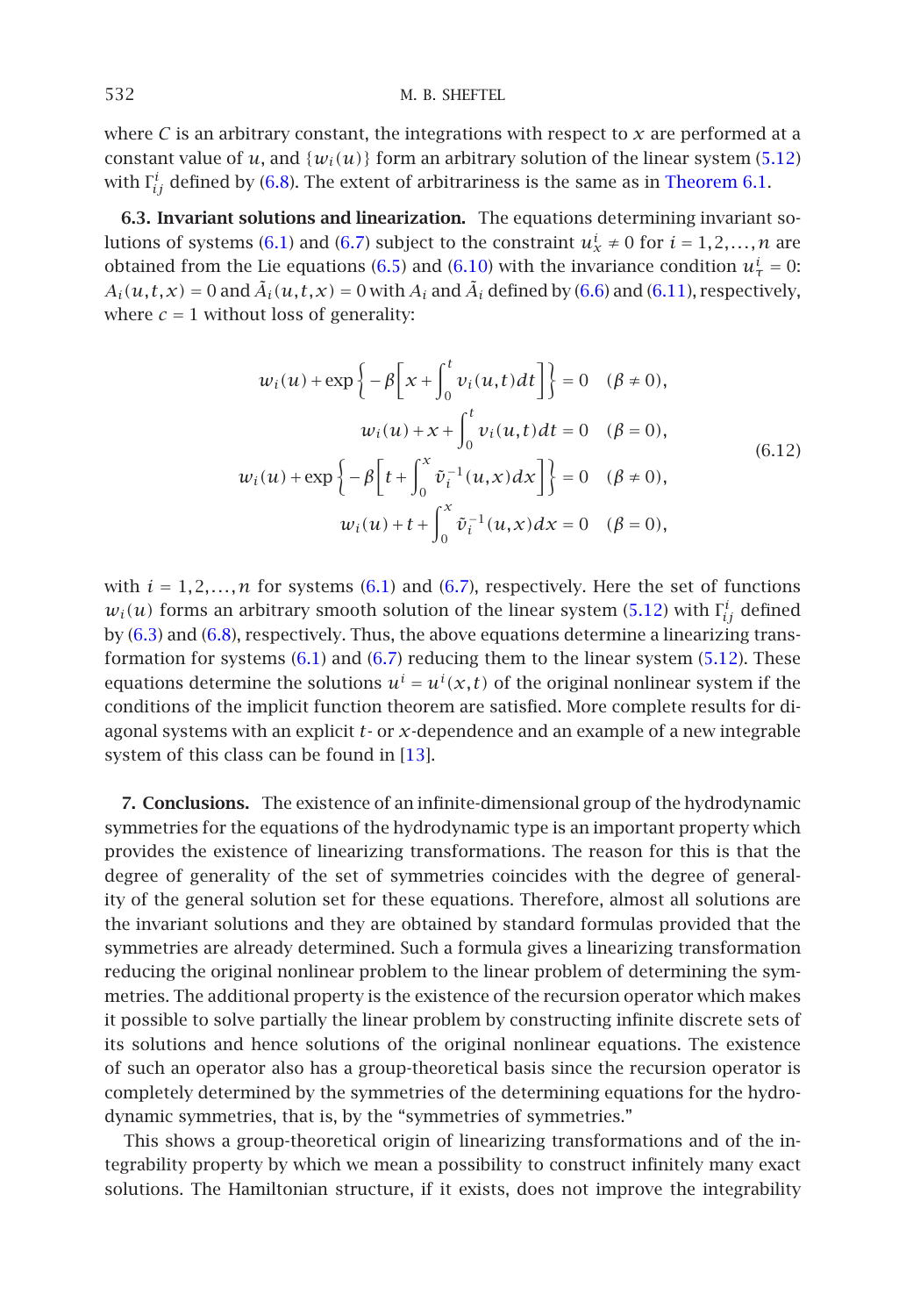properties of equations of the hydrodynamic type. We have to conclude that the symmetry is the major necessary property that insures the integrability which was the original idea of S. Lie.

#### **References**

- <span id="page-46-7"></span>[1] R. L. Anderson and N. H. Ibragimov, *Lie-Bäcklund Transformations in Applications*, SIAM Studies in Applied Mathematics, vol. 1, Society for Industrial and Applied Mathematics (SIAM), Pennsylvania, 1979.
- <span id="page-46-15"></span><span id="page-46-2"></span>[2] M. Arik, F. Neyzi, Y. Nutku, P. J. Olver, and J. M. Verosky, *Multi-Hamiltonian structure of the Born-Infeld equation*, J. Math. Phys. **30** (1989), no. 6, 1338–1344.
- [3] V. G. Bagrov, B. F. Samsonov, A. V. Shapovalov, and I. V. Shirokov, *Commutative subalgebras of symmetry operators of the wave equation including one second order operator and separation of variables*, preprint No. 27, 1990, Tomsk Scientific Center of the Siberian Branch of Academy of Sciences of USSR, Tomsk.
- [4] B. A. Dubrovin and S. P. Novikov, *Hamiltonian formalism of one-dimensional systems of hydrodynamic type and the Bogolyubov-Whitham averaging method*, Soviet Math. Dokl. **27** (1983), 665–669.
- [5] , *Hydrodynamics of weakly deformed soliton lattices. Differential geometry and Hamiltonian theory*, Russian Math. Surveys **44** (1989), no. 6, 35–124.
- [6] D. F. Egorov, *Works in Differential Geometry*, Izdat. Nauka, Moscow, 1970 (Russian), edited by S. P. Finikov.
- <span id="page-46-13"></span>[7] E. V. Ferapontov, *Compatible Poisson brackets of hydrodynamic type*, J. Phys. A **34** (2001), no. 11, 2377–2388.
- <span id="page-46-3"></span>[8] E. V. Ferapontov, D. A. Korotkin, and V. A. Shramchenko, *Boyer-Finley equation and systems of hydrodynamic type*, Class. Quantum Grav. **19** (2002), no. 24, L205–L210.
- <span id="page-46-4"></span>[9] E. V. Ferapontov and M. V. Pavlov, *Hydrodynamic reductions of the heavenly equation*, Class. Quantum Grav. **20** (2003), no. 11, 2429–2441.
- <span id="page-46-0"></span>[10] E. V. Ferapontov and S. P. Tsarëv, *Systems of hydrodynamic type that arise in gas chromatography. Riemann invariants and exact solutions*, Mat. Model. **3** (1991), no. 2, 82–91 (Russian).
- [11] B. Fuchssteiner and A. S. Fokas, *Symplectic structures, their Bäcklund transformations and hereditary symmetries*, Phys. D **4** (1981), no. 1, 47–66.
- <span id="page-46-5"></span>[12] J. Gibbons and S. P. Tsarëv, *Reductions of the Benney equations*, Phys. Lett. A **211** (1996), no. 1, 19–24.
- <span id="page-46-6"></span>[13] A. M. Grundland, M. B. Sheftel, and P. Winternitz, *Invariant solutions of hydrodynamic-type equations*, J. Phys. A **33** (2000), no. 46, 8193–8215.
- <span id="page-46-1"></span>[14] H. Gümral and Y. Nutku, *Multi-Hamiltonian structure of equations of hydrodynamic type*, J. Math. Phys. **31** (1990), no. 11, 2606–2611.
- <span id="page-46-8"></span>[15] N. H. Ibragimov, *Transformation Groups Applied to Mathematical Physics*, Mathematics and Its Applications (Soviet Series), D. Reidel Publishing, Dordrecht, 1985.
- <span id="page-46-10"></span>[16] N. H. Ibragimov and A. B. Shabat, *Evolutionary equations with nontrivial Lie-Bäcklund group*, Funct. Anal. Appl. **14** (1980), no. 1, 19–28.
- <span id="page-46-11"></span><span id="page-46-9"></span>[17] , *Infinite Lie-Bäcklund algebras*, Funct. Anal. Appl. **14** (1980), no. 4, 313–315.
- [18] P. D. Lax, *Integrals of nonlinear equations of evolution and solitary waves*, Comm. Pure Appl. Math. **21** (1968), 467–490.
- <span id="page-46-14"></span>[19] F. Magri, *A simple model of the integrable Hamiltonian equation*, J. Math. Phys. **19** (1978), no. 5, 1156–1162.
- [20] Y. I. Manin, *Algebraic aspects of nonlinear differential equations*, J. Soviet Math. **11** (1979), 1–122.
- <span id="page-46-12"></span>[21] A. V. Mikha˘ılov, A. B. Shabat, and V. V. Sokolov, *The symmetry approach to classification of integrable equations*, What Is Integrability? Springer Ser. Nonlinear Dynam., Springer-Verlag, New York, 1991, pp. 115–184.